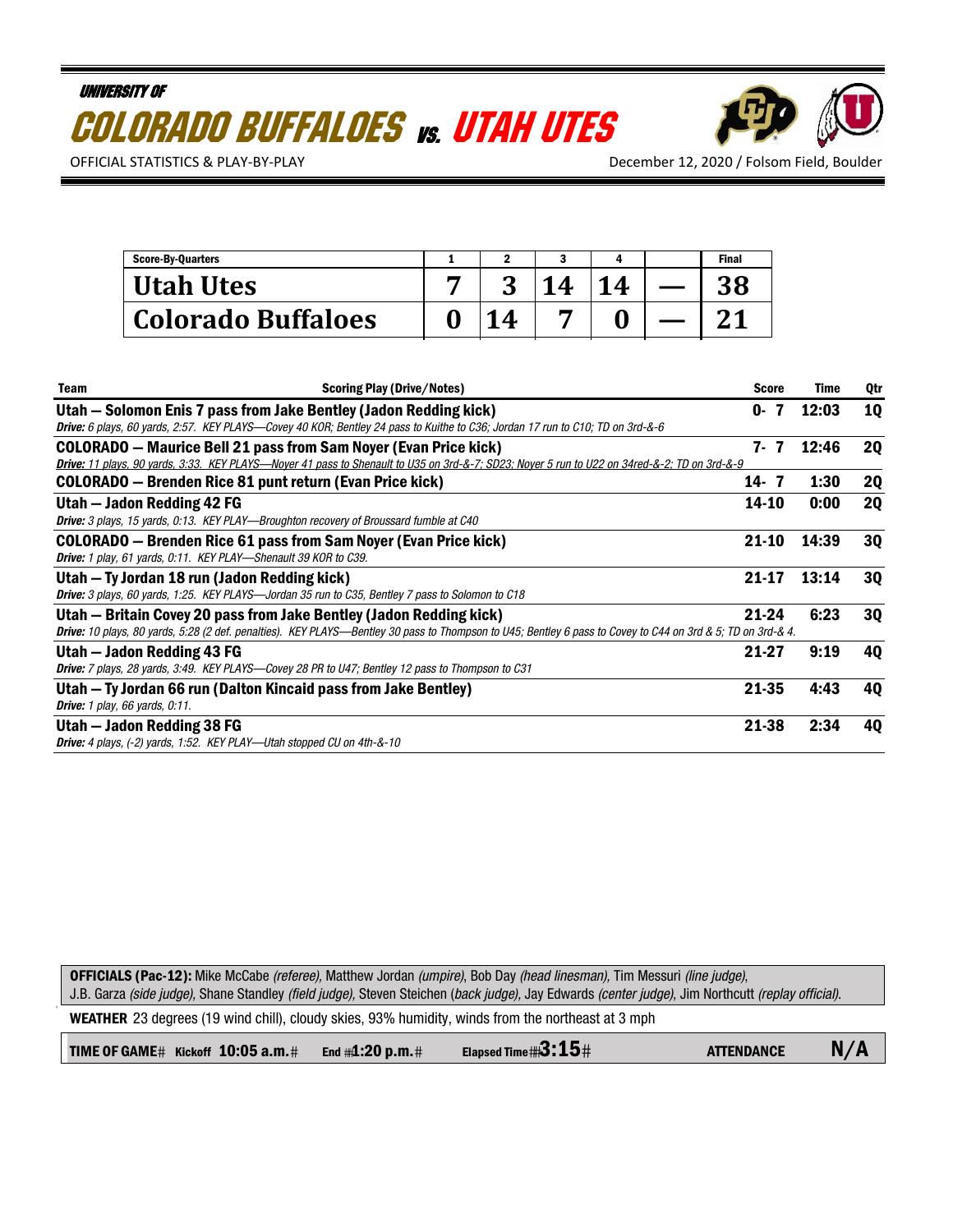### **Team Statistics (Final) The Automated ScoreBook UTAH vs #21 Colorado (Dec 12, 2020 at Boulder, Colo.)**

| 22<br>15<br>9<br>Rushing<br>5<br>Passing<br>12<br>10<br>1<br>Penalty<br>$\Omega$<br>NET YARDS RUSHING<br>192<br>110<br>40<br>27<br><b>Rushing Attempts</b><br>Average Per Rush<br>4.8<br>4.1<br>$\overline{2}$<br>Rushing Touchdowns<br>$\mathbf 0$<br>226<br>122<br>Yards Gained Rushing<br>34<br>12<br>Yards Lost Rushing<br>NET YARDS PASSING<br>240<br>267<br>$20 - 32 - 1$<br>$18 - 39 - 1$<br>Completions-Attempts-Int<br>7.5<br>6.8<br>Average Per Attempt<br>Average Per Completion<br>12.0<br>14.8<br>$\overline{2}$<br>Passing Touchdowns<br>2<br>432<br>TOTAL OFFENSE YARDS<br>377<br>72<br>Total offense plays<br>66<br>Average Gain Per Play<br>6.0<br>5.7<br>Fumbles: Number-Lost<br>$3 - 0$<br>$2 - 2$<br>$4 - 35$<br>Penalties: Number-Yards<br>$0 - 0$<br>5-182<br>PUNTS-YARDS<br>$5 - 224$<br>Average Yards Per Punt<br>36.4<br>44.8<br>Net Yards Per Punt<br>32.0<br>20.2<br>Inside 20<br>$\overline{2}$<br>$\Omega$<br>1<br>50+ Yards<br>0<br>1<br>$\overline{O}$<br>Touchbacks<br>Fair catch<br>$\overline{2}$<br>1<br>KICKOFFS-YARDS<br>$7 - 452$<br>$4 - 230$<br>Average Yards Per Kickoff<br>64.6<br>57.5<br>40.1<br>35.5<br>Net Yards Per Kickoff<br>Touchbacks<br>3<br>O<br>0<br>25<br>Fair Catch Yards<br>$3 - 44 - 0$<br>$1 - 81 - 1$<br>Punt returns: Number-Yards-TD<br>14.7<br>81.0<br>Average Per Return<br>$3 - 88 - 0$<br>Kickoff returns: Number-Yds-TD<br>$4 - 96 - 0$<br>29.3<br>24.0<br>Average Per Return<br>Interceptions: Number-Yds-TD<br>$1 - 11 - 0$<br>$1 - 1 - 0$<br>Fumble Returns: Number-Yds-TD<br>$1 - 9 - 0$<br>$0 - 0 - 0$<br>Miscellaneous Yards<br>O<br>O<br>Possession Time<br>36:11<br>23:49<br>5:53<br>1st Quarter<br>9:07<br>2nd Quarter<br>8:22<br>6:38<br>3:55<br>3rd Quarter<br>11:05<br>7:37<br>7:23<br>4th Quarter<br><b>Third-Down Conversions</b><br>6 of 15<br>8 of 16<br>$0$ of $1$<br>$0$ of $3$<br>Fourth-Down Conversions<br>Red-Zone Scores-Chances<br>$4 - 5$<br>$0 - 0$<br>Touchdowns<br>$3 - 5$<br>$0-0$<br>$1 - 5$<br>Field goals<br>$0 - 0$<br>$1 - 7$<br>Sacks By: Number-Yards<br>$1 - 6$<br>$3 - 3$<br>$3 - 3$<br><b>PAT Kicks</b><br><b>Field Goals</b><br>$3 - 3$<br>$0 - 0$<br>0 |                      | <b>UTAH</b> | COLO |
|--------------------------------------------------------------------------------------------------------------------------------------------------------------------------------------------------------------------------------------------------------------------------------------------------------------------------------------------------------------------------------------------------------------------------------------------------------------------------------------------------------------------------------------------------------------------------------------------------------------------------------------------------------------------------------------------------------------------------------------------------------------------------------------------------------------------------------------------------------------------------------------------------------------------------------------------------------------------------------------------------------------------------------------------------------------------------------------------------------------------------------------------------------------------------------------------------------------------------------------------------------------------------------------------------------------------------------------------------------------------------------------------------------------------------------------------------------------------------------------------------------------------------------------------------------------------------------------------------------------------------------------------------------------------------------------------------------------------------------------------------------------------------------------------------------------------------------------------------------------------------------------------------------------------------------------------------------------------------------------------------------------------------------------------------------------------------------------------------------------------------------------------------------------------|----------------------|-------------|------|
|                                                                                                                                                                                                                                                                                                                                                                                                                                                                                                                                                                                                                                                                                                                                                                                                                                                                                                                                                                                                                                                                                                                                                                                                                                                                                                                                                                                                                                                                                                                                                                                                                                                                                                                                                                                                                                                                                                                                                                                                                                                                                                                                                                    | <b>FIRST DOWNS</b>   |             |      |
|                                                                                                                                                                                                                                                                                                                                                                                                                                                                                                                                                                                                                                                                                                                                                                                                                                                                                                                                                                                                                                                                                                                                                                                                                                                                                                                                                                                                                                                                                                                                                                                                                                                                                                                                                                                                                                                                                                                                                                                                                                                                                                                                                                    |                      |             |      |
|                                                                                                                                                                                                                                                                                                                                                                                                                                                                                                                                                                                                                                                                                                                                                                                                                                                                                                                                                                                                                                                                                                                                                                                                                                                                                                                                                                                                                                                                                                                                                                                                                                                                                                                                                                                                                                                                                                                                                                                                                                                                                                                                                                    |                      |             |      |
|                                                                                                                                                                                                                                                                                                                                                                                                                                                                                                                                                                                                                                                                                                                                                                                                                                                                                                                                                                                                                                                                                                                                                                                                                                                                                                                                                                                                                                                                                                                                                                                                                                                                                                                                                                                                                                                                                                                                                                                                                                                                                                                                                                    |                      |             |      |
|                                                                                                                                                                                                                                                                                                                                                                                                                                                                                                                                                                                                                                                                                                                                                                                                                                                                                                                                                                                                                                                                                                                                                                                                                                                                                                                                                                                                                                                                                                                                                                                                                                                                                                                                                                                                                                                                                                                                                                                                                                                                                                                                                                    |                      |             |      |
|                                                                                                                                                                                                                                                                                                                                                                                                                                                                                                                                                                                                                                                                                                                                                                                                                                                                                                                                                                                                                                                                                                                                                                                                                                                                                                                                                                                                                                                                                                                                                                                                                                                                                                                                                                                                                                                                                                                                                                                                                                                                                                                                                                    |                      |             |      |
|                                                                                                                                                                                                                                                                                                                                                                                                                                                                                                                                                                                                                                                                                                                                                                                                                                                                                                                                                                                                                                                                                                                                                                                                                                                                                                                                                                                                                                                                                                                                                                                                                                                                                                                                                                                                                                                                                                                                                                                                                                                                                                                                                                    |                      |             |      |
|                                                                                                                                                                                                                                                                                                                                                                                                                                                                                                                                                                                                                                                                                                                                                                                                                                                                                                                                                                                                                                                                                                                                                                                                                                                                                                                                                                                                                                                                                                                                                                                                                                                                                                                                                                                                                                                                                                                                                                                                                                                                                                                                                                    |                      |             |      |
|                                                                                                                                                                                                                                                                                                                                                                                                                                                                                                                                                                                                                                                                                                                                                                                                                                                                                                                                                                                                                                                                                                                                                                                                                                                                                                                                                                                                                                                                                                                                                                                                                                                                                                                                                                                                                                                                                                                                                                                                                                                                                                                                                                    |                      |             |      |
|                                                                                                                                                                                                                                                                                                                                                                                                                                                                                                                                                                                                                                                                                                                                                                                                                                                                                                                                                                                                                                                                                                                                                                                                                                                                                                                                                                                                                                                                                                                                                                                                                                                                                                                                                                                                                                                                                                                                                                                                                                                                                                                                                                    |                      |             |      |
|                                                                                                                                                                                                                                                                                                                                                                                                                                                                                                                                                                                                                                                                                                                                                                                                                                                                                                                                                                                                                                                                                                                                                                                                                                                                                                                                                                                                                                                                                                                                                                                                                                                                                                                                                                                                                                                                                                                                                                                                                                                                                                                                                                    |                      |             |      |
|                                                                                                                                                                                                                                                                                                                                                                                                                                                                                                                                                                                                                                                                                                                                                                                                                                                                                                                                                                                                                                                                                                                                                                                                                                                                                                                                                                                                                                                                                                                                                                                                                                                                                                                                                                                                                                                                                                                                                                                                                                                                                                                                                                    |                      |             |      |
|                                                                                                                                                                                                                                                                                                                                                                                                                                                                                                                                                                                                                                                                                                                                                                                                                                                                                                                                                                                                                                                                                                                                                                                                                                                                                                                                                                                                                                                                                                                                                                                                                                                                                                                                                                                                                                                                                                                                                                                                                                                                                                                                                                    |                      |             |      |
|                                                                                                                                                                                                                                                                                                                                                                                                                                                                                                                                                                                                                                                                                                                                                                                                                                                                                                                                                                                                                                                                                                                                                                                                                                                                                                                                                                                                                                                                                                                                                                                                                                                                                                                                                                                                                                                                                                                                                                                                                                                                                                                                                                    |                      |             |      |
|                                                                                                                                                                                                                                                                                                                                                                                                                                                                                                                                                                                                                                                                                                                                                                                                                                                                                                                                                                                                                                                                                                                                                                                                                                                                                                                                                                                                                                                                                                                                                                                                                                                                                                                                                                                                                                                                                                                                                                                                                                                                                                                                                                    |                      |             |      |
|                                                                                                                                                                                                                                                                                                                                                                                                                                                                                                                                                                                                                                                                                                                                                                                                                                                                                                                                                                                                                                                                                                                                                                                                                                                                                                                                                                                                                                                                                                                                                                                                                                                                                                                                                                                                                                                                                                                                                                                                                                                                                                                                                                    |                      |             |      |
|                                                                                                                                                                                                                                                                                                                                                                                                                                                                                                                                                                                                                                                                                                                                                                                                                                                                                                                                                                                                                                                                                                                                                                                                                                                                                                                                                                                                                                                                                                                                                                                                                                                                                                                                                                                                                                                                                                                                                                                                                                                                                                                                                                    |                      |             |      |
|                                                                                                                                                                                                                                                                                                                                                                                                                                                                                                                                                                                                                                                                                                                                                                                                                                                                                                                                                                                                                                                                                                                                                                                                                                                                                                                                                                                                                                                                                                                                                                                                                                                                                                                                                                                                                                                                                                                                                                                                                                                                                                                                                                    |                      |             |      |
|                                                                                                                                                                                                                                                                                                                                                                                                                                                                                                                                                                                                                                                                                                                                                                                                                                                                                                                                                                                                                                                                                                                                                                                                                                                                                                                                                                                                                                                                                                                                                                                                                                                                                                                                                                                                                                                                                                                                                                                                                                                                                                                                                                    |                      |             |      |
|                                                                                                                                                                                                                                                                                                                                                                                                                                                                                                                                                                                                                                                                                                                                                                                                                                                                                                                                                                                                                                                                                                                                                                                                                                                                                                                                                                                                                                                                                                                                                                                                                                                                                                                                                                                                                                                                                                                                                                                                                                                                                                                                                                    |                      |             |      |
|                                                                                                                                                                                                                                                                                                                                                                                                                                                                                                                                                                                                                                                                                                                                                                                                                                                                                                                                                                                                                                                                                                                                                                                                                                                                                                                                                                                                                                                                                                                                                                                                                                                                                                                                                                                                                                                                                                                                                                                                                                                                                                                                                                    |                      |             |      |
|                                                                                                                                                                                                                                                                                                                                                                                                                                                                                                                                                                                                                                                                                                                                                                                                                                                                                                                                                                                                                                                                                                                                                                                                                                                                                                                                                                                                                                                                                                                                                                                                                                                                                                                                                                                                                                                                                                                                                                                                                                                                                                                                                                    |                      |             |      |
|                                                                                                                                                                                                                                                                                                                                                                                                                                                                                                                                                                                                                                                                                                                                                                                                                                                                                                                                                                                                                                                                                                                                                                                                                                                                                                                                                                                                                                                                                                                                                                                                                                                                                                                                                                                                                                                                                                                                                                                                                                                                                                                                                                    |                      |             |      |
|                                                                                                                                                                                                                                                                                                                                                                                                                                                                                                                                                                                                                                                                                                                                                                                                                                                                                                                                                                                                                                                                                                                                                                                                                                                                                                                                                                                                                                                                                                                                                                                                                                                                                                                                                                                                                                                                                                                                                                                                                                                                                                                                                                    |                      |             |      |
|                                                                                                                                                                                                                                                                                                                                                                                                                                                                                                                                                                                                                                                                                                                                                                                                                                                                                                                                                                                                                                                                                                                                                                                                                                                                                                                                                                                                                                                                                                                                                                                                                                                                                                                                                                                                                                                                                                                                                                                                                                                                                                                                                                    |                      |             |      |
|                                                                                                                                                                                                                                                                                                                                                                                                                                                                                                                                                                                                                                                                                                                                                                                                                                                                                                                                                                                                                                                                                                                                                                                                                                                                                                                                                                                                                                                                                                                                                                                                                                                                                                                                                                                                                                                                                                                                                                                                                                                                                                                                                                    |                      |             |      |
|                                                                                                                                                                                                                                                                                                                                                                                                                                                                                                                                                                                                                                                                                                                                                                                                                                                                                                                                                                                                                                                                                                                                                                                                                                                                                                                                                                                                                                                                                                                                                                                                                                                                                                                                                                                                                                                                                                                                                                                                                                                                                                                                                                    |                      |             |      |
|                                                                                                                                                                                                                                                                                                                                                                                                                                                                                                                                                                                                                                                                                                                                                                                                                                                                                                                                                                                                                                                                                                                                                                                                                                                                                                                                                                                                                                                                                                                                                                                                                                                                                                                                                                                                                                                                                                                                                                                                                                                                                                                                                                    |                      |             |      |
|                                                                                                                                                                                                                                                                                                                                                                                                                                                                                                                                                                                                                                                                                                                                                                                                                                                                                                                                                                                                                                                                                                                                                                                                                                                                                                                                                                                                                                                                                                                                                                                                                                                                                                                                                                                                                                                                                                                                                                                                                                                                                                                                                                    |                      |             |      |
|                                                                                                                                                                                                                                                                                                                                                                                                                                                                                                                                                                                                                                                                                                                                                                                                                                                                                                                                                                                                                                                                                                                                                                                                                                                                                                                                                                                                                                                                                                                                                                                                                                                                                                                                                                                                                                                                                                                                                                                                                                                                                                                                                                    |                      |             |      |
|                                                                                                                                                                                                                                                                                                                                                                                                                                                                                                                                                                                                                                                                                                                                                                                                                                                                                                                                                                                                                                                                                                                                                                                                                                                                                                                                                                                                                                                                                                                                                                                                                                                                                                                                                                                                                                                                                                                                                                                                                                                                                                                                                                    |                      |             |      |
|                                                                                                                                                                                                                                                                                                                                                                                                                                                                                                                                                                                                                                                                                                                                                                                                                                                                                                                                                                                                                                                                                                                                                                                                                                                                                                                                                                                                                                                                                                                                                                                                                                                                                                                                                                                                                                                                                                                                                                                                                                                                                                                                                                    |                      |             |      |
|                                                                                                                                                                                                                                                                                                                                                                                                                                                                                                                                                                                                                                                                                                                                                                                                                                                                                                                                                                                                                                                                                                                                                                                                                                                                                                                                                                                                                                                                                                                                                                                                                                                                                                                                                                                                                                                                                                                                                                                                                                                                                                                                                                    |                      |             |      |
|                                                                                                                                                                                                                                                                                                                                                                                                                                                                                                                                                                                                                                                                                                                                                                                                                                                                                                                                                                                                                                                                                                                                                                                                                                                                                                                                                                                                                                                                                                                                                                                                                                                                                                                                                                                                                                                                                                                                                                                                                                                                                                                                                                    |                      |             |      |
|                                                                                                                                                                                                                                                                                                                                                                                                                                                                                                                                                                                                                                                                                                                                                                                                                                                                                                                                                                                                                                                                                                                                                                                                                                                                                                                                                                                                                                                                                                                                                                                                                                                                                                                                                                                                                                                                                                                                                                                                                                                                                                                                                                    |                      |             |      |
|                                                                                                                                                                                                                                                                                                                                                                                                                                                                                                                                                                                                                                                                                                                                                                                                                                                                                                                                                                                                                                                                                                                                                                                                                                                                                                                                                                                                                                                                                                                                                                                                                                                                                                                                                                                                                                                                                                                                                                                                                                                                                                                                                                    |                      |             |      |
|                                                                                                                                                                                                                                                                                                                                                                                                                                                                                                                                                                                                                                                                                                                                                                                                                                                                                                                                                                                                                                                                                                                                                                                                                                                                                                                                                                                                                                                                                                                                                                                                                                                                                                                                                                                                                                                                                                                                                                                                                                                                                                                                                                    |                      |             |      |
|                                                                                                                                                                                                                                                                                                                                                                                                                                                                                                                                                                                                                                                                                                                                                                                                                                                                                                                                                                                                                                                                                                                                                                                                                                                                                                                                                                                                                                                                                                                                                                                                                                                                                                                                                                                                                                                                                                                                                                                                                                                                                                                                                                    |                      |             |      |
|                                                                                                                                                                                                                                                                                                                                                                                                                                                                                                                                                                                                                                                                                                                                                                                                                                                                                                                                                                                                                                                                                                                                                                                                                                                                                                                                                                                                                                                                                                                                                                                                                                                                                                                                                                                                                                                                                                                                                                                                                                                                                                                                                                    |                      |             |      |
|                                                                                                                                                                                                                                                                                                                                                                                                                                                                                                                                                                                                                                                                                                                                                                                                                                                                                                                                                                                                                                                                                                                                                                                                                                                                                                                                                                                                                                                                                                                                                                                                                                                                                                                                                                                                                                                                                                                                                                                                                                                                                                                                                                    |                      |             |      |
|                                                                                                                                                                                                                                                                                                                                                                                                                                                                                                                                                                                                                                                                                                                                                                                                                                                                                                                                                                                                                                                                                                                                                                                                                                                                                                                                                                                                                                                                                                                                                                                                                                                                                                                                                                                                                                                                                                                                                                                                                                                                                                                                                                    |                      |             |      |
|                                                                                                                                                                                                                                                                                                                                                                                                                                                                                                                                                                                                                                                                                                                                                                                                                                                                                                                                                                                                                                                                                                                                                                                                                                                                                                                                                                                                                                                                                                                                                                                                                                                                                                                                                                                                                                                                                                                                                                                                                                                                                                                                                                    |                      |             |      |
|                                                                                                                                                                                                                                                                                                                                                                                                                                                                                                                                                                                                                                                                                                                                                                                                                                                                                                                                                                                                                                                                                                                                                                                                                                                                                                                                                                                                                                                                                                                                                                                                                                                                                                                                                                                                                                                                                                                                                                                                                                                                                                                                                                    |                      |             |      |
|                                                                                                                                                                                                                                                                                                                                                                                                                                                                                                                                                                                                                                                                                                                                                                                                                                                                                                                                                                                                                                                                                                                                                                                                                                                                                                                                                                                                                                                                                                                                                                                                                                                                                                                                                                                                                                                                                                                                                                                                                                                                                                                                                                    |                      |             |      |
|                                                                                                                                                                                                                                                                                                                                                                                                                                                                                                                                                                                                                                                                                                                                                                                                                                                                                                                                                                                                                                                                                                                                                                                                                                                                                                                                                                                                                                                                                                                                                                                                                                                                                                                                                                                                                                                                                                                                                                                                                                                                                                                                                                    |                      |             |      |
|                                                                                                                                                                                                                                                                                                                                                                                                                                                                                                                                                                                                                                                                                                                                                                                                                                                                                                                                                                                                                                                                                                                                                                                                                                                                                                                                                                                                                                                                                                                                                                                                                                                                                                                                                                                                                                                                                                                                                                                                                                                                                                                                                                    |                      |             |      |
|                                                                                                                                                                                                                                                                                                                                                                                                                                                                                                                                                                                                                                                                                                                                                                                                                                                                                                                                                                                                                                                                                                                                                                                                                                                                                                                                                                                                                                                                                                                                                                                                                                                                                                                                                                                                                                                                                                                                                                                                                                                                                                                                                                    |                      |             |      |
|                                                                                                                                                                                                                                                                                                                                                                                                                                                                                                                                                                                                                                                                                                                                                                                                                                                                                                                                                                                                                                                                                                                                                                                                                                                                                                                                                                                                                                                                                                                                                                                                                                                                                                                                                                                                                                                                                                                                                                                                                                                                                                                                                                    |                      |             |      |
|                                                                                                                                                                                                                                                                                                                                                                                                                                                                                                                                                                                                                                                                                                                                                                                                                                                                                                                                                                                                                                                                                                                                                                                                                                                                                                                                                                                                                                                                                                                                                                                                                                                                                                                                                                                                                                                                                                                                                                                                                                                                                                                                                                    |                      |             |      |
|                                                                                                                                                                                                                                                                                                                                                                                                                                                                                                                                                                                                                                                                                                                                                                                                                                                                                                                                                                                                                                                                                                                                                                                                                                                                                                                                                                                                                                                                                                                                                                                                                                                                                                                                                                                                                                                                                                                                                                                                                                                                                                                                                                    |                      |             |      |
|                                                                                                                                                                                                                                                                                                                                                                                                                                                                                                                                                                                                                                                                                                                                                                                                                                                                                                                                                                                                                                                                                                                                                                                                                                                                                                                                                                                                                                                                                                                                                                                                                                                                                                                                                                                                                                                                                                                                                                                                                                                                                                                                                                    |                      |             |      |
|                                                                                                                                                                                                                                                                                                                                                                                                                                                                                                                                                                                                                                                                                                                                                                                                                                                                                                                                                                                                                                                                                                                                                                                                                                                                                                                                                                                                                                                                                                                                                                                                                                                                                                                                                                                                                                                                                                                                                                                                                                                                                                                                                                    |                      |             |      |
|                                                                                                                                                                                                                                                                                                                                                                                                                                                                                                                                                                                                                                                                                                                                                                                                                                                                                                                                                                                                                                                                                                                                                                                                                                                                                                                                                                                                                                                                                                                                                                                                                                                                                                                                                                                                                                                                                                                                                                                                                                                                                                                                                                    | Points off turnovers | 3           |      |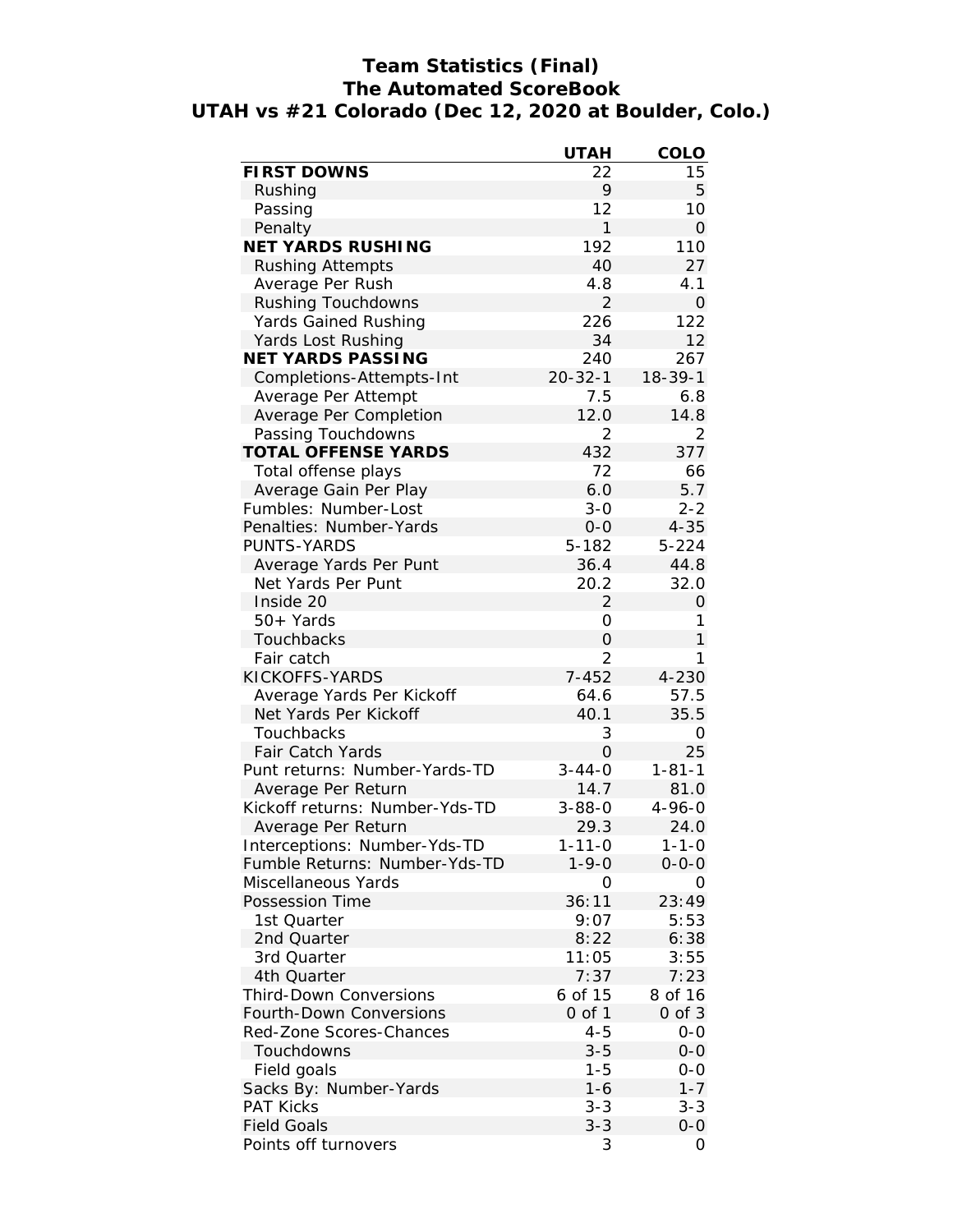### **Individual Statistics (Final) The Automated ScoreBook UTAH vs #21 Colorado (Dec 12, 2020 at Boulder, Colo.)**

### **UTAH Colorado**

| Rushing<br>Jordan, Ty<br>Bentley, Jake<br>Bernard, Micah<br>Kuithe, Brant<br>Covey, Britain<br>Team<br>Totals<br>Passing<br>Bentley, Jake<br>Totals | TD<br>No. Gain Loss<br>Net<br>Avg<br>Lq<br>152<br>5<br>$\overline{2}$<br>17<br>147<br>66<br>8.6<br>43<br>12<br>31<br>13<br>11<br>$\mathsf O$<br>2.8<br>21<br>$\overline{7}$<br>5<br>14<br>$\mathsf{O}$<br>20<br>2.8<br>2<br>8<br>$\mathbf 0$<br>8<br>5<br>4.0<br>0<br>2<br>$\mathbf 0$<br>2<br>2<br>2.0<br>1<br>0<br>0<br>10<br>$-2.5$<br>4<br>$-10$<br>0<br>0<br>226<br>34<br>$\overline{2}$<br>40<br>192<br>66<br>4.8<br>$C - A - I$<br>TD<br>Long Sack<br>Yds<br>$20 - 32 - 1$<br>$\overline{2}$<br>240<br>30<br>1<br>$\overline{2}$<br>30<br>$20 - 32 - 1$<br>240<br>1 | Rushing<br>Broussard, Jarek<br>Lytle, Tyler<br>Noyer, Sam<br>Clayton, Ashaad<br>Davis, Joe<br>Mangham, Jaren<br>Totals<br>Passing<br>Noyer, Sam<br>Lytle, Tyler              | No. Gain Loss<br>Net<br>ТD<br>Avg<br>La<br>80<br>18<br>14<br>81<br>0<br>5.7<br>1<br>15<br>15<br>15.0<br>1<br>$\mathsf{O}\xspace$<br>0<br>15<br>7<br>12<br>5<br>18<br>6<br>0<br>1.7<br>2<br>2.0<br>4<br>$\mathbf 0$<br>4<br>$\mathbf 0$<br>4<br>$\overline{2}$<br>$\overline{4}$<br>4<br>O<br>$\Omega$<br>4<br>0.0<br>1<br>O<br>1<br>$-1$<br>0<br>0<br>$-1.0$<br>122<br>12<br>110<br>27<br>$\mathsf{O}$<br>18<br>4.1<br>$C - A - I$<br>Yds<br>TD<br>Long Sack<br>$\overline{2}$<br>$16 - 34 - 1$<br>258<br>61<br>5<br>$2 - 5 - 0$<br>9<br>0<br>$\frac{0}{1}$                                                                         |
|-----------------------------------------------------------------------------------------------------------------------------------------------------|----------------------------------------------------------------------------------------------------------------------------------------------------------------------------------------------------------------------------------------------------------------------------------------------------------------------------------------------------------------------------------------------------------------------------------------------------------------------------------------------------------------------------------------------------------------------------|------------------------------------------------------------------------------------------------------------------------------------------------------------------------------|-------------------------------------------------------------------------------------------------------------------------------------------------------------------------------------------------------------------------------------------------------------------------------------------------------------------------------------------------------------------------------------------------------------------------------------------------------------------------------------------------------------------------------------------------------------------------------------------------------------------------------------|
| Receiving<br>Covey, Britain<br>Kuithe, Brant<br>Enis, Solomon<br>Thompson, Bryan<br>Jordan, Ty<br>Fotheringham, C<br>Totals                         | Yards<br>TD<br>No.<br>Long<br>$\mathbf{1}$<br>9<br>76<br>20<br>53<br>3<br>24<br>0<br>3<br>34<br>20<br>1<br>$\overline{\mathbf{c}}$<br>42<br>$\mathsf{O}$<br>30<br>$\overline{2}$<br>19<br>$\mathsf{O}$<br>10<br>1<br>16<br>0<br>16<br>$\overline{2}$<br>$\overline{30}$<br>20<br>240                                                                                                                                                                                                                                                                                       | Totals<br>Receiving<br>Bell, Maurice<br>Nixon, K.D.<br>Shenault, La'Vontae<br>Broussard, Jarek<br>Arias, Daniel<br>Rice, Brenden<br>Davis, Joe<br>Stanley, Dimitri<br>Totals | $\overline{2}$<br>61<br>$18 - 39 - 1$<br>267<br>Yards<br>TD<br>No.<br>Long<br>$\mathbf{1}$<br>46<br>21<br>4<br>3<br>52<br>41<br>0<br>3<br>52<br>41<br>0<br>3<br>0<br>10<br>16<br>$\overline{2}$<br>33<br>0<br>20<br>1<br>1<br>61<br>61<br>1<br>0<br>4<br>4<br>1<br>3<br>$\mathsf O$<br>$\overline{3}$<br>$\overline{2}$<br>61<br>$\overline{18}$<br>267                                                                                                                                                                                                                                                                             |
| Punting<br>Lennon, Ben<br>March, Jared<br>Totals                                                                                                    | No.<br>Yds<br>Avg Long In20<br>TВ<br>37.0<br>$\overline{2}$<br>148<br>42<br>$\mathbf 0$<br>4<br>$\overline{O}$<br>34<br>34.0<br>$\overline{0}$<br>1<br>34<br>$\overline{2}$<br>5<br>182<br>$\overline{42}$<br>36.4<br>$\Omega$                                                                                                                                                                                                                                                                                                                                             | Punting<br>Watts, Josh<br>Totals                                                                                                                                             | Yds<br>Avg Long In20<br>TB<br>No.<br>5<br>224<br>44.8<br>53<br>$\mathbf{1}$<br>0<br>5<br>$\mathbf{1}$<br>224<br>53<br>$\overline{O}$<br>44.8                                                                                                                                                                                                                                                                                                                                                                                                                                                                                        |
| Returns<br>Covey, Britain<br>Sewell, Nephi<br>Totals                                                                                                | Punt<br>Kickoff<br>Intercept<br>Lg No Yds<br>Lg No Yds<br>No Yds<br>La<br>$\mathfrak{Z}$<br>44<br>28<br>3<br>40<br>88<br>$\mathbf 0$<br>$\mathbf 0$<br>$\overline{0}$<br>0<br>$\mathsf{O}$<br>$\mathbf{O}$<br>$\mathbf 0$<br>$\mathbf{O}$<br>0<br>11<br>11<br>1<br>3<br>$\overline{3}$<br>88<br>44<br>28<br>40<br>11<br>11<br>$\mathbf{1}$                                                                                                                                                                                                                                 | Returns<br>Rice, Brenden<br>Shenault, La'Vontae<br>Blackmon, Mekhi<br>Bell, Maurice<br>Totals                                                                                | Punt<br>Kickoff<br>Intercept<br>$Lg$ No Yds<br>Lg No Yds<br>No Yds<br>Lg<br>81<br>81<br>$\overline{2}$<br>37<br>22<br>$\mathbf 0$<br>$\mathbf 0$<br>O<br>1<br>$\mathbf{1}$<br>39<br>39<br>$\mathsf{O}\xspace$<br>$\mathbf 0$<br> 0 <br>$\mathbf{O}$<br>0<br>$\mathsf{O}\xspace$<br>$\mathsf{O}$<br>$\mathbf 0$<br>$\mathbf 0$<br>$\mathsf{O}$<br>$\circ$<br>$\Omega$<br>1<br>$\mathbf{1}$<br>$\mathbf{1}$<br>0<br>$\begin{array}{c} 0 \\ \hline \end{array}$<br>$\mathsf O$<br>$\mathsf{O}$<br>$\mathbf{1}$<br>20<br>20<br>$\mathsf O$<br> 0 <br>39<br>$\overline{1}$<br>1<br>81<br>96<br>$\mathbf{1}$<br>1<br>81<br>$\overline{4}$ |
| Field goals<br>Redding, Jadon<br>Redding, Jadon<br>Redding, Jadon                                                                                   | Time<br>Dist<br>Result<br>Qtr<br>2nd<br>00:00<br>42 yards<br>Good<br>09:19<br>43 yards Good<br>4th<br>4th 02:24 38 yards Good                                                                                                                                                                                                                                                                                                                                                                                                                                              | Field goals                                                                                                                                                                  | Dist<br>Qtr<br>Time<br>Result                                                                                                                                                                                                                                                                                                                                                                                                                                                                                                                                                                                                       |
| Kickoffs<br>Noyes, Jordan                                                                                                                           | No. Yards<br>Avg<br>TВ<br>OВ<br>$\overline{3}$<br>$\overline{7}$<br>452<br>64.6<br>$\Omega$                                                                                                                                                                                                                                                                                                                                                                                                                                                                                | Kickoffs<br>Willis, Mac                                                                                                                                                      | No. Yards<br>TВ<br>OB<br>Avg<br>57.5<br>4<br>230<br>$\Omega$<br>$\Omega$                                                                                                                                                                                                                                                                                                                                                                                                                                                                                                                                                            |
| All-purpose<br>Covey, Britain<br>Jordan, Ty<br>Kuithe, Brant<br>Thompson, Bryan                                                                     | KR<br><b>PR</b><br>IR<br>Total<br>Run<br><b>Rcv</b><br>$\overline{2}$<br>44<br>76<br>88<br>$\mathbf 0$<br>210<br>147<br>19<br>$\mathsf{O}\xspace$<br>$\mathsf{O}\xspace$<br>O<br>166<br>8<br>53<br>${\mathsf O}$<br>$\mathsf{O}\xspace$<br>61<br>O<br>0<br>42<br>$\mathsf{O}$<br>$\mathsf{O}$<br>$\mathsf O$<br>42                                                                                                                                                                                                                                                         | All-purpose<br>Rice, Brenden<br>Broussard, Jarek<br>Shenault, La'Vontae<br>Bell, Maurice                                                                                     | Rcv<br>KR<br>PR<br>IR<br>Total<br>Run<br>37<br>81<br>$\mathsf O$<br>$\mathbf 0$<br>61<br>179<br>16<br>$\mathsf O$<br>$\mathsf{O}\xspace$<br>80<br>O<br>96<br>52<br>39<br>91<br>$\mathsf{O}\xspace$<br>$\mathbf 0$<br>$\mathbf 0$<br>46<br>20<br>$\mathbf{O}$<br>$\mathbf 0$<br>66<br>0                                                                                                                                                                                                                                                                                                                                              |

FUMBLES: UTAH-Team 3-0. Colorado-Broussard, Jarek 1-1; Noyer, Sam 1-1.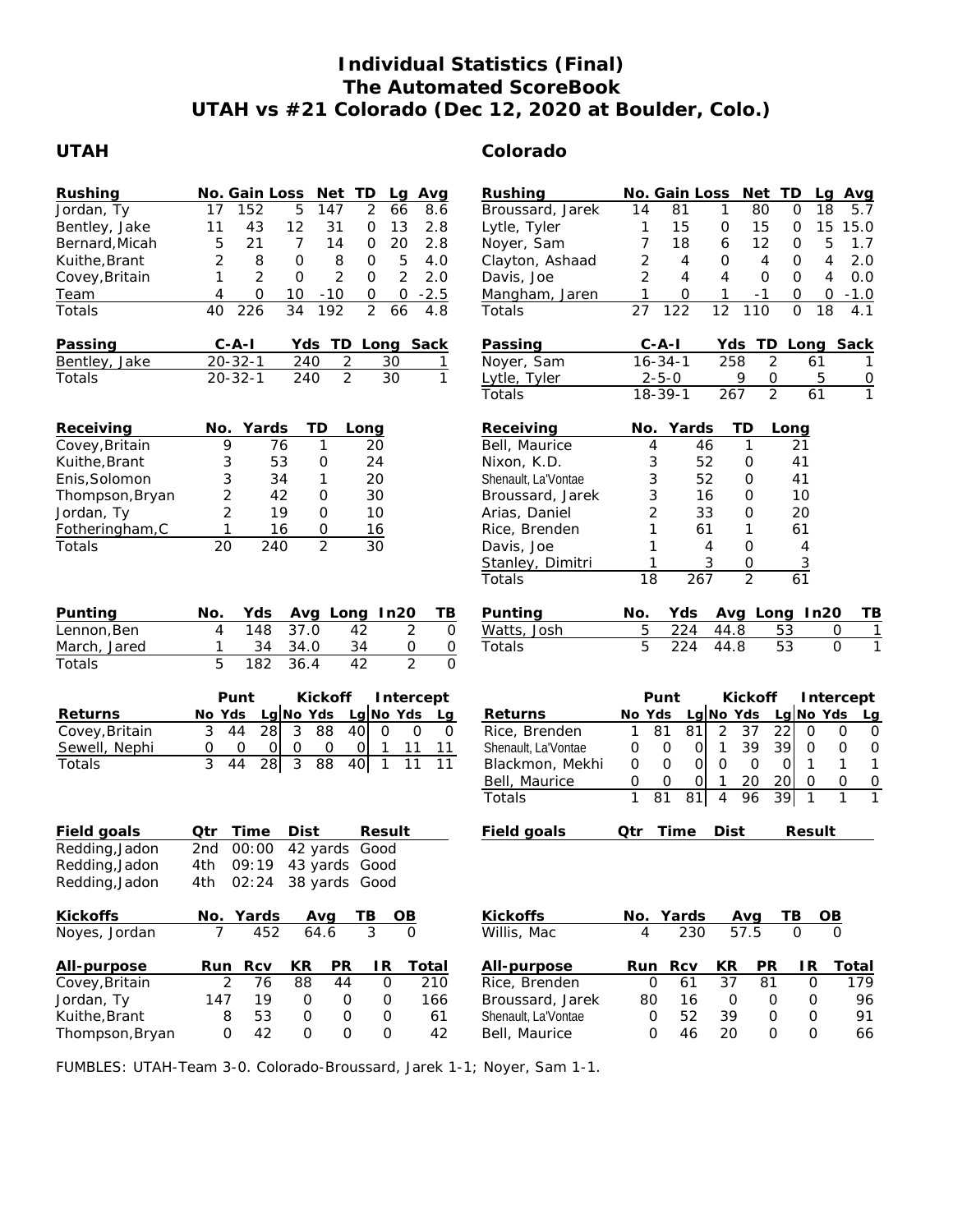# vs. Utah

|               |                |                 | <b>TACKLES--</b>                           |                 |            | QB           |                |                |                 |                |           |           |                |            |
|---------------|----------------|-----------------|--------------------------------------------|-----------------|------------|--------------|----------------|----------------|-----------------|----------------|-----------|-----------|----------------|------------|
| No. Player    | <b>PLAYS</b>   | UT              | <b>AT</b>                                  | <b>TOT</b>      | <b>TFL</b> | <b>Sacks</b> | <b>TFZ</b>     | 3DS            | QBH             | <b>QCD</b>     | <b>FR</b> | <b>FF</b> | <b>PBU</b>     | IM         |
| 1 Thomas      | 20             | 3               | $\bf{0}$<br>$\overline{\phantom{0}}$       | 3               | $1 - 1$    |              | $\mathbf{1}$   |                |                 |                |           |           |                |            |
| 3 Rakestraw   | 71             | $\overline{7}$  | 1<br>$\overline{\phantom{0}}$              | 8               | $1 - 1$    |              | $\overline{2}$ | $\mathbf{1}$   |                 |                |           |           |                |            |
| 4 Montgomery  | 22             | $\overline{2}$  | $\bf{0}$<br>$\overline{\phantom{0}}$       | $\overline{2}$  |            |              |                |                |                 |                |           |           |                |            |
| 5 M. Perry    | 38             | $\bf{0}$        | $\mathbf{1}$<br>$\overline{\phantom{0}}$   | 1               |            |              |                |                |                 |                |           |           |                |            |
| 7 Ham         | 3              | $\bf{0}$        | $\bf{0}$<br>$\overline{\phantom{0}}$       | $\bf{0}$        |            |              |                |                |                 |                |           |           |                |            |
| 12 Q. Perry   | $\overline{3}$ | $\bf{0}$        | $\bf{0}$<br>$\overline{\phantom{0}}$       | $\bf{0}$        |            |              |                |                |                 |                |           |           |                |            |
| 17 Trujillo   | 14             | $\overline{2}$  | $\bf{0}$<br>$\overline{\phantom{0}}$       | $\overline{2}$  |            |              |                |                |                 |                |           |           |                |            |
| 18 Doss       | 9              | $\bf{0}$        | 1<br>$\overline{\phantom{0}}$              | 1               |            |              |                |                |                 |                |           |           |                |            |
| 21 Gonzalez   | 69             | 4               | $\overline{1}$<br>$\overline{\phantom{0}}$ | $5\phantom{1}$  |            |              |                |                |                 |                |           |           |                |            |
| 23 Lewis      | 73             | 5               | $\bf{0}$<br>$\overline{\phantom{0}}$       | 5               |            |              |                | $\mathbf{1}$   |                 |                |           |           |                |            |
| 25 Blackmon   | 70             | $\overline{2}$  | $\overline{1}$<br>$\overline{\phantom{0}}$ | 3               |            |              |                |                |                 |                |           |           |                | $1 - 1$    |
| 26 Wells      | 64             | 5               | $\overline{2}$<br>$\overline{\phantom{0}}$ | $\overline{7}$  | $2 - 5$    | $1 - 7$      |                | $\overline{2}$ |                 |                |           |           | $\overline{1}$ |            |
| 27 Bethel     | 3              | $\bf{0}$        | $\bf{0}$<br>$\overline{\phantom{0}}$       | $\bf{0}$        |            |              |                |                |                 |                |           |           |                |            |
| 31 Van Diest  | 37             | 5               | $\mathbf{1}$<br>$\overline{\phantom{0}}$   | $6\phantom{1}6$ |            |              |                |                | 1               |                |           |           |                |            |
| 33 Gustav     | 16             | $\bf{0}$        | $\bf{0}$<br>$\overline{\phantom{0}}$       | $\bf{0}$        |            |              |                | $\mathbf{1}$   | $\overline{2}$  |                |           |           |                |            |
| 34 Johnson    | 64             | 4               | $\mathbf{1}$<br>$\overline{\phantom{0}}$   | 5               | $1 - 3$    |              | $\overline{1}$ | $\overline{1}$ | 1               |                |           |           |                |            |
| 36 Jones      | 66             | 5               | 5<br>$\overline{\phantom{0}}$              | 10              | $2 - 5$    |              | $\overline{2}$ | 3              | 1               |                |           |           |                |            |
| 53 Landman    | 30             | $6\phantom{1}6$ | $\mathbf 1$<br>$\overline{\phantom{0}}$    | $\overline{7}$  | $1 - 1$    | $1 - 0$      | $\mathbf 1$    |                | 1               |                |           |           |                |            |
| 54 Lang       | 66             | 3               | $\bf{0}$<br>$\overline{\phantom{0}}$       | 3               | $1 - 1$    |              | $\overline{2}$ | 1              |                 |                |           |           |                |            |
| 91 Rodman     | $\overline{7}$ | $\bf{0}$        | $\overline{2}$<br>$\overline{\phantom{m}}$ | $\overline{2}$  |            |              |                |                |                 |                |           |           |                |            |
| 94 Jordan     | 31             | $\overline{2}$  | $\bf{0}$<br>$\overline{\phantom{0}}$       | $\overline{2}$  |            |              | $\mathbf{1}$   |                | $\mathbf{1}$    |                |           |           |                |            |
| 99 Sami       | 27             | $\bf{0}$        | 1                                          | 1               |            |              |                |                |                 |                |           |           |                |            |
|               |                |                 |                                            |                 |            |              |                |                |                 |                |           |           |                |            |
|               |                |                 | —                                          |                 |            |              |                |                |                 |                |           |           |                |            |
|               |                |                 |                                            |                 |            |              |                |                |                 |                |           |           |                |            |
|               | <b>PLAYS</b>   |                 |                                            |                 | <b>TFL</b> | <b>Sacks</b> | <b>TFZ</b>     | 3DS            | QBH             | QCD            | <b>FR</b> | FF        | <b>PBU</b>     | <b>INT</b> |
| <b>TOTALS</b> | 803            |                 |                                            |                 | $9 - 17$   | $2 - 7$      | 10             | 11             | $6\phantom{1}6$ | $\overline{2}$ | $\bf{0}$  | $\bf{0}$  | 1              | $1 - 1$    |
|               | (73)           |                 |                                            |                 |            | $(10-24)$    |                |                |                 |                |           |           |                |            |

Includes 1 2-point conversion snap.

\*Fourth Down Stops (1; count included in 3DS above): Jones

Sacks For Zero (1): Landman

Interceptions Caused (1): Gustav

Touchdown Saves (2): Lewis, Rakestraw

Blocked Kicks (0): None

2-Pt. PBU (0): None

Ejected (Targeting): None

Injured (DNP): Luckett, Miller

KEY: UT—Unassisted Tackle; AT—Assisted Tackle; TFL—Tackles For Loss; TFZ—Tackles For Zero; 3DS—Third or Fourth Down Stop; QBP—Quarterback Pressure (or hurry); QCD—Quarterback Chasedowns (not a sack, but not a first down); FR—fumble recovery; FF—forced fumble; PBU—passes broken up; INT—interceptions. Play counts do not include penalty plays unless penalty was an add-on.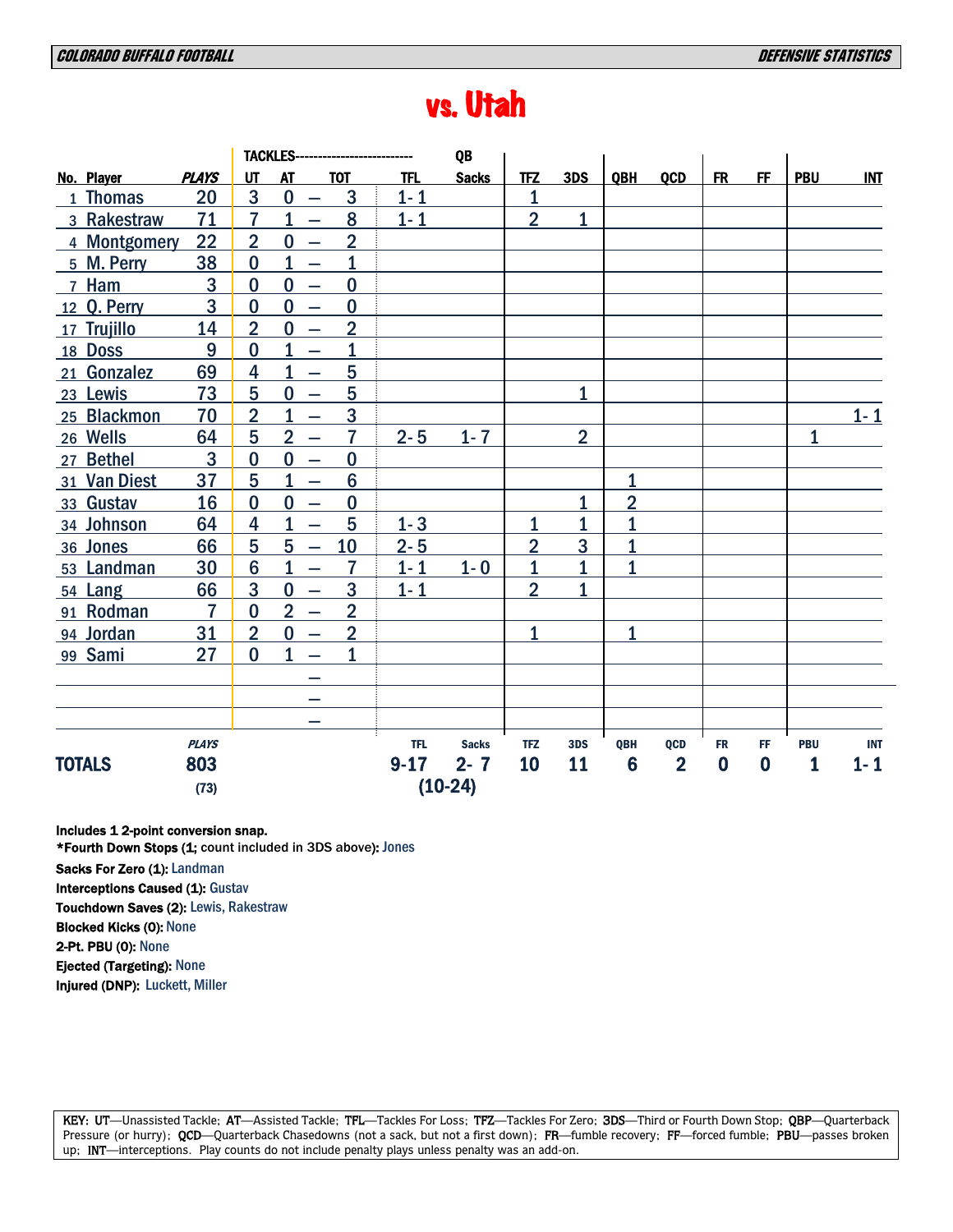# vs. Utah

### Kickoff Coverage

| Player              | . .<br>$UT$ $UT/20$ | $AT$ $AT/20$ | FF | FR | KD | <b>FDF</b> | FFC | CP | TDS | ROK |
|---------------------|---------------------|--------------|----|----|----|------------|-----|----|-----|-----|
| <b>WILLIS</b>       |                     |              |    |    |    |            |     |    |     |     |
| <b>AI. WILLIAMS</b> |                     |              |    |    |    |            |     |    |     |     |
| <b>LYLE</b>         |                     |              |    |    |    |            |     |    |     |     |
| <b>TRUJILLO</b>     |                     |              |    |    |    |            |     |    |     |     |

### Punt Coverage

| Player           | . . | UT UT/20 | AT $AT/20$ | FF | FR | <b>FFC</b> | DP | BLK FDF | CP | <b>TDS</b> | KD |
|------------------|-----|----------|------------|----|----|------------|----|---------|----|------------|----|
| <b>BETHEL</b>    |     |          |            |    |    |            |    |         |    |            |    |
| <b>JACKSON</b>   |     |          |            |    |    |            |    |         |    |            |    |
| <b>LANDMAN</b>   |     |          |            |    |    |            |    |         |    |            |    |
| <b>ROBINSON</b>  |     |          |            |    |    |            |    |         |    |            |    |
| <b>VAN DIEST</b> |     |          |            |    |    |            |    |         |    |            |    |

### Kickoff Return Punt Return

| Player (CP)        | <b>KSD</b> | Player (CP)       | <b>KSD</b> |
|--------------------|------------|-------------------|------------|
| <b>PELL</b>        | 2          | <b>PITTMAN</b>    |            |
| <b>ROBINSON</b>    |            | <b>STANLEY</b>    |            |
| <b>LYLE</b>        |            | <b>M.WILLIAMS</b> |            |
| <b>M.LYNCH</b>     |            |                   |            |
| <b>Q. PERRY</b>    |            |                   |            |
| <b>SCHMANSKI</b>   |            |                   |            |
| <b>AI.WILLIAMS</b> |            |                   |            |

| <u>Player (CP)</u> | Player (CP)       | <b>KSF</b><br>PRS | BLK |
|--------------------|-------------------|-------------------|-----|
| PELL               | <b>PITTMAN</b>    |                   |     |
| <b>ROBINSON</b>    | <b>STANLEY</b>    |                   |     |
| LYLE               | <b>M.WILLIAMS</b> |                   |     |

### FG/PAT Defense

| Player      | BLK | <b>RB</b> | <b>PRS</b> | <b>DEX</b> |
|-------------|-----|-----------|------------|------------|
| <b>None</b> |     |           |            |            |

### FG/PAT

| Player       |                  | <b>Plays</b> | Player              | <b>Plays</b> |
|--------------|------------------|--------------|---------------------|--------------|
| <b>PK</b>    | <b>E.PRICE</b>   |              | <b>PELL</b>         |              |
| <b>SN</b>    | <b>BEDELL</b>    |              | <b>RODDICK</b>      |              |
|              | <b>HLD LYNCH</b> |              | <b>SHERMAN</b>      |              |
| <b>DOSS</b>  |                  |              | <b>WILEY</b>        |              |
| <b>LEE</b>   |                  |              | <b>Au. WILLIAMS</b> |              |
| <b>MAGRI</b> |                  |              |                     |              |

KEY: UT-Unassisted Tackles; UT/20-Unassisted Tackles Inside-the-20; AT-Assisted Tackles; AT/20-Assisted Tackles Inside-the-20; FF—Forced Fumbles; FR—Fumble Recoveries; KD—Knockdown Block on Punt or Kickoff Return; FFC—Forced Fair Catch; FDF—First Downfield (altering path of return man); DP—Downed Punt; BPR—Block or Pressure on FG/PAT; RK—Recovered Blocked Kick; DEX— Defensive Extra Point; CP-Caused Penalty; TDS-Touchdown Save; ROK-Recovered Onside Kick.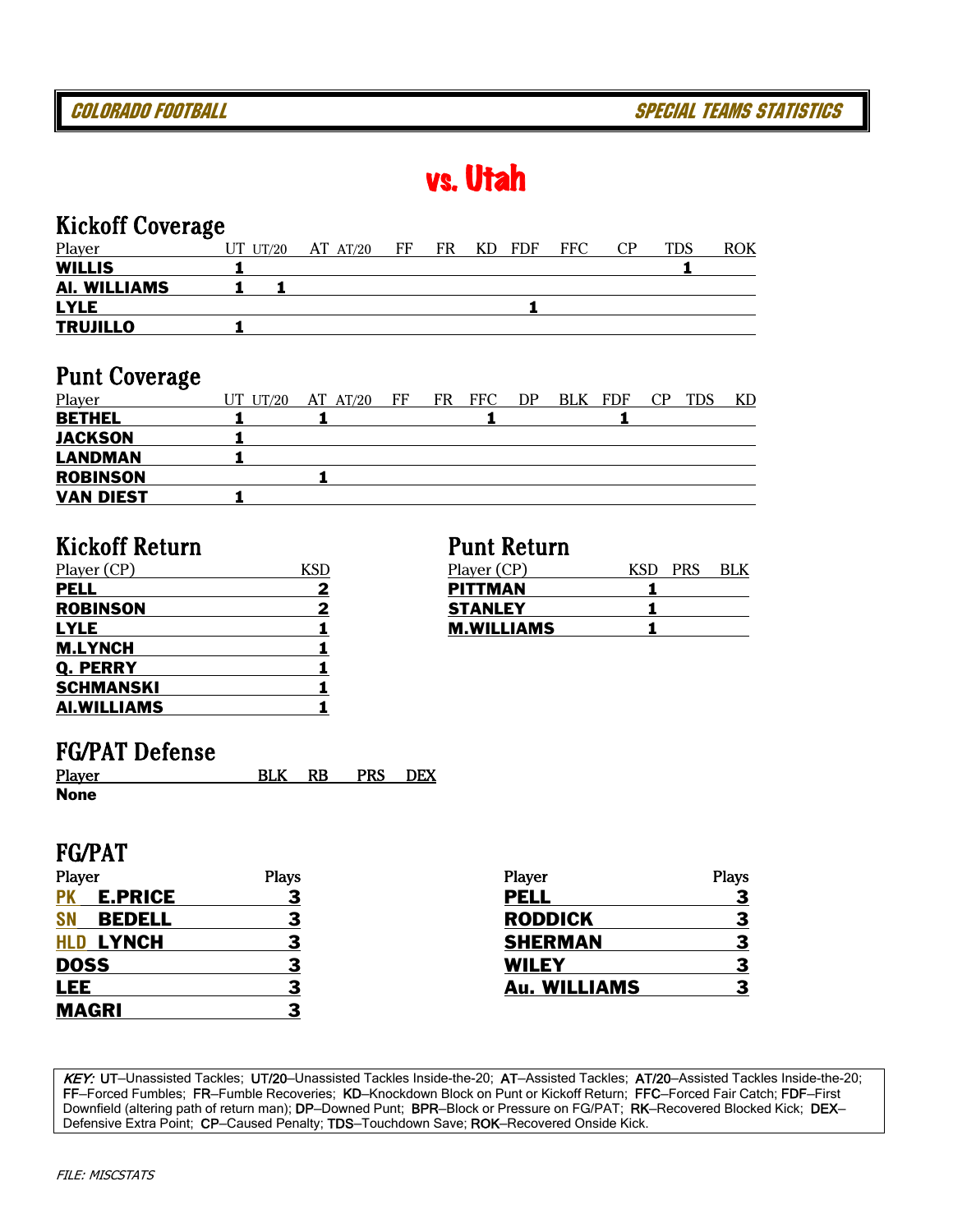#### **Defensive Statistics (Final) The Automated ScoreBook UTAH vs #21 Colorado (Dec 12, 2020 at Boulder, Colo.)**

| #              | UTAH               | Solo          |          |               | Ast Total Sacks-Yds      | TFL-Yds                  | FF.                      | FR-Yds                   | Int-Yds                  | <b>BrUp</b>              | <b>BIKS</b> | <b>QBH</b> |
|----------------|--------------------|---------------|----------|---------------|--------------------------|--------------------------|--------------------------|--------------------------|--------------------------|--------------------------|-------------|------------|
|                | 29 Sewell, Nephi   | 10            |          |               |                          | $1.0 - 1$                |                          |                          | $1 - 11$                 |                          |             |            |
| $\overline{O}$ | Lloyd, Devin       | 6             | 3        | 9             |                          | $1.0 - 1$                | $\overline{\phantom{a}}$ |                          |                          |                          |             |            |
|                | 6A Ritchie, Nate   | 5             |          | 6             | $1.0 - 6$                | $1.0 - 6$                | $\overline{\phantom{a}}$ | $1 - 9$                  |                          |                          |             |            |
|                | 92 Tupai, Maxs     | 3             |          | 4             | $\overline{\phantom{a}}$ | $\overline{\phantom{a}}$ |                          | $\overline{\phantom{a}}$ | $\overline{\phantom{a}}$ | $\overline{\phantom{0}}$ |             |            |
| 4              | Broughton, J.      | 3             |          | 4             |                          | $1.0 - 4$                | ۰                        | $1-0$                    |                          |                          |             |            |
|                | 9 Fotu, Sione      | $\mathcal{P}$ |          | 3             |                          |                          |                          |                          |                          |                          |             |            |
| 8              | Phillips, Clark    | $\mathcal{P}$ | $\Omega$ | $\mathcal{P}$ |                          |                          |                          |                          |                          |                          |             |            |
|                | 99 Pututau, Te.    |               |          | 2             | $\overline{\phantom{a}}$ | -                        | $\overline{\phantom{a}}$ |                          |                          |                          |             |            |
|                | 15 Mataele, Malone |               |          | $\mathcal{P}$ | $\overline{\phantom{0}}$ |                          |                          |                          |                          |                          |             |            |
|                | 90 Kaufusi, Devin  |               | $\Omega$ |               | $\overline{\phantom{0}}$ |                          | $\overline{\phantom{a}}$ |                          |                          | $\overline{\phantom{0}}$ |             |            |
|                | 2B Noyes, Jordan   |               | $\Omega$ |               |                          |                          |                          |                          |                          |                          |             |            |
|                | 43 Mata'Afa, A.    |               | $\Omega$ |               |                          |                          |                          |                          |                          |                          |             |            |
|                | 42 Tafua, Mika     |               | $\Omega$ |               |                          |                          |                          |                          |                          | $\mathcal{D}$            |             | 3          |
|                | 32 Anae, Moroni    |               | $\Omega$ |               | $\overline{\phantom{a}}$ | -                        | -                        |                          |                          |                          |             |            |
|                | Totals             | 38            | 10       | 48            | $1.0 - 6$                | $4.0 - 12$               | $\mathcal{D}$            | $2 - 9$                  | $1 - 11$                 | 4                        | $\Omega$    |            |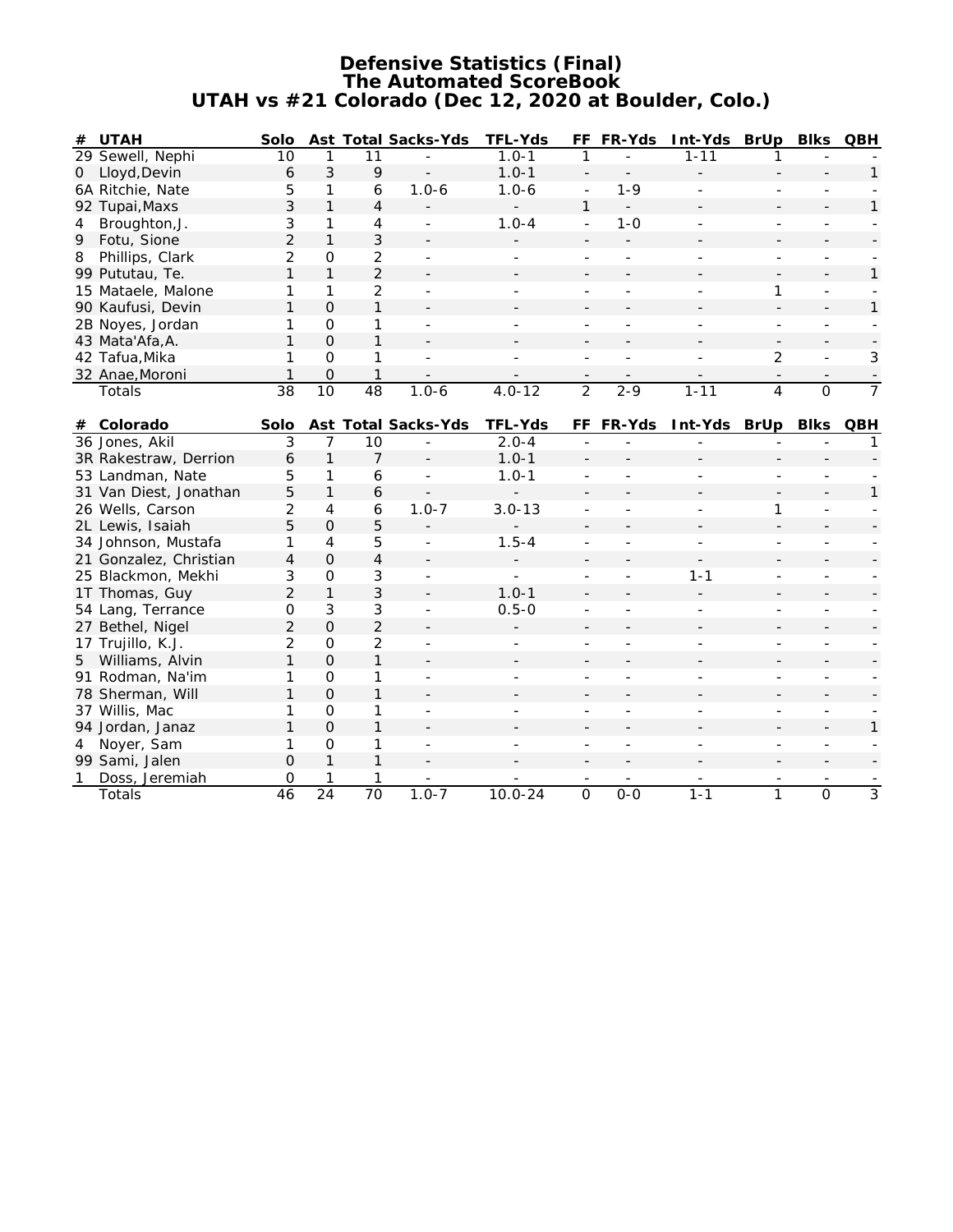### **Drive Chart (By Team) (Final) The Automated ScoreBook UTAH vs #21 Colorado (Dec 12, 2020 at Boulder, Colo.)**

|             |                 |                  | Drive Started |              |                  | Drive Ended | Consumed     |                                       |            |
|-------------|-----------------|------------------|---------------|--------------|------------------|-------------|--------------|---------------------------------------|------------|
| Team        | Qtr             | Spot             | Time          | Obtained     | Spot             | Time        | How lost     | Yds<br>ΡI<br>$\overline{\phantom{0}}$ | <b>TOP</b> |
| <b>UTAH</b> | 1st             | V40              | 15:00         | Kickoff      | H <sub>0</sub>   | 12:03       | *TOUCHDOWN   | 60<br>6<br>$\overline{\phantom{a}}$   | 2:57       |
| <b>UTAH</b> |                 | V45              | 09:36         | Punt         | H37              | 07:29       | Punt         | 18<br>4 -                             | 2:07       |
| <b>UTAH</b> |                 | V45              | 06:10         | Punt         | V46              | 04:09       | Punt         | 3<br>-1<br>$\overline{\phantom{a}}$   | 2:01       |
| <b>UTAH</b> |                 | V43              | 03:21         | Fumble       | V50              | 01:19       | Punt         | $3 - 7$                               | 2:02       |
| <b>UTAH</b> | 2 <sub>nd</sub> | V <sub>11</sub>  | 12:37         | Kickoff      | H39              | 09:07       | Interception | 8<br>50<br>$\sim$                     | 3:30       |
| <b>UTAH</b> |                 | V20              | 05:21         | Punt         | V39.             | 01:30       | Punt         | $8 - 19$                              | 3:51       |
| <b>UTAH</b> |                 | V42              | 01:20         | Kickoff      | V43              | 00:51       | Punt         | 3<br>1<br>$\overline{\phantom{a}}$    | 0:29       |
| <b>UTAH</b> |                 | H40              | 00:13         | Fumble       | H <sub>25</sub>  | 15:00       | *FIELD GOAL  | 3<br>15<br>$\sim$                     | 0:13       |
| <b>UTAH</b> | 3rd             | V40              | 14:39         | Kickoff      | H <sub>0</sub>   | 13:14       | *TOUCHDOWN   | 3<br>60<br>$\overline{\phantom{a}}$   | 1:25       |
| <b>UTAH</b> |                 | V20              | 11:51         | Punt         | H <sub>0</sub>   | 06:23       | *TOUCHDOWN   | 10<br>80<br>$\sim$                    | 5:28       |
| <b>UTAH</b> |                 | V50              | 05:35         | Interception | H <sub>O</sub> 5 | 01:23       | Downs        | 9<br>45<br>$\sim$                     | 4:12       |
| <b>UTAH</b> | 4th             | V47              | 13:08         | Punt         | H <sub>25</sub>  | 09:19       | *FIELD GOAL  | 7 - 28                                | 3:49       |
| <b>UTAH</b> |                 | V34              | 04:54         | Downs        | H <sub>0</sub>   | 04:43       | *TOUCHDOWN   | 66<br>$\overline{\phantom{a}}$        | 0:11       |
| <b>UTAH</b> |                 | H <sub>18</sub>  | 04:16         | Downs        | H <sub>20</sub>  | 02:24       | *FIELD GOAL  | (2)<br>4                              | 1:52       |
| <b>UTAH</b> |                 | H <sub>2</sub> 7 | 01:45         | Downs        | H33              | 00:00       | End of half  | 3<br>(6)<br>$\overline{\phantom{a}}$  | 1:45       |

|                        | 1st     | 2nd     | 3rd     | 4th     | 1st     | 2nd          |          |
|------------------------|---------|---------|---------|---------|---------|--------------|----------|
| <b>UTAH</b>            | Otr     | ∩tr     | ∩tr     | ∩tr     | Half    | Half         | Total    |
| Time of possession     | 09:07   | 08:22   | 11:05   | 07:37   | 17.29   | 18:42        | 36:11    |
| 3rd down conversions   | $1 - 4$ | $3 - 5$ | $2 - 3$ | $0 - 3$ | $4 - 9$ | $2 - 6$      | $6 - 15$ |
| Average field position | V43     | V33     | V36     | H41     | V38     | V49          | V43      |
| 4th down conversions   | $0 - 0$ | ი-ი     | በ-1     | റ-റ     | $O-O$   | $\Omega - 1$ | $0 - 1$  |

|      |     |                  | Drive Started |                |                 | Drive Ended | Consumed     |                                       |            |
|------|-----|------------------|---------------|----------------|-----------------|-------------|--------------|---------------------------------------|------------|
| Team | Qtr | Spot             | Time          | Obtained       | Spot            | Time        | How lost     | Yds<br>ΡI<br>$\overline{\phantom{0}}$ | <b>TOP</b> |
| COLO | 1st | <b>H10</b>       | 11:57         | Kickoff        | H <sub>22</sub> | 09:36       | Punt         | $-12$<br>5.                           | 2:21       |
| COLO |     | H <sub>0</sub> 5 | 07:29         | Punt           | <b>HO9</b>      | 06:10       | Punt         | $3 - 4$                               | 1:19       |
| COLO |     | H <sub>20</sub>  | 04:09         | Punt           | V34             | 03:21       | Fumble       | 3<br>-46<br>$\overline{\phantom{0}}$  | 0:48       |
| COLO |     | H <sub>10</sub>  | 01:19         | Punt           | V <sub>00</sub> | 12:46       | *TOUCHDOWN   | $-90$                                 | 3:33       |
| COLO | 2nd | H <sub>18</sub>  | 09:07         | Interception   | V <sub>37</sub> | 05:21       | Punt         | 45<br>10<br>$-$                       | 3:46       |
| COLO |     | V <sub>00</sub>  | 01:30         | Punt           | V <sub>00</sub> | 01:30       | *TOUCHDOWN   | $-0$<br>0                             | 0:00       |
| COLO |     | H <sub>23</sub>  | 00:51         | Punt           | <b>H40</b>      | 00:13       | Fumble       | $\mathcal{P}$<br>$-17$                | 0:38       |
| COLO | 3rd | H <sub>39</sub>  | 14:50         | <b>Kickoff</b> | V <sub>00</sub> | 14:39       | *TOUCHDOWN   | - 61                                  | 0:11       |
| COLO |     | H <sub>25</sub>  | 13:14         | Kickoff        | H34             | 11:51       | Punt         | 3<br>- 9                              | 1:23       |
| COLO |     | H <sub>25</sub>  | 06:23         | Kickoff        | H42             | 05:35       | Interception | $2 - 17$                              | 0:48       |
| COLO |     | H <sub>0</sub> 5 | 01:23         | Downs          | <b>H35</b>      | 13:08       | Punt         | $-30$<br>8                            | 3:15       |
| COLO | 4th | H <sub>25</sub>  | 09:19         | Kickoff        | V34             | 04:54       | Downs        | 10<br>41<br>$\overline{\phantom{a}}$  | 4:25       |
| COLO |     | H <sub>18</sub>  | 04:38         | Kickoff        | <b>H18</b>      | 04:16       | Downs        | - 0<br>4                              | 0:22       |
| COLO |     | H <sub>22</sub>  | 02:17         | Kickoff        | H27             | 01:45       | Downs        | $4 - 5$                               | 0:32       |
|      |     |                  |               |                |                 |             |              |                                       |            |

|                        | 1st     | 2nd             | 3rd     | 4th             | 1st     | 2nd             |                 |
|------------------------|---------|-----------------|---------|-----------------|---------|-----------------|-----------------|
| Colorado               | Otr.    | ∩tr             | ∩tr     | ∩tr             | Half    | Half            | Total           |
| Time of possession     | 05:53   | 06:38           | 03:55   | 07:23           | 12:31   | $11 \cdot 18$   | 23:49           |
| 3rd down conversions   | $1 - 3$ | $4 - 5$         | $1 - 2$ | $2 - 6$         | $5 - 8$ | $3 - 8$         | $8 - 16$        |
| Average field position | H11     | H <sub>20</sub> | H23     | H <sub>21</sub> | H14     | H <sub>22</sub> | H <sub>18</sub> |
| 4th down conversions   | 0-0     | 0-0             | $0 - 0$ | $0 - 3$         | $0 - 0$ | $0 - 3$         | $0 - 3$         |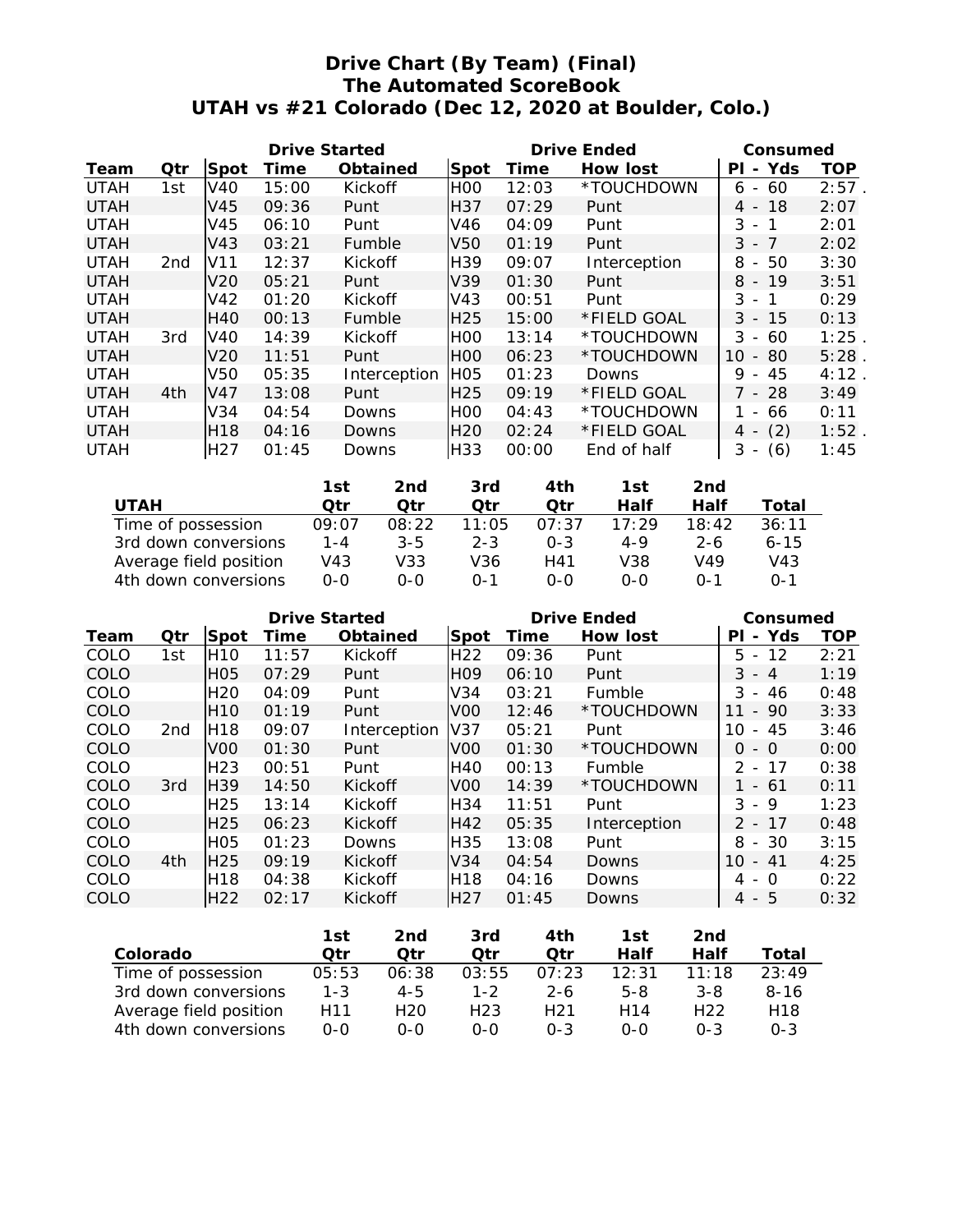### **Participation Report (Final) The Automated ScoreBook UTAH vs #21 Colorado (Dec 12, 2020 at Boulder, Colo.)**

#### **UTAH**

#### **Colorado**

| Pos       | ##           | <b>OFFENSE</b>  | Pos          | ## | <b>OFFENSE</b>      |
|-----------|--------------|-----------------|--------------|----|---------------------|
| LT.       | 69           | Moala, Simi     | <b>WR</b>    | 5  | Shenault, La'Vontae |
| LG        | 5K           | Bills, Keaton   | <b>WR</b>    | 3  | Nixon, K.D.         |
| С         | 5F           | Ford, Nick      | <b>WR</b>    | 14 | Stanley, Dimitri    |
| <b>RG</b> | 78           | Laumea, Sataoa  | LT.          | 78 | Sherman, Will       |
| RT        | 68           | Kump, Jaren     | LG           | 70 | Roddick, Casey      |
| TE        | 89           | Fotheringham, C | $\mathsf{C}$ | 65 | Pursell, Colby      |
| QB        | 8A           | Bentley, Jake   | RG           | 5R | Ray, Kanan          |
| <b>RB</b> | 22           | Jordan, Ty      | RT           | 76 | Fillip, Frank       |
| <b>WR</b> | $\mathbf{1}$ | Thompson, Bryan | TE           | 86 | Schmanski, C.J.     |
| <b>WR</b> | 21           | Enis, Solomon   | QB           | 4  | Noyer, Sam          |
| TE        | 80           | Kuithe, Brant   | TВ           | 23 | Broussard, Jarek    |
|           |              |                 |              |    |                     |
|           |              |                 |              |    |                     |
| Pos       | ##           | <b>DEFENSE</b>  | Pos          | ## | <b>DEFENSE</b>      |
| DE        | 42           | Tafua, Mika     | OLB          | 2L | Lewis, Isaiah       |
| DT        | 99           | Pututau, Te.    | DE           | 54 | Lang, Terrance      |
| DT        | 98           | Moala, Viane    | ΝT           | 94 | Jordan, Janaz       |
| DE        | 92           | Tupai, Maxs     | DT           | 34 | Johnson, Mustafa    |
| LB        | 29           | Sewell, Nephi   | ILB          | 53 | Landman, Nate       |
| LB        | 0            | Lloyd, Devin    | ILB          | 36 | Jones, Akil         |
| CB        | 4            | Broughton, J.   | OLB          | 26 | Wells, Carson       |
| CB        | 8            | Phillips, Clark | <b>FS</b>    | 3R | Rakestraw, Derrion  |
| <b>NB</b> | 15           | Mataele, Malone | CВ           | 21 | Gonzalez, Christian |
| <b>FS</b> | 19           | Davis, Vonte    | SS           | 4M | Montgomery, Jamar   |

UTAH: 2A-Lowe,Aaron, 2C-Rowan, Kyrese, 2B-Noyes, Jordan, 3B-March, Jared, 3-Bernard,Micah, 6-Brumfield,Devin, 7A-Fillinger, Van, 9-Fotu, Sione, 9S-Markgraf, K., 10-Hubert,R.J., 12-Rawls,Drew, 13-Latu, Kamo'i, 17-Vele,Devaughn, 18-Covey,Britain, 23-Marks, Faybian, 32-Anae,Moroni, 33-Lennon,Ben, 35-Vincent,Charlie, 38-Azarcon,Stone, 39-Ludwig, Joe, 43-Mata'Afa,A., 44-Carlton, Xavier, 45-Nacua,Samson, 49-Tonga,Pita, 71-Daniels,Braeden, 72-Felix-Fualalo,L, 77-Olaseni, B., 83-Gardner,Cameron, 84-Thompson,Dom., 86-Kincaid, Dalton, 87-Yassmin,Thomas, 90-Kaufusi, Devin, 91-Kuithe,Blake, 97-Redding,Jadon.

Colorado: 0C-Clayton, Ashaad, 1T-Thomas, Guy, 1-Mangham, Jaren, 1D-Doss, Jeremiah, 1P-Perry, Quinn, 2P-Pell, Alec, 2J-Striker, Jaylen, 2-Rice, Brenden, 3S-Stacks, Jayle, 5P-Perry, Mark, 5W-Williams, Alvin, 6-Arias, Daniel, 7H-Ham, Marvin, 7-Lytle, Tyler, 8B-Bedell, Derek, 10-Jackson, Jaylon, 13-Bell, Maurice, 17-Trujillo, K.J., 22-Pittman, Toren, 27-Bethel, Nigel, 28-Davis, Joe, 30-Appleton, Curtis, 31-Van Diest, Jonathan, 32-Robinson, Ray, 33-Gustav, Joshka, 35-Williams, Mister, 37-Willis, Mac, 41-Lyle, Anthony, 43-Price, Evan, 44-Grant, Devin, 55-Williams, Austin, 60-Wiley, Jake, 75-Lee, Carson, 84-Lynch, Matt, 89-Watts, Josh, 91-Rodman, Na'im, 98-Magri, Nico, 99-Sami, Jalen.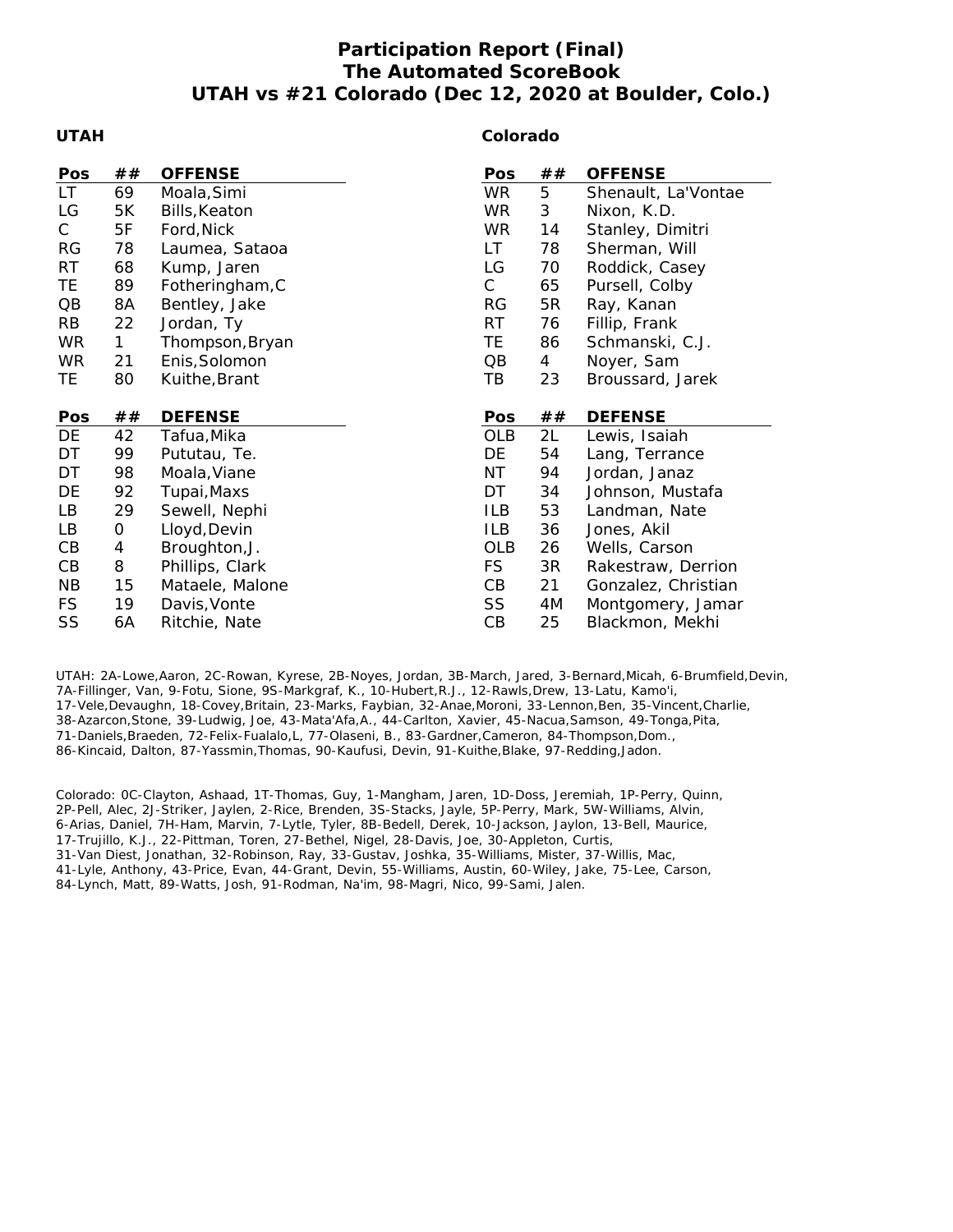**Play-by-Play Summary (1st quarter)**

**UTAH vs #21 Colorado (Dec 12, 2020 at Boulder, Colo.)**

|                |                    |                            | Colorado wins the toss and Defers. Utah will receive                                                                                           |                |
|----------------|--------------------|----------------------------|------------------------------------------------------------------------------------------------------------------------------------------------|----------------|
|                | 1-10 Utah 35       |                            | COLO ball on COLO35.<br>Willis, Mac kickoff 65 yards to the UTAHO, Covey, Britain return 40 yards to the UTAH4O                                |                |
|                |                    |                            | (Willis, Mac).                                                                                                                                 | <b>P1</b>      |
|                | 1-10 Utah 40       |                            | Bentley, Jake pass complete to Kuithe, Brant for 24 yards to the COLO36, 1ST DOWN UTAH<br>(Jones, Akil).                                       |                |
|                | 1-10 Colo 36       |                            | Bentley, Jake rush for 9 yards to the COLO27, out-of-bounds (Lewis, Isaiah).                                                                   |                |
| $2 - 1$<br>1-G | Colo 27<br>Colo 10 |                            | Jordan, Ty rush for 17 yards to the COLO10, 1ST DOWN UTAH (Gonzalez, Christ).<br>Bentley, Jake pass incomplete to Fotheringham, C.             | R <sub>2</sub> |
| 2-G            | Colo 10            |                            | Kuithe, Brant rush for 3 yards to the COLO7 (Gonzalez, Christ).                                                                                |                |
| $3-G$          | Colo 07            |                            | Bentley, Jake pass complete to Enis, Solomon for 7 yards to the COLOO, TOUCHDOWN, clock                                                        |                |
|                |                    |                            | 12:03.                                                                                                                                         |                |
| 1-G            | Colo 03            |                            | Redding, Jadon kick attempt good.<br>UTAH 7, Colorado 0                                                                                        |                |
|                |                    |                            | 6 plays, 60 yards, 3:03                                                                                                                        |                |
|                |                    |                            | Noyes, Jordan kickoff 65 yards to the COLOO, Bell, Maurice return 20 yards to the COLO20                                                       |                |
|                |                    |                            | (Noyes, Jordan), PENALTY COLO holding (Lyle, Anthony) 10 yards to the COLO10, 1st and 10,                                                      |                |
|                |                    |                            | COLO ball on COLO10.<br>COLORADO drive start at 11:57.                                                                                         |                |
|                |                    | 1-10 Colo 10               | Noyer, Sam pass complete to Shenault, La'Von for 4 yards to the COLO14                                                                         |                |
|                |                    |                            | (Lloyd, Devin; Broughton, J.).                                                                                                                 |                |
|                |                    | 2-6 Colo 14                | Noyer, Sam pass complete to Shenault, La'Von for 7 yards to the COLO21, 1ST DOWN COLO<br>(Lloyd, Devin).                                       | P <sub>1</sub> |
|                |                    | 1-10 Colo 21               | Noyer, Sam pass incomplete to Broussard, Jarek (Tafua, Mika).                                                                                  |                |
|                |                    | 2-10 Colo 21               | Nover, Sam sacked for loss of 6 yards to the COLO15 (Ritchie, Nate).                                                                           |                |
|                |                    | 3-16 Colo 15               | Noyer, Sam pass complete to Bell, Maurice for 7 yards to the COLO22, out-of-bounds                                                             |                |
|                | $4 - 9$            | Colo 22                    | (Ritchie, Nate).<br>Watts, Josh punt 42 yards to the UTAH36, Covey, Britain return 9 yards to the UTAH45                                       |                |
|                |                    |                            | (Bethel, Nigel).<br>5 plays, 12 yards, 2:21                                                                                                    |                |
|                |                    | UTAH drive start at 09:36. |                                                                                                                                                |                |
|                | 1-10 Utah 45       |                            | Bentley, Jake pass complete to Kuithe, Brant for 19 yards to the COLO36, 1ST DOWN UTAH<br>(Landman, Nate).                                     | P <sub>3</sub> |
|                | 1-10 Colo 36       |                            | Jordan, Ty rush for no gain to the COLO36 (Lang, Terrance; Jones, Akil).                                                                       |                |
|                | 2-10 Colo 36       |                            | Jordan, Ty rush for loss of 1 yard to the COLO37 (Wells, Carson; Jones, Akil).                                                                 |                |
|                | 3-11 Colo 37       |                            | Bentley, Jake pass incomplete to Kuithe, Brant.                                                                                                |                |
|                | 4-11 Colo 37       |                            | Lennon, Ben punt 32 yards to the COLO5, downed.<br>4 plays, 18 yards, 2:07                                                                     |                |
|                |                    |                            | COLORADO drive start at 07:29.                                                                                                                 |                |
|                |                    | 1-10 Colo 05               | Noyer, Sam rush for 3 yards to the COLO8 (Sewell, Nephi).                                                                                      |                |
|                | $2 - 7$            | Colo 08                    | Noyer, Sam pass complete to Broussard, Jarek for 1 yard to the COLO9 (Mataele, Malone).                                                        |                |
|                | $3 - 6$            | Colo 09<br>Colo 09         | Noyer, Sam pass incomplete to Stanley, Dimitri (Mataele, Malone).                                                                              |                |
|                | 4-6                |                            | Watts, Josh punt 53 yards to the UTAH38, Covey, Britain return 7 yards to the UTAH45<br>(Bethel, Nigel).                                       |                |
|                |                    |                            | 3 plays, 4 yards, 1:19                                                                                                                         |                |
|                |                    | UTAH drive start at 06:10. |                                                                                                                                                |                |
|                |                    |                            | 1-10 Utah 45 Covey, Britain rush for 2 yards to the UTAH47 (Jones, Akil; Johnson, Mustafa)                                                     |                |
| 2-8            | Utah 47            |                            | Fumble by Team, Bentley, Jake rush for no gain to the UTAH47 (Landman,<br>Nate; Johnson, Mustafa).                                             |                |
| 3-8            | Utah 47            |                            | Bentley, Jake pass complete to Covey, Britain for loss of 1 yard to the UTAH46 (Landman,                                                       |                |
| $4 - 9$        | Utah 46            |                            | Nate).<br>Lennon, Ben punt 34 yards to the COLO20, fair catch by Stanley, Dimitri.                                                             |                |
|                |                    |                            | 3 plays, 1 yard, 2:01<br>COLORADO drive start at 04:09.                                                                                        |                |
|                |                    | 1-10 Colo 20               | Broussard, Jarek rush for no gain to the COLO20 (Tupai, Maxs).                                                                                 |                |
|                |                    | 2-10 Colo 20               | Noyer, Sam pass complete to Nixon, K.D. for 41 yards to the UTAH39, 1ST DOWN COLO.                                                             | P <sub>2</sub> |
|                |                    | 1-10 Utah 39               | Noyer, Sam rush for 5 yards to the UTAH34, fumble forced by Tupai, Maxs, fumble by Noyer,                                                      |                |
|                |                    |                            | Sam recovered by UTAH Ritchie, Nate at UTAH34, Ritchie, Nate for 9 yards to the UTAH43                                                         |                |
|                |                    |                            | (Sherman, Will).<br>3 plays, 46 yards, 0:48                                                                                                    |                |
|                |                    |                            | UTAH drive start at 03:21, UTAH ball on UTAH43.                                                                                                |                |
|                | 1-10 Utah 43       |                            | Jordan, Ty rush for 2 yards to the UTAH45 (Thomas, Guy).                                                                                       |                |
| 2-8            | Utah 45            |                            | Jordan, Ty rush for 1 yard to the UTAH46 (Sami, Jalen; Doss, Jeremiah).                                                                        |                |
| $3 - 7$<br>4-3 | Utah 46<br>Utah 50 |                            | Bentley, Jake rush for 4 yards to the 50 yardline (Lewis, Isaiah).<br>Lennon, Ben punt 40 yards to the COLO10, fair catch by Stanley, Dimitri. |                |
|                |                    |                            | 3 plays, 7 yards, 2:02                                                                                                                         |                |
|                |                    |                            | COLORADO drive start at 01:19.                                                                                                                 |                |
|                |                    | 1-10 Colo 10               | Broussard, Jarek rush for 2 yards to the COLO12 (Ritchie, Nate).                                                                               |                |

2-8 Colo 12 Noyer, Sam pass complete to Bell, Maurice for 9 yards to the COLO21, 1ST DOWN COLO, P3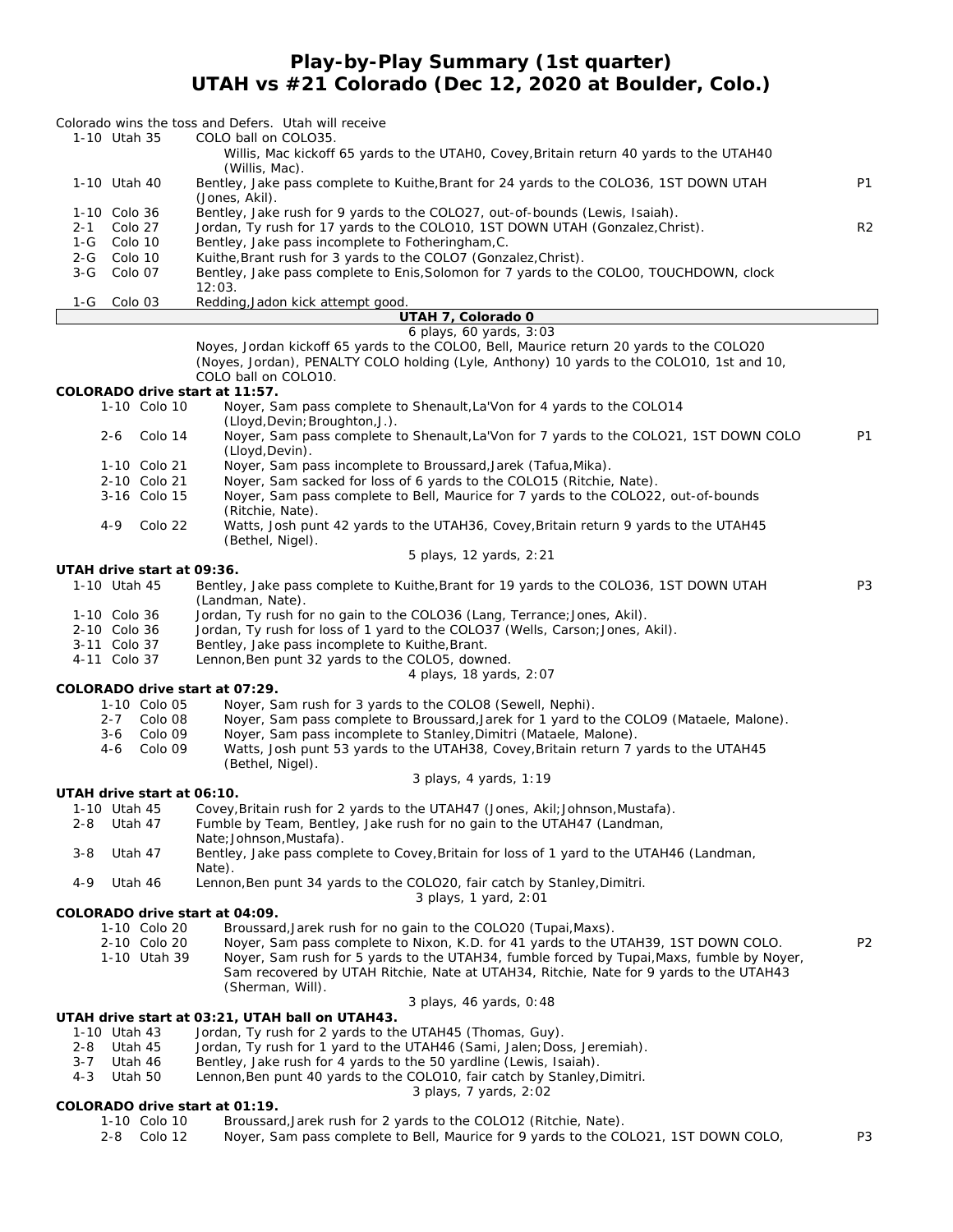### **Play-by-Play Summary (1st quarter) UTAH vs #21 Colorado (Dec 12, 2020 at Boulder, Colo.)**

|                                                                                                              |              | out-of-bounds.                                                 |  |  |  |  |  |  |  |  |
|--------------------------------------------------------------------------------------------------------------|--------------|----------------------------------------------------------------|--|--|--|--|--|--|--|--|
|                                                                                                              | 1-10 Colo 21 | Broussard, Jarek rush for 3 yards to the COLO24 (Tafua, Mika). |  |  |  |  |  |  |  |  |
| $2 - 7$                                                                                                      | Colo 24      | Nover, Sam pass incomplete to Broussard, Jarek.                |  |  |  |  |  |  |  |  |
| Noyer, Sam pass complete to Shenault, La'Von for 41 yards to the UTAH35, 1ST DOWN COLO<br>Colo 24<br>$3 - 7$ |              |                                                                |  |  |  |  |  |  |  |  |
|                                                                                                              |              | (Phillips, Clark), PENALTY UTAH pass interference declined.    |  |  |  |  |  |  |  |  |
| END OF 1st QUARTER: UTAH 7, Colorado 0                                                                       |              |                                                                |  |  |  |  |  |  |  |  |
|                                                                                                              |              |                                                                |  |  |  |  |  |  |  |  |
|                                                                                                              |              | Time<br>1st Downs<br>Conversions                               |  |  |  |  |  |  |  |  |

|                 |       | rime.               |        | TSL DOWNS      |                                     |       | Conversions |           |                    |           |  |
|-----------------|-------|---------------------|--------|----------------|-------------------------------------|-------|-------------|-----------|--------------------|-----------|--|
| Quarter Summarv | Score | <b>Poss</b>         | R      | P              |                                     | 3rd   | 4th         | Rushina   | Passing            | Penalties |  |
| UTAH            |       | 7 09:13 1 2 0 3 1-4 |        |                |                                     |       | റ-റ         | $10 - 37$ | $4 - 6 - 0 - 49$   | 0-0       |  |
| Colorado        |       | $0 \quad 05:47$     | $\cap$ | $\overline{4}$ | $\begin{matrix} 0 & 4 \end{matrix}$ | $O-2$ | 0-0         | $6 - 7$   | $7 - 10 - 0 - 110$ | 1-10      |  |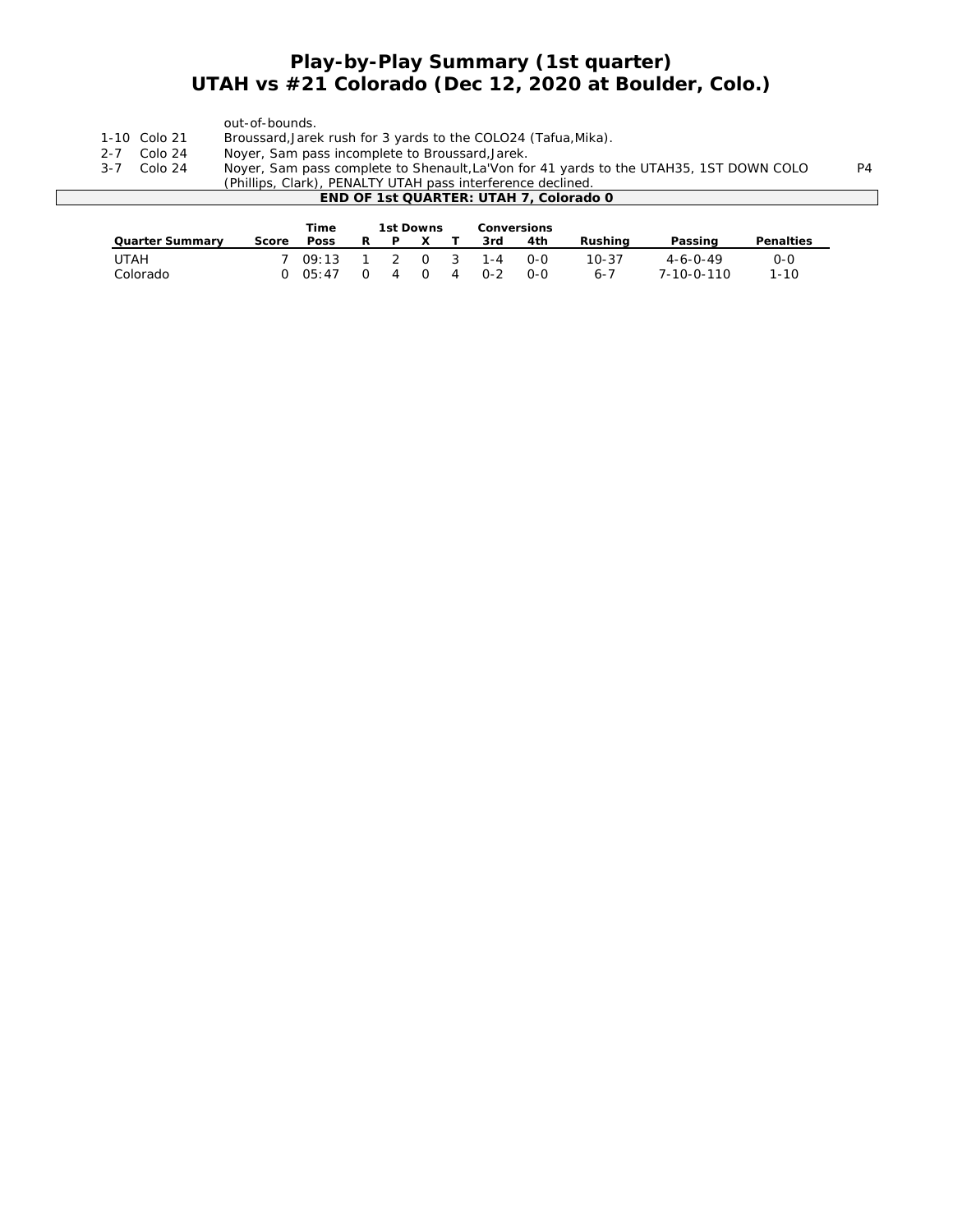#### **Quickie Statistics (1st quarter) UTAH vs #21 Colorado (Dec 12, 2020 at Boulder, Colo.)**

|                                   | <b>UTAH</b> | COLO         |
|-----------------------------------|-------------|--------------|
| Score                             |             | 0            |
| <b>FIRST DOWNS</b>                | 3           | 4            |
| RUSHES-YARDS (NET)                | $10 - 37$   | $6 - 7$      |
| PASSING YDS (NET)                 | 49          | 110          |
| Passes Att-Comp-Int               | $6 - 4 - 0$ | $10 - 7 - 0$ |
| TOTAL OFFENSE PLAYS-YARDS         | 16-86       | $16 - 117$   |
| <b>Fumble Returns-Yards</b>       | $1 - 9$     | $O-O$        |
| Punt Returns-Yards                | $2 - 16$    | $0 - 0$      |
| Kickoff Returns-Yards             | $1 - 40$    | $1 - 20$     |
| <b>Interception Returns-Yards</b> | $O-O$       | $0 - 0$      |
| Punts (Number-Avg)                | $3 - 35.3$  | $2 - 47.5$   |
| Fumbles-Lost                      | $1 - 0$     | $1 - 1$      |
| Penalties-Yards                   | $0 - 0$     | $1 - 10$     |
| Possession Time                   | 09:13       | 05:47        |
| <b>Third-Down Conversions</b>     | 1 of $4$    | $1$ of $3$   |
| Fourth-Down Conversions           | $0$ of $0$  | $0$ of $0$   |

#### **UTAH Colorado**

| Rushing<br>Jordan, Ty<br>Bentley, Jake<br>Kuithe, Brant<br>Covey, Britain | No. Gain Loss<br>Net<br><b>TD</b><br>Avg<br>La<br>19<br>20<br>$\Omega$<br>17<br>3.8<br>5<br>1<br>3<br>13<br>13<br>9<br>0<br>4.3<br>$\mathbf 0$<br>3<br>$\ensuremath{\mathsf{3}}$<br>$\sqrt{3}$<br>$\mathsf O$<br>3.0<br>0<br>$\overline{2}$<br>$\overline{2}$<br>$\overline{O}$<br>$\overline{2}$<br>$\Omega$<br>2.0 | Rushing<br>Broussard, Jarek<br>Noyer, Sam | No. Gain Loss<br>Net<br><b>TD</b><br>$\overline{3}$<br>$\overline{5}$<br>5<br>$\Omega$<br>8<br>$\overline{2}$<br>3<br>6 | Avg<br>La<br>3<br>$\Omega$<br>1.7<br>5<br>0.7<br>$\mathbf{O}$ |
|---------------------------------------------------------------------------|----------------------------------------------------------------------------------------------------------------------------------------------------------------------------------------------------------------------------------------------------------------------------------------------------------------------|-------------------------------------------|-------------------------------------------------------------------------------------------------------------------------|---------------------------------------------------------------|
| Passing                                                                   | $C - A - I$<br>Yds<br>TD<br>Sack<br>Long                                                                                                                                                                                                                                                                             | Passing                                   | Yds<br>TD.<br>$C-A-I$                                                                                                   | Sack<br>Long                                                  |
| Bentley, Jake                                                             | 49<br>$4 - 6 - 0$<br>1<br>24<br>$\Omega$                                                                                                                                                                                                                                                                             | Noyer, Sam                                | $7 - 10 - 0$<br>110<br>$\Omega$                                                                                         | 41                                                            |
| Receiving<br>Kuithe, Brant                                                | Yards<br>ТD<br>No.<br>Long<br>$\overline{2}$<br>43<br>$\circ$<br>24                                                                                                                                                                                                                                                  | Receiving<br>Shenault, La'Vontae          | Yards<br>TD<br>No.<br>Long<br>$\overline{3}$<br>$\overline{52}$<br>$\Omega$                                             | 41                                                            |
| Enis, Solomon                                                             | 7<br>1<br>7                                                                                                                                                                                                                                                                                                          | Bell, Maurice                             | 16<br>2<br>$\Omega$                                                                                                     | 9                                                             |
| Covey, Britain                                                            | $\mathbf 0$<br>$\Omega$<br>1<br>$-1$                                                                                                                                                                                                                                                                                 | Nixon, K.D.                               | 1<br>41<br>$\circ$                                                                                                      | 41                                                            |
|                                                                           |                                                                                                                                                                                                                                                                                                                      | Broussard, Jarek                          | 1<br>$\Omega$<br>1                                                                                                      |                                                               |
| Punting                                                                   | No.<br>Yds<br>In20<br>TВ<br>Avg Long                                                                                                                                                                                                                                                                                 | Punting                                   | No.<br>Yds<br>Avg<br>Long                                                                                               | TВ<br>In20                                                    |
| Lennon, Ben                                                               | 3<br>35.3<br>$\overline{2}$<br>$\Omega$<br>106<br>40                                                                                                                                                                                                                                                                 | Watts, Josh                               | $\overline{2}$<br>95<br>53<br>47.5                                                                                      | $\Omega$<br>$\Omega$                                          |
| <b>Punt Returns</b>                                                       | TD<br>Yards<br>No.<br>Long                                                                                                                                                                                                                                                                                           | <b>Punt Returns</b>                       | <b>TD</b><br>No. Yards<br>Long                                                                                          |                                                               |
| Covey, Britain                                                            | $\overline{2}$<br>$\mathbf 0$<br>16<br>9                                                                                                                                                                                                                                                                             |                                           |                                                                                                                         |                                                               |
| <b>Kick Returns</b>                                                       | No. Yards<br>TD<br>Long                                                                                                                                                                                                                                                                                              | <b>Kick Returns</b>                       | TD<br>No. Yards<br>Long                                                                                                 |                                                               |
| Covey, Britain                                                            | $\Omega$<br>40<br>40                                                                                                                                                                                                                                                                                                 | Bell, Maurice                             | 20<br>$\Omega$                                                                                                          | 20                                                            |
| Tackles                                                                   | <b>Sacks</b><br>TFL<br>Total<br>UA-A                                                                                                                                                                                                                                                                                 | Tackles                                   | Total<br>Sacks<br>UA-A                                                                                                  | TFL                                                           |
| Ritchie, Nate                                                             | 3<br>$3 - 0$<br>1.0<br>1.0                                                                                                                                                                                                                                                                                           | Jones, Akil                               | $1 - 3$<br>4<br>0.0                                                                                                     | 0.5                                                           |
| Tupai, Maxs                                                               | $\overline{c}$<br>$2 - 0$<br>0.0<br>0.0                                                                                                                                                                                                                                                                              | Landman, Nate                             | $2 - 1$<br>3<br>0.0                                                                                                     | 1.0                                                           |
| Lloyd, Devin                                                              | $\overline{2}$<br>$1 - 1$<br>0.0<br>0.0                                                                                                                                                                                                                                                                              | Gonzalez, Christia                        | $\overline{2}$<br>$2 - 0$<br>0.0                                                                                        | 0.0                                                           |
| Noyes, Jordan                                                             | 1<br>$1 - 0$<br>0.0<br>0.0                                                                                                                                                                                                                                                                                           | Lewis, Isaiah                             | $\overline{2}$<br>$2 - 0$<br>0.0                                                                                        | 0.0                                                           |
| Time<br>Qtr                                                               | Scoring Play                                                                                                                                                                                                                                                                                                         |                                           |                                                                                                                         | $V-H$                                                         |
| 12:03<br>1st                                                              | UTAH - Enis, Solomon 7 yd pass from Bentley, Jake (Redding, Jadon kick), 6-60 3:03                                                                                                                                                                                                                                   |                                           |                                                                                                                         | $7 - 0$                                                       |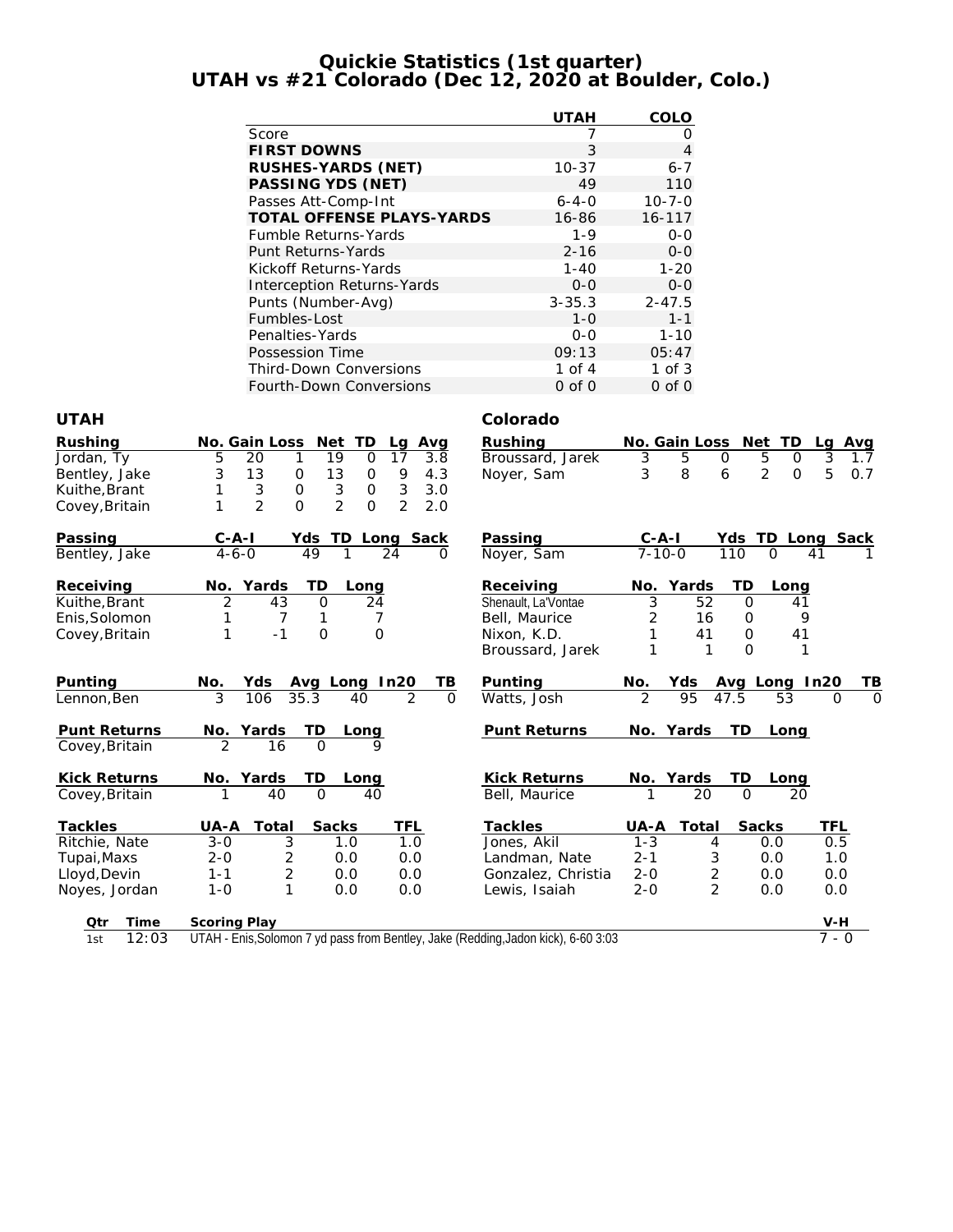### **Play-by-Play Summary (2nd quarter) UTAH vs #21 Colorado (Dec 12, 2020 at Boulder, Colo.)**

| 1-10 Utah 35                   | Start of 2nd quarter, clock 15:00.                                                                                                                              |                |
|--------------------------------|-----------------------------------------------------------------------------------------------------------------------------------------------------------------|----------------|
| 1-10 Utah 35<br>2-8<br>Utah 33 | Broussard, Jarek rush for 2 yards to the UTAH33 (Sewell, Nephi; Ritchie, Nate).<br>Broussard, Jarek rush for 6 yards to the UTAH27 (Tupai, Maxs; Lloyd, Devin). |                |
| $3 - 2$<br>Utah 27             | Noyer, Sam rush for 5 yards to the UTAH22, 1ST DOWN COLO (Fotu, Sione).                                                                                         | R <sub>5</sub> |
| 1-10 Utah 22                   | Noyer, Sam rush for 1 yard to the UTAH21 (Sewell, Nephi).                                                                                                       |                |
| $2 - 9$<br>Utah 21             | Noyer, Sam pass incomplete to Lynch, Matt.                                                                                                                      |                |
| $3 - 9$<br>Utah 21             | Noyer, Sam pass complete to Bell, Maurice for 21 yards to the UTAHO, 1ST DOWN COLO,                                                                             | P6             |
| $1-G$<br>Utah 03               | TOUCHDOWN, clock 12:46, PENALTY UTAH offside defense declined.<br>Price, Evan kick attempt good.                                                                |                |
|                                | Colorado 7, UTAH 7                                                                                                                                              |                |
|                                | 11 plays, 90 yards, 3:42                                                                                                                                        |                |
|                                | Willis, Mac kickoff 65 yards to the UTAHO, Covey, Britain return 11 yards to the UTAH11<br>(Williams, Alvin).                                                   |                |
| UTAH drive start at 12:37.     |                                                                                                                                                                 |                |
| 1-10 Utah 11                   | Bentley, Jake pass incomplete to Enis, Solomon.                                                                                                                 |                |
| 2-10 Utah 11                   | Bernard, Micah rush for no gain to the UTAH11 (Thomas, Guy; Johnson, Mustafa).                                                                                  |                |
| 3-10 Utah 11                   | Bentley, Jake pass complete to Enis, Solomon for 20 yards to the UTAH31, 1ST DOWN UTAH<br>(Gonzalez, Christ).                                                   | P4             |
| 1-10 Utah 31                   | Bentley, Jake pass incomplete to Bernard, Micah, QB hurry by Jordan, Janaz.                                                                                     |                |
| 2-10 Utah 31                   | Bernard, Micah rush for 1 yard to the UTAH32 (Jones, Akil).                                                                                                     |                |
| $3-9$<br>Utah 32               | Bentley, Jake pass complete to Covey, Britain for 13 yards to the UTAH45, 1ST DOWN UTAH                                                                         | P5             |
|                                | (Landman, Nate).                                                                                                                                                |                |
| 1-10 Utah 45                   | Bentley, Jake pass complete to Fotheringham, C for 16 yards to the COLO39, 1ST DOWN UTAH                                                                        | P6             |
| 1-10 Colo 39                   | (Landman, Nate).<br>Bentley, Jake pass intercepted by Blackmon, Mekhi at the COLO17, Blackmon, Mekhi return 1                                                   |                |
|                                | yards to the COLO18, out-of-bounds.                                                                                                                             |                |
|                                | 8 plays, 50 yards, 3:30                                                                                                                                         |                |
| COLORADO drive start at 09:07. |                                                                                                                                                                 |                |
| 1-10 Colo 18                   | Noyer, Sam pass complete to Arias, Daniel for 20 yards to the COLO38, 1ST DOWN COLO                                                                             | P7             |
| 1-10 Colo 38                   | (Sewell, Nephi).<br>Clayton, Ashaad rush for no gain to the COLO38 (Lloyd, Devin).                                                                              |                |
| 2-10 Colo 38                   | Noyer, Sam pass incomplete to Arias, Daniel.                                                                                                                    |                |
| 3-10 Colo 38                   | Noyer, Sam pass complete to Arias, Daniel for 13 yards to the UTAH49, 1ST DOWN COLO,                                                                            | P8             |
|                                | out-of-bounds (Phillips, Clark).                                                                                                                                |                |
| 1-10 Utah 49<br>2-10 Utah 49   | Noyer, Sam pass incomplete to Shenault, La'Von, QB hurry by Tupai, Maxs.<br>Clayton, Ashaad rush for 4 yards to the UTAH45 (Pututau, Te.; Fotu, Sione).         |                |
| 3-6 Utah 45                    | Noyer, Sam pass complete to Bell, Maurice for 9 yards to the UTAH36, 1ST DOWN COLO                                                                              | P9             |
|                                | (Sewell, Nephi).                                                                                                                                                |                |
| 1-10 Utah 36                   | Mangham, Jaren rush for loss of 1 yard to the UTAH37 (Lloyd, Devin).                                                                                            |                |
| 2-11 Utah 37                   | Noyer, Sam pass incomplete to Schmanski, C.J., QB hurry by Pututau, Te                                                                                          |                |
| 3-11 Utah 37<br>4-11 Utah 37   | Noyer, Sam pass incomplete to Rice, Brenden, QB hurry by Tafua, Mika.<br>Watts, Josh punt 37 yards to the UTAHO, touchback.                                     |                |
|                                | 10 plays, 45 yards, 3:46                                                                                                                                        |                |
| UTAH drive start at 05:21.     |                                                                                                                                                                 |                |
| 1-10 Utah 20                   | Bentley, Jake rush for 3 yards to the UTAH23 (Landman, Nate).                                                                                                   |                |
| $2 - 7$<br>Utah 23             | Bentley, Jake pass incomplete to Kuithe, Brant.                                                                                                                 |                |
| 3-7 Utah 23                    | Bentley, Jake pass complete to Covey, Britain for 11 yards to the UTAH34, 1ST DOWN UTAH<br>(Lewis, Isaiah).                                                     | P7             |
| 1-10 Utah 34                   | Jordan, Ty rush for 1 yard to the UTAH35 (Lang, Terrance; Jones, Akil).                                                                                         |                |
| 2-9<br>Utah 35                 | Jordan, Ty rush for 12 yards to the UTAH47, 1ST DOWN UTAH (Rakestraw, Derri).                                                                                   | R8             |
| 1-10 Utah 47                   | Bentley, Jake pass incomplete to Fotheringham, C.                                                                                                               |                |
| 2-10 Utah 47<br>3-11 Utah 46   | Jordan, Ty rush for loss of 1 yard to the UTAH46 (Wells, Carson; Jones, Akil).                                                                                  |                |
| 4-18 Utah 39                   | Bentley, Jake sacked for loss of 7 yards to the UTAH39 (Wells, Carson).<br>Timeout Colorado, clock 01:48.                                                       |                |
| 4-18 Utah 39                   | Lennon, Ben punt 42 yards to the COLO19, Rice, Brenden return 81 yards to the UTAH0,                                                                            |                |
|                                | TOUCHDOWN, clock 01:30.                                                                                                                                         |                |
|                                | 8 plays, 19 yards, 3:51                                                                                                                                         |                |
| Utah 03<br>1-G                 | Price, Evan kick attempt good.<br>Colorado 14, UTAH 7                                                                                                           |                |
|                                | Willis, Mac kickoff 60 yards to the UTAH5, Covey, Britain return 37 yards to the UTAH42                                                                         |                |
|                                | (Trujillo, K.J.).                                                                                                                                               |                |
| UTAH drive start at 01:20.     |                                                                                                                                                                 |                |
| 1-10 Utah 42<br>2-10 Utah 42   | Bentley, Jake pass incomplete (Wells, Carson).<br>Bentley, Jake rush for 1 yard to the UTAH43 (Van Diest, Jonat).                                               |                |
| Utah 43<br>3-9                 | Bentley, Jake pass incomplete to Covey, Britain.                                                                                                                |                |
| 4-9<br>Utah 43                 | March, Jared punt 34 yards to the COLO23, downed.                                                                                                               |                |
|                                | 3 plays, 1 yard, 0:29                                                                                                                                           |                |

**COLORADO drive start at 00:51.**

Broussard,Jarek rush for 8 yards to the COLO31 (Tupai,Maxs).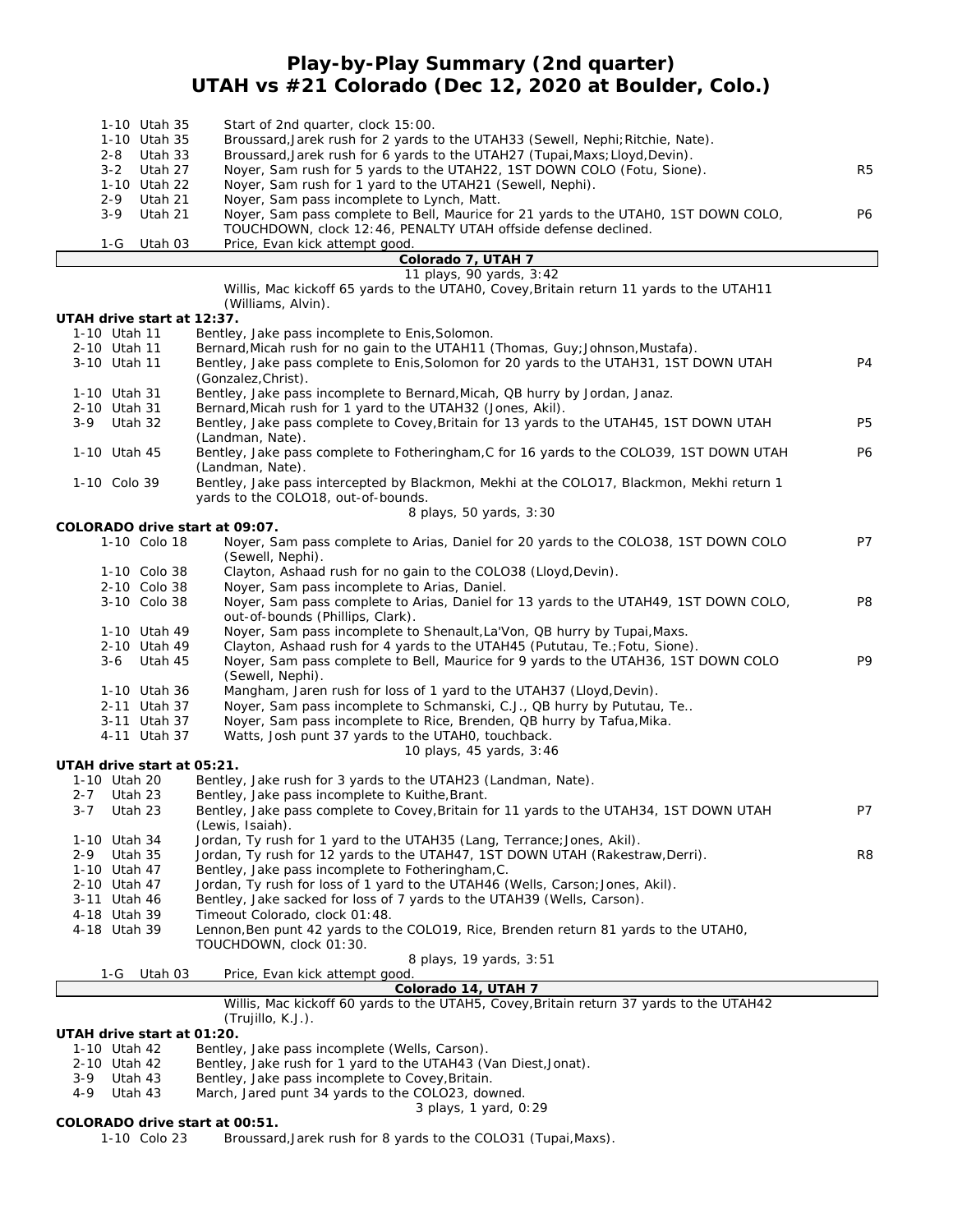### **Play-by-Play Summary (2nd quarter) UTAH vs #21 Colorado (Dec 12, 2020 at Boulder, Colo.)**

| 2-2 Colo 31 | Broussard, Jarek rush for 9 yards to the COLO40, fumble forced by Sewell, Nephi, fumble by |
|-------------|--------------------------------------------------------------------------------------------|
|             | Broussard, Jarek recovered by UTAH Broughton, J. at COLO40.                                |

*2 plays, 17 yards, 0:38*

**UTAH drive start at 00:13.**

| 1-10 Colo 40<br>2-3 Colo 33 | Bentley, Jake pass complete to Covey, Britain for 7 yards to the COLO33 (Rakestraw, Derri).<br>Timeout UTAH, clock 00:07. |     |
|-----------------------------|---------------------------------------------------------------------------------------------------------------------------|-----|
| 2-3 Colo 33                 | Bentley, Jake pass complete to Covey, Britain for 8 yards to the COLO25, 1ST DOWN UTAH.                                   | P9. |
| 1-10 Colo 25                | Timeout UTAH, clock 00:03.                                                                                                |     |
| 1-10 Colo 25                | Redding, Jadon field goal attempt from 42 GOOD, clock 00:00.                                                              |     |
|                             | Colorado 14, UTAH 10                                                                                                      |     |
|                             | End of half $\left($ clock $00:00$                                                                                        |     |

| end of nail.<br>- CIOCK UU:UU.           |
|------------------------------------------|
| 3 plavs, 15 vards, 0:23                  |
| END OF 2nd QUARTER: Colorado 14, UTAH 10 |
|                                          |

|                 |       | Time                |   | 1st Downs |          | Conversions |       |          |                   |           |
|-----------------|-------|---------------------|---|-----------|----------|-------------|-------|----------|-------------------|-----------|
| Quarter Summary | Score | Poss                | R | P         | $\times$ | 3rd         | 4th   | Rushina  | Passing           | Penalties |
| UTAH            |       | 3 08:03 1 5 0 6 3-5 |   |           |          |             | O-O   | $8 - 10$ | $6 - 13 - 1 - 75$ | ೧-೧       |
| Colorado        | 14    | . 06:47             |   |           | 4 0 5    | $4 - 5$     | $O-O$ | $9 - 34$ | $4 - 9 - 0 - 63$  | റ-റ       |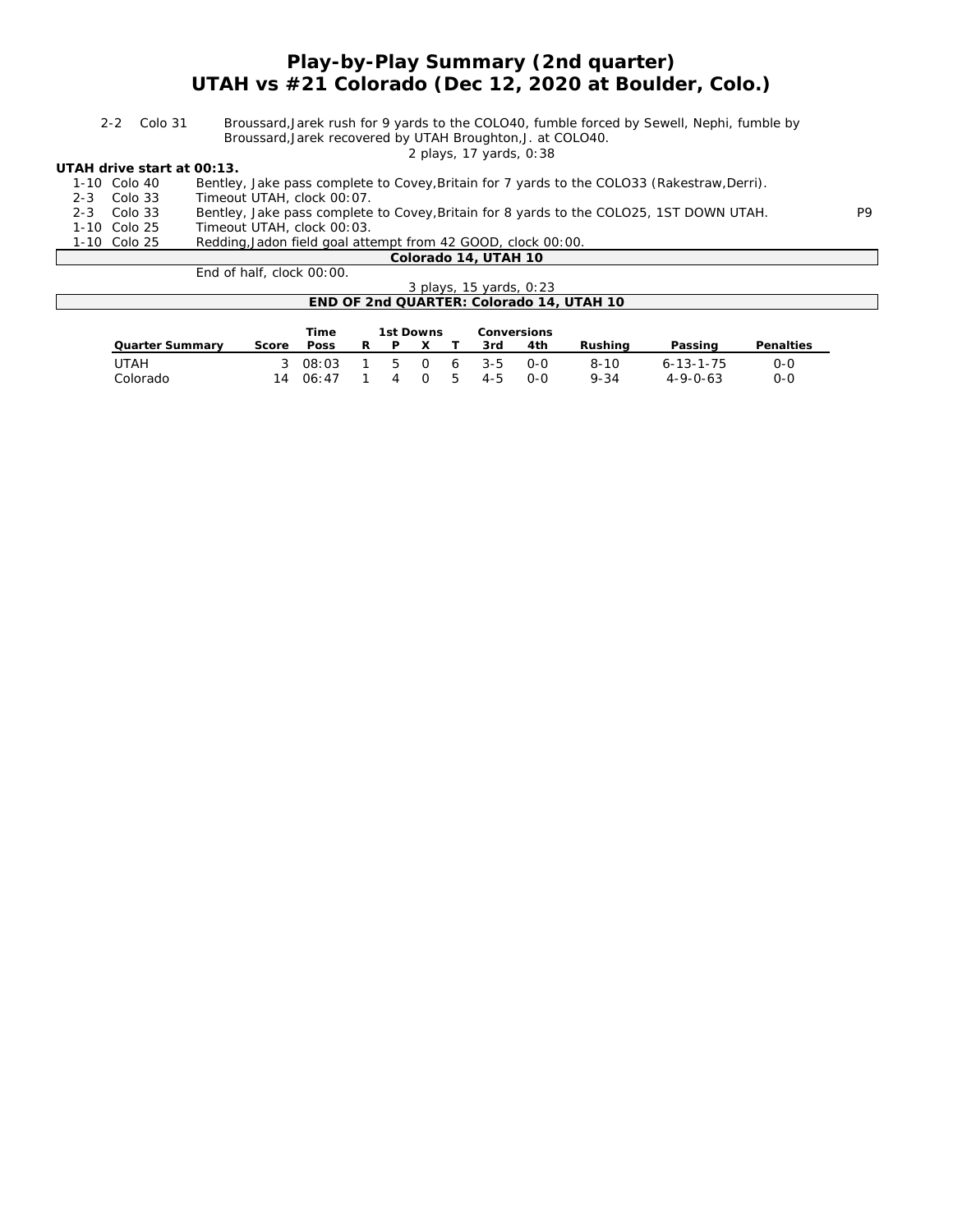#### **Quickie Statistics (Halftime) UTAH vs #21 Colorado (Dec 12, 2020 at Boulder, Colo.)**

|                                   | <b>UTAH</b>   | COLO          |
|-----------------------------------|---------------|---------------|
| Score                             | 10            | 14            |
| <b>FIRST DOWNS</b>                | 9             | 9             |
| RUSHES-YARDS (NET)                | $18 - 47$     | $15 - 41$     |
| PASSING YDS (NET)                 | 124           | 173           |
| Passes Att-Comp-Int               | $19 - 10 - 1$ | $19 - 11 - 0$ |
| <b>TOTAL OFFENSE PLAYS-YARDS</b>  | $37 - 171$    | $34 - 214$    |
| Fumble Returns-Yards              | $1 - 9$       | $O-O$         |
| Punt Returns-Yards                | $2 - 16$      | $1 - 81$      |
| Kickoff Returns-Yards             | $3 - 88$      | $1 - 20$      |
| <b>Interception Returns-Yards</b> | $0 - 0$       | $1 - 1$       |
| Punts (Number-Avg)                | $5 - 36.4$    | $3 - 44.0$    |
| Fumbles-Lost                      | $1 - 0$       | $2 - 2$       |
| Penalties-Yards                   | $0 - 0$       | $1 - 10$      |
| Possession Time                   | 17:16         | 12:34         |
| <b>Third-Down Conversions</b>     | 4 of 9        | $5$ of $8$    |
| Fourth-Down Conversions           | $0$ of $0$    | $0$ of $0$    |

#### **UTAH Colorado**

| Rushing<br>Jordan, Ty<br>Bentley, Jake<br>Kuithe, Brant<br>Covey, Britain        | No. Gain Loss<br>Net TD<br>Avg<br>Lg<br>$\overline{2}$<br>33<br>31<br>$\overline{O}$<br>17<br>8<br>3.9<br>17<br>7<br>10<br>$\mathsf{O}\xspace$<br>9<br>1.7<br>6<br>3<br>$\mathbf 0$<br>$\sqrt{3}$<br>3<br>3.0<br>1<br>$\mathsf{O}$<br>$\overline{2}$<br>2<br>$\overline{2}$<br>$\Omega$<br>$\mathsf{O}$<br>2.0<br>1 | Rushing<br>Broussard, Jarek<br>Noyer, Sam<br>Clayton, Ashaad<br>Mangham, Jaren    | No. Gain Loss<br>30<br>7<br>5<br>14<br>2<br>$\overline{4}$<br>$\Omega$<br>1   | Net TD<br>$\mathsf{O}$<br>30<br>0<br>8<br>6<br>O<br>$\mathbf 0$<br>$\mathbf 0$<br>4<br>1<br>$\mathbf{O}$<br>$-1$ | Avg<br>La<br>9<br>4.3<br>5<br>1.6<br>$\overline{4}$<br>2.0<br>$\Omega$<br>$-1.0$ |
|----------------------------------------------------------------------------------|---------------------------------------------------------------------------------------------------------------------------------------------------------------------------------------------------------------------------------------------------------------------------------------------------------------------|-----------------------------------------------------------------------------------|-------------------------------------------------------------------------------|------------------------------------------------------------------------------------------------------------------|----------------------------------------------------------------------------------|
| Passing<br>Bentley, Jake                                                         | $C - A - I$<br>Yds TD<br>Long Sack<br>$10 - 19 - 1$<br>$\overline{24}$<br>124<br>$\mathbf{1}$<br>1                                                                                                                                                                                                                  | Passing<br>Noyer, Sam                                                             | $C-A-I$<br>$11 - 19 - 0$                                                      | Yds TD<br>173                                                                                                    | Long Sack<br>41                                                                  |
| Receiving<br>Covey, Britain<br>Kuithe, Brant<br>Enis, Solomon<br>Fotheringham, C | TD<br>Yards<br>No.<br>Long<br>5<br>38<br>$\overline{O}$<br>13<br>$\overline{2}$<br>43<br>24<br>0<br>$\overline{2}$<br>27<br>20<br>1<br>1<br>$\overline{O}$<br>16<br>16                                                                                                                                              | Receiving<br>Bell, Maurice<br>Shenault, La'Vontae<br>Arias, Daniel<br>Nixon, K.D. | Yards<br>No.<br>46<br>4<br>3<br>52<br>$\overline{2}$<br>33<br>1<br>41         | TD<br>Long<br>1<br>21<br>41<br>$\mathbf 0$<br>20<br>$\Omega$<br>$\Omega$<br>41                                   |                                                                                  |
| Punting<br>Lennon, Ben<br>March, Jared                                           | No.<br>Avg Long In20<br>TВ<br>Yds<br>$\overline{2}$<br>148<br>37.0<br>$\mathbf 0$<br>42<br>4<br>34<br>34.0<br>34<br>$\Omega$<br>$\Omega$<br>1                                                                                                                                                                       | Punting<br>Watts, Josh                                                            | No.<br>Yds<br>3<br>132                                                        | Avg Long In20<br>44.0<br>53                                                                                      | TВ<br>$\Omega$                                                                   |
| Punt Returns<br>Covey, Britain                                                   | TD<br>No. Yards<br>Long<br>$\overline{2}$<br>$\Omega$<br>16<br>Q                                                                                                                                                                                                                                                    | Punt Returns<br>Rice, Brenden                                                     | No. Yards<br>$\overline{81}$                                                  | TD<br>Long<br>81                                                                                                 |                                                                                  |
| Kick Returns<br>Covey, Britain                                                   | TD<br>No. Yards<br>Long<br>3<br>$\Omega$<br>88<br>40                                                                                                                                                                                                                                                                | <b>Kick Returns</b><br>Bell, Maurice                                              | No. Yards<br>20                                                               | TD<br>Long<br>$\Omega$<br>20                                                                                     |                                                                                  |
| Tackles<br>Sewell, Nephi<br>Lloyd, Devin<br>Tupai, Maxs<br>Ritchie, Nate         | Sacks<br><b>TFL</b><br>Total<br>UA-A<br>$5 - 1$<br>0.0<br>0.0<br>6<br>$3 - 2$<br>5<br>0.0<br>1.0<br>0.0<br>0.0<br>$3 - 1$<br>4<br>4<br>$3 - 1$<br>1.0<br>1.0                                                                                                                                                        | Tackles<br>Jones, Akil<br>Landman, Nate<br>Gonzalez, Christia<br>Lewis, Isaiah    | UA-A<br>Total<br>$2 - 5$<br>7<br>$5 - 1$<br>6<br>3<br>$3 - 0$<br>3<br>$3 - 0$ | Sacks<br>0.0<br>0.0<br>0.0<br>0.0                                                                                | TFL<br>1.0<br>1.0<br>0.0<br>0.0                                                  |
| Otr<br>Time<br>12:03<br>1st<br>12:46<br>2nd<br>01:30<br>00:00                    | Scoring Play<br>UTAH - Enis, Solomon 7 yd pass from Bentley, Jake (Redding, Jadon kick), 6-60 3:03<br>COLO - Bell, Maurice 21 yd pass from Noyer, Sam (Price, Evan kick), 11-90 3:42<br>COLO - Rice, Brenden 81 yd punt return (Price, Evan kick)<br>UTAH - Redding, Jadon 42 yd field goal, 3-15 0:13              |                                                                                   |                                                                               |                                                                                                                  | $V-H$<br>$7 - 0$<br>$7 - 7$<br>$7 - 14$<br>$10 - 14$                             |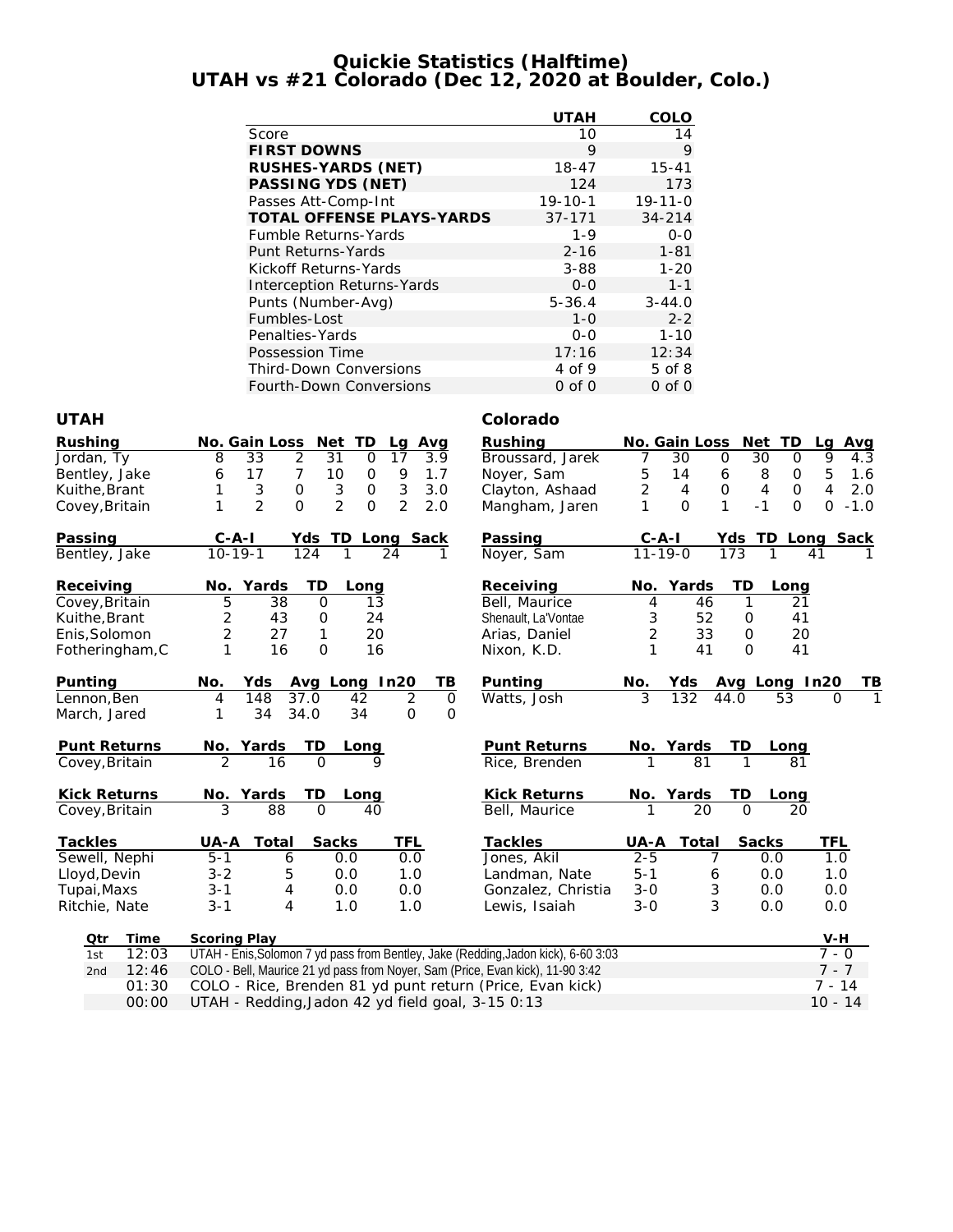### **Play-by-Play Summary (3rd quarter) UTAH vs #21 Colorado (Dec 12, 2020 at Boulder, Colo.)**

|                              |         |                            | Start of 3rd quarter, clock 15:00, UTAH ball on UTAH35.                                                                                                                 |                 |
|------------------------------|---------|----------------------------|-------------------------------------------------------------------------------------------------------------------------------------------------------------------------|-----------------|
|                              |         |                            | Noyes, Jordan kickoff 65 yards to the COLOO, Shenault, La'Von return 39 yards to the                                                                                    |                 |
|                              |         |                            | COLO39 (Mata'Afa,A.).                                                                                                                                                   |                 |
|                              |         | 1-10 Colo 39               | COLORADO drive start at 14:50.<br>Noyer, Sam pass complete to Rice, Brenden for 61 yards to the UTAHO, 1ST DOWN COLO,                                                   | P <sub>10</sub> |
|                              |         |                            | TOUCHDOWN, clock 14:39.                                                                                                                                                 |                 |
|                              |         | 1-G Utah 03                | Price, Evan kick attempt good.                                                                                                                                          |                 |
|                              |         |                            | Colorado 21, UTAH 10                                                                                                                                                    |                 |
|                              |         |                            | 1 play, 61 yards, 0:11                                                                                                                                                  |                 |
|                              |         |                            | Willis, Mac kickoff 65 yards to the UTAHO, fair catch by Covey, Britain, PENALTY COLO face                                                                              |                 |
|                              |         |                            | mask (Perry, Quinn) 15 yards to the UTAH40, 1st and 10, UTAH ball on UTAH40.                                                                                            |                 |
|                              |         | UTAH drive start at 14:39. |                                                                                                                                                                         |                 |
| 1-10 Utah 40<br>1-10 Colo 25 |         |                            | Jordan, Ty rush for 35 yards to the COLO25, 1ST DOWN UTAH (Lewis, Isaiah).<br>Bentley, Jake pass complete to Enis, Solomon for 7 yards to the COLO18 (Blackmon, Mekhi). | <b>R10</b>      |
| 2-3 Colo 18                  |         |                            | Jordan, Ty rush for 18 yards to the COLOO, 1ST DOWN UTAH, TOUCHDOWN, clock 13:14.                                                                                       | R <sub>11</sub> |
| 1-G                          | Colo 03 |                            | Redding, Jadon kick attempt good.                                                                                                                                       |                 |
|                              |         |                            | Colorado 21, UTAH 17                                                                                                                                                    |                 |
|                              |         |                            | 3 plays, 60 yards, 1:25                                                                                                                                                 |                 |
|                              |         |                            | Noyes, Jordan kickoff 65 yards to the COLOO, touchback.                                                                                                                 |                 |
|                              |         |                            | COLORADO drive start at 13:14.                                                                                                                                          |                 |
|                              |         | 1-10 Colo 25               | Noyer, Sam pass incomplete to Arias, Daniel.                                                                                                                            |                 |
|                              |         | 2-10 Colo 25               | Noyer, Sam pass complete to Nixon, K.D. for 6 yards to the COLO31, out-of-bounds                                                                                        |                 |
|                              |         |                            | (Broughton, J.).                                                                                                                                                        |                 |
|                              | $3 - 4$ | Colo 31                    | Noyer, Sam pass complete to Stanley, Dimitri for 3 yards to the COLO34, out-of-bounds<br>(Broughton, J.).                                                               |                 |
|                              | 4-1     | Colo 34                    | Watts, Josh punt 46 yards to the UTAH20, fair catch by Covey, Britain.                                                                                                  |                 |
|                              |         |                            | 3 plays, 9 yards, 1:23                                                                                                                                                  |                 |
|                              |         | UTAH drive start at 11:51. |                                                                                                                                                                         |                 |
| 1-10 Utah 20                 |         |                            | Bentley, Jake rush for loss of 5 yards to the UTAH15.                                                                                                                   |                 |
| 2-15 Utah 15                 |         |                            | Bentley, Jake pass complete to Thompson, Bryan for 30 yards to the UTAH45, 1ST DOWN UTAH,                                                                               | P12             |
|                              |         |                            | out-of-bounds (Blackmon, Mekhi).                                                                                                                                        |                 |
| 1-10 Utah 45                 |         |                            | Bentley, Jake pass incomplete to Covey, Britain.                                                                                                                        |                 |
| 2-10 Utah 45                 |         |                            | Bentley, Jake pass complete to Covey, Britain for 5 yards to the 50 yardline (Lewis,                                                                                    |                 |
|                              |         |                            | Isaiah).                                                                                                                                                                | P13             |
| $3 - 5$                      |         | Utah 50                    | Bentley, Jake pass complete to Covey, Britain for 6 yards to the COLO44, 1ST DOWN UTAH<br>(Trujillo, K.J.).                                                             |                 |
| 1-10 Colo 44                 |         |                            | Covey, Britain rush for loss of 6 yards to the 50 yardline, fumble by Covey, Britain                                                                                    |                 |
|                              |         |                            | recovered by UTAH Covey, Britain at 50 yardline (Montgomery, Jama), PENALTY COLO offside                                                                                |                 |
|                              |         |                            | defense (Rakestraw, Derri) 5 yards to the COLO39, NO PLAY.                                                                                                              |                 |
| 1-5                          | Colo 39 |                            | Bentley, Jake rush for 3 yards to the COLO36 (Rodman, Na'im).                                                                                                           |                 |
| 2-2                          | Colo 36 |                            | Kuithe, Brant rush for 5 yards to the COLO31, 1ST DOWN UTAH (Van Diest, Jonat; Jones, Akil).                                                                            | R <sub>14</sub> |
| 1-10 Colo 31                 |         |                            | Bentley, Jake pass incomplete to Jordan, Ty, PENALTY COLO pass interference (Wells,                                                                                     | X15             |
|                              |         |                            | Carson) 5 yards to the COLO26, 1ST DOWN UTAH, NO PLAY.                                                                                                                  |                 |
| 1-10 Colo 26                 |         |                            | Bernard, Micah rush for loss of 4 yards to the COLO30 (Wells, Carson).                                                                                                  |                 |
| 2-14 Colo 30                 |         |                            | Bentley, Jake pass complete to Jordan, Ty for 10 yards to the COLO20, out-of-bounds (Van                                                                                |                 |
| 3-4                          |         |                            | Diest, Jonat).<br>Bentley, Jake pass complete to Covey, Britain for 20 yards to the COLOO, 1ST DOWN UTAH,                                                               | P <sub>16</sub> |
|                              |         | Colo 20                    | TOUCHDOWN, clock 06:23.                                                                                                                                                 |                 |
| 1-G                          |         | Colo 03                    | Redding, Jadon kick attempt good.                                                                                                                                       |                 |
|                              |         |                            | UTAH 24, Colorado 21                                                                                                                                                    |                 |
|                              |         |                            | 10 plays, 80 yards, 5:28                                                                                                                                                |                 |
|                              |         |                            | Noyes, Jordan kickoff 65 yards to the COLO0, touchback.                                                                                                                 |                 |
|                              |         |                            | COLORADO drive start at 06:23.                                                                                                                                          |                 |
|                              |         | 1-10 Colo 25               | Broussard, Jarek rush for 17 yards to the COLO42, 1ST DOWN COLO, out-of-bounds (Sewell,                                                                                 | R <sub>11</sub> |
|                              |         |                            | Nephi).                                                                                                                                                                 |                 |
|                              |         | 1-10 Colo 42               | Noyer, Sam pass intercepted by Sewell, Nephi at the UTAH39, Sewell, Nephi return 11 yards                                                                               |                 |
|                              |         |                            | to the 50 yardline (Noyer, Sam).                                                                                                                                        |                 |
|                              |         | UTAH drive start at 05:35. | 2 plays, 17 yards, 0:48                                                                                                                                                 |                 |
| 1-10 Utah 50                 |         |                            | Jordan, Ty rush for no gain to the 50 yardline (Rakestraw, Derri).                                                                                                      |                 |
| 2-10 Utah 50                 |         |                            | Bentley, Jake rush for 13 yards to the COLO37, 1ST DOWN UTAH (Van Diest, Jonat).                                                                                        | R <sub>17</sub> |
| 1-10 Colo 37                 |         |                            | Bentley, Jake pass incomplete to Jordan, Ty, QB hurry by Van Diest, Jonat.                                                                                              |                 |
| 2-10 Colo 37                 |         |                            | Bernard, Micah rush for 20 yards to the COLO17, 1ST DOWN UTAH (Blackmon, Mekhi).                                                                                        | R <sub>18</sub> |
| 1-10 Colo 17                 |         |                            | Bentley, Jake pass complete to Kuithe, Brant for 10 yards to the COLO7, 1ST DOWN UTAH                                                                                   | P19             |
|                              |         |                            | (Wells, Carson; Rakestraw, Derri).                                                                                                                                      |                 |
| 1-G                          | Colo 07 |                            | Bernard, Micah rush for loss of 3 yards to the COLO10 (Johnson, Mustafa).                                                                                               |                 |
| 2-G                          | Colo 10 |                            | Bentley, Jake pass complete to Jordan, Ty for 9 yards to the COLO1 (Rakestraw, Derri).                                                                                  |                 |
| $3-G$                        | Colo 01 |                            | Bentley, Jake pass incomplete to Kincaid, Dalton, QB hurry by Jones, Akil.                                                                                              |                 |

4-G Colo 01 Fumble by Team, Team rush for loss of 4 yards to the COLO5 (Jones, Akil).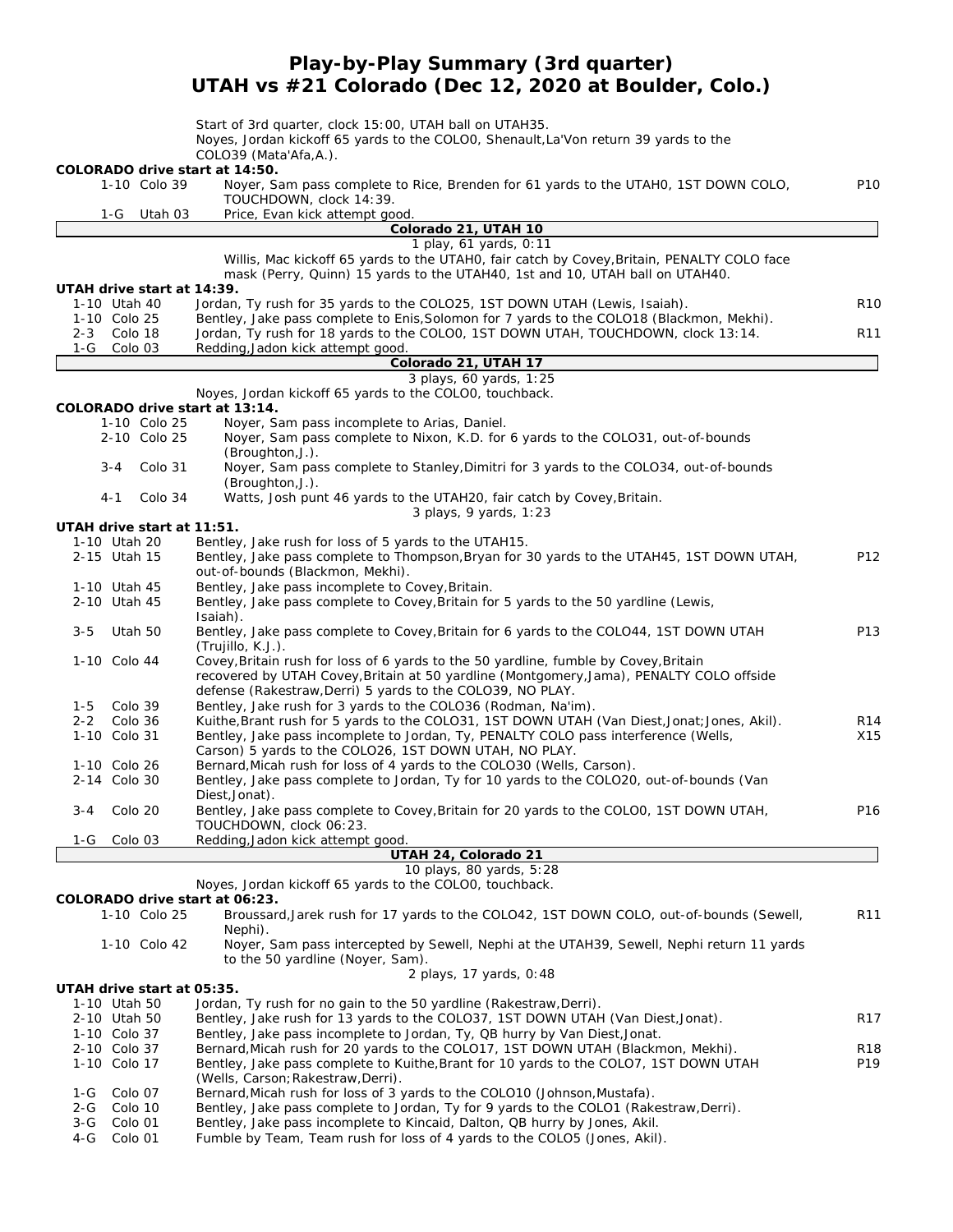### **Play-by-Play Summary (3rd quarter) UTAH vs #21 Colorado (Dec 12, 2020 at Boulder, Colo.)**

#### *9 plays, 45 yards, 4:12*

# **COLORADO drive start at 01:23.**

- Broussard, Jarek rush for 2 yards to the COLO7 (Pututau, Te.).
- 2-8 Colo 07 Broussard,Jarek rush for loss of 1 yard to the COLO6 (Sewell, Nephi).

3-9 Colo 06 Noyer, Sam pass complete to Broussard,Jarek for 10 yards to the COLO16, 1ST DOWN COLO P12

(Sewell, Nephi). **END OF 3rd QUARTER: UTAH 24, Colorado 21**

| Time<br>1st Downs |       |                |   |                | Conversions |              |         |       |          |                   |           |
|-------------------|-------|----------------|---|----------------|-------------|--------------|---------|-------|----------|-------------------|-----------|
| Quarter Summary   | Score | Poss           | R | D              |             |              | 3rd     | 4th   | Rushina  | Passing           | Penalties |
| UTAH              |       | $14$ $11:15$ 5 |   | $\overline{4}$ |             | 10 I         | $2 - 3$ | $O-1$ | 11-78    | $8 - 11 - 0 - 97$ | 0-0       |
| Colorado          |       | 7.03:45        |   |                | $\Omega$    | $\mathbf{3}$ | $0 - 1$ | 0-0   | $3 - 18$ | $4 - 6 - 1 - 80$  | $3 - 25$  |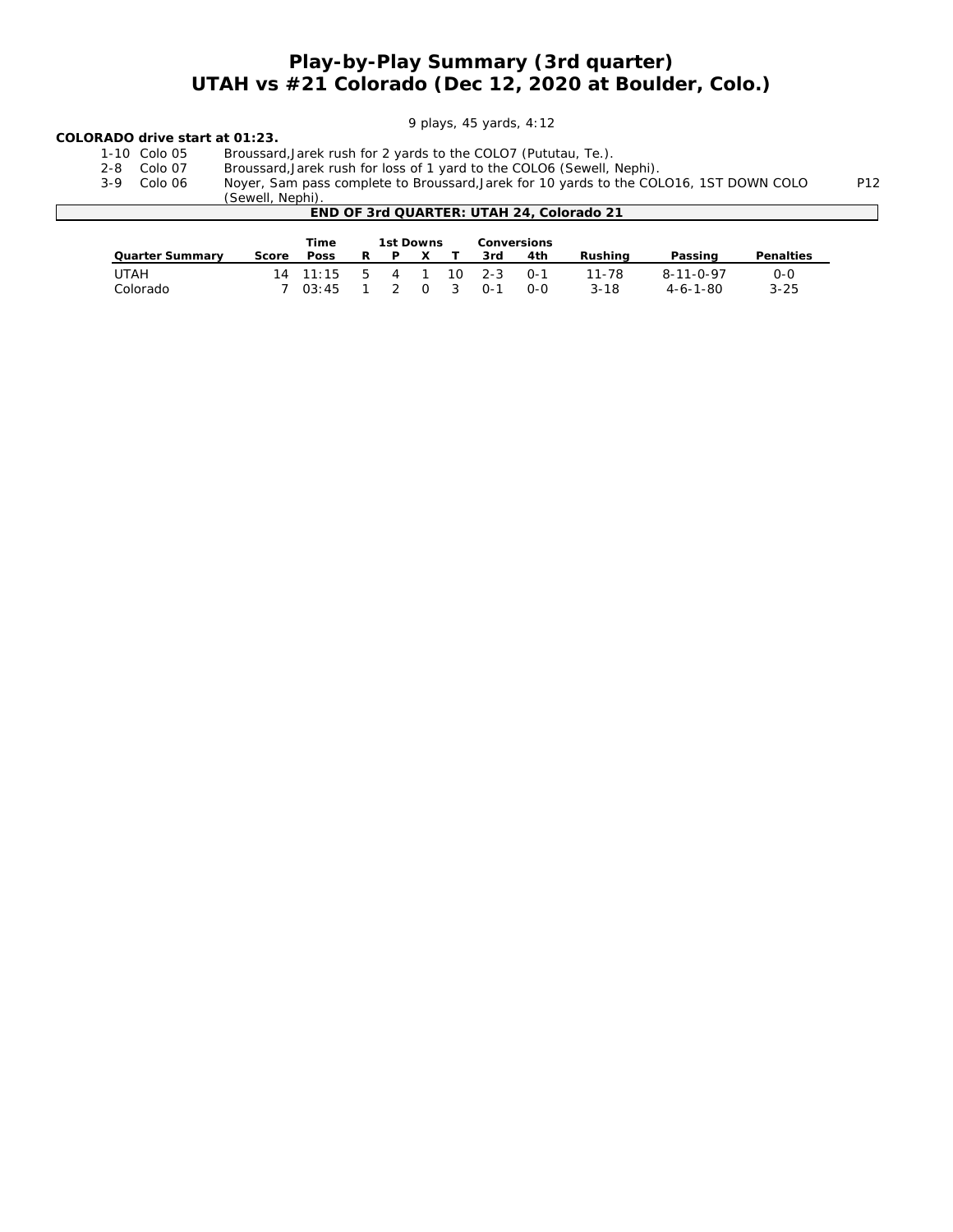#### **Quickie Statistics (3rd quarter) UTAH vs #21 Colorado (Dec 12, 2020 at Boulder, Colo.)**

|                                   | <b>UTAH</b>   | COLO          |
|-----------------------------------|---------------|---------------|
| Score                             | 24            | 21            |
| <b>FIRST DOWNS</b>                | 19            | 12            |
| RUSHES-YARDS (NET)                | 29-125        | 18-59         |
| PASSING YDS (NET)                 | 221           | 253           |
| Passes Att-Comp-Int               | $30 - 18 - 1$ | $25 - 15 - 1$ |
| <b>TOTAL OFFENSE PLAYS-YARDS</b>  | 59-346        | 43-312        |
| Fumble Returns-Yards              | $1 - 9$       | $O-O$         |
| Punt Returns-Yards                | $2 - 16$      | $1 - 81$      |
| Kickoff Returns-Yards             | $3 - 88$      | $2 - 59$      |
| <b>Interception Returns-Yards</b> | $1 - 11$      | $1 - 1$       |
| Punts (Number-Avg)                | $5 - 36.4$    | $4 - 44.5$    |
| Fumbles-Lost                      | $2 - 0$       | $2 - 2$       |
| Penalties-Yards                   | $0 - 0$       | $4 - 35$      |
| Possession Time                   | 28:31         | 16:19         |
| <b>Third-Down Conversions</b>     | 6 of 12       | 6 of 10       |
| Fourth-Down Conversions           | 0 of 1        | $0$ of $0$    |

#### **UTAH Colorado**

| Rushing             | No. Gain Loss<br>Net<br>TD<br>Avg<br>Lq                                               | Rushing             | No. Gain Loss                                   | Net<br>TD             | <u>Avg</u><br>La   |
|---------------------|---------------------------------------------------------------------------------------|---------------------|-------------------------------------------------|-----------------------|--------------------|
| Jordan, Ty          | 2<br>84<br>1<br>35<br>11<br>86<br>7.6                                                 | Broussard, Jarek    | 10<br>49<br>1                                   | 48<br>0               | 17<br>4.8          |
| Bentley, Jake       | 12<br>13<br>9<br>33<br>21<br>$\mathbf 0$<br>2.3                                       | Noyer, Sam          | 5<br>6<br>14                                    | 8<br>0                | 5<br>1.6           |
| Bernard, Micah      | 5<br>21<br>$\overline{7}$<br>14<br>$\mathsf{O}$<br>20<br>2.8                          | Clayton, Ashaad     | $\overline{2}$<br>$\overline{4}$<br>$\mathbf 0$ | 4<br>$\mathbf{O}$     | 4<br>2.0           |
| Kuithe, Brant       | $\overline{2}$<br>8<br>$\mathbf 0$<br>8<br>5<br>$\mathbf{O}$<br>4.0                   | Mangham, Jaren      | 1<br>1<br>$\Omega$                              | $\Omega$<br>$-1$      | $\Omega$<br>$-1.0$ |
| Passing             | $C - A - I$<br>TD Long Sack<br>Yds                                                    | Passing             | $C$ -A-I                                        | Yds<br>TD.            | Long Sack          |
| Bentley, Jake       | $\overline{2}$<br>$18 - 30 - 1$<br>221<br>30<br>1                                     | Noyer, Sam          | $15 - 25 - 1$                                   | $\overline{2}$<br>253 | 61                 |
| Receiving           | No. Yards<br>TD<br>Long                                                               | Receiving           | Yards<br>No.                                    | TD<br>Long            |                    |
| Covey, Britain      | 69<br>8<br>$\mathbf{1}$<br>20                                                         | Bell, Maurice       | 4<br>46                                         | 1<br>21               |                    |
| Kuithe, Brant       | 3<br>53<br>24<br>$\mathsf{O}\xspace$                                                  | Shenault, La'Vontae | 52<br>3                                         | $\mathbf 0$<br>41     |                    |
| Enis, Solomon       | 3<br>34<br>20<br>1                                                                    | Nixon, K.D.         | 2<br>47                                         | 41<br>$\mathcal{O}$   |                    |
| Jordan, Ty          | $\mathcal{P}$<br>19<br>$\Omega$<br>10                                                 | Arias, Daniel       | $\mathcal{P}$<br>33                             | 20<br>$\Omega$        |                    |
| Punting             | No.<br>Avg Long In20<br>TВ<br>Yds                                                     | Punting             | No.<br>Yds                                      | Avg Long In20         | ΤB                 |
| Lennon, Ben         | $\overline{2}$<br>148<br>37.0<br>42<br>$\overline{O}$<br>4                            | Watts, Josh         | 4<br>178                                        | 44.5<br>53            | O                  |
| March, Jared        | 34.0<br>$\Omega$<br>$\Omega$<br>34<br>34<br>1                                         |                     |                                                 |                       |                    |
| Punt Returns        | TD<br>No. Yards<br>Long                                                               | Punt Returns        | No. Yards                                       | TD<br>Long            |                    |
| Covey, Britain      | $\overline{2}$<br>16<br>$\Omega$<br>9                                                 | Rice, Brenden       | $\overline{81}$                                 | 1<br>81               |                    |
| <b>Kick Returns</b> | TD<br>Yards<br>No.<br>Long                                                            | <b>Kick Returns</b> | Yards<br>No.                                    | TD<br>Long            |                    |
| Covey, Britain      | 3<br>$\Omega$<br>88<br>40                                                             | Shenault, La'Vont   | 39<br>1                                         | $\mathsf{O}$<br>39    |                    |
|                     |                                                                                       | Bell, Maurice       | 20<br>1                                         | 20<br>$\mathbf 0$     |                    |
| Tackles             | UA-A Total<br>Sacks<br>TFL                                                            | Tackles             | UA-A<br>Total                                   | Sacks                 | TFL                |
| Sewell, Nephi       | 9<br>$8 - 1$<br>1.0<br>0.0                                                            | Jones, Akil         | $3 - 6$<br>9                                    | 0.0                   | 2.0                |
| Lloyd, Devin        | 5<br>$3 - 2$<br>0.0<br>1.0                                                            | Landman, Nate       | $5 - 1$<br>6                                    | 0.0                   | 1.0                |
| Tupai, Maxs         | $3 - 1$<br>4<br>0.0<br>0.0                                                            | Lewis, Isaiah       | $5 - 0$<br>5                                    | 0.0                   | 0.0                |
| Ritchie, Nate       | $3 - 1$<br>4<br>1.0<br>1.0                                                            | Rakestraw, Derrio   | 5<br>$4 - 1$                                    | 0.0                   | 0.0                |
| Time<br>Qtr         | Scoring Play                                                                          |                     |                                                 |                       | V-H                |
| 12:03<br>1st        | UTAH - Enis, Solomon 7 yd pass from Bentley, Jake (Redding, Jadon kick), 6-60 3:03    |                     |                                                 |                       | $7 - 0$            |
| 12:46<br>2nd        | COLO - Bell, Maurice 21 yd pass from Noyer, Sam (Price, Evan kick), 11-90 3:42        |                     |                                                 |                       | $7 - 7$            |
| 01:30               | COLO - Rice, Brenden 81 yd punt return (Price, Evan kick)                             |                     |                                                 |                       | $7 - 14$           |
| 00:00               | UTAH - Redding, Jadon 42 yd field goal, 3-15 0:23                                     |                     |                                                 |                       | $10 - 14$          |
| 14:39<br>3rd        | COLO - Rice, Brenden 61 yd pass from Noyer, Sam (Price, Evan kick), 1-61 0:11         |                     |                                                 |                       | $10 - 21$          |
| 13:14               | UTAH - Jordan, Ty 18 yd run (Redding, Jadon kick), 3-60 1:25                          |                     |                                                 |                       | $17 - 21$          |
| 06:23               | UTAH - Covey, Britain 20 yd pass from Bentley, Jake (Redding, Jadon kick), 10-80 5:28 |                     |                                                 |                       | $24 - 21$          |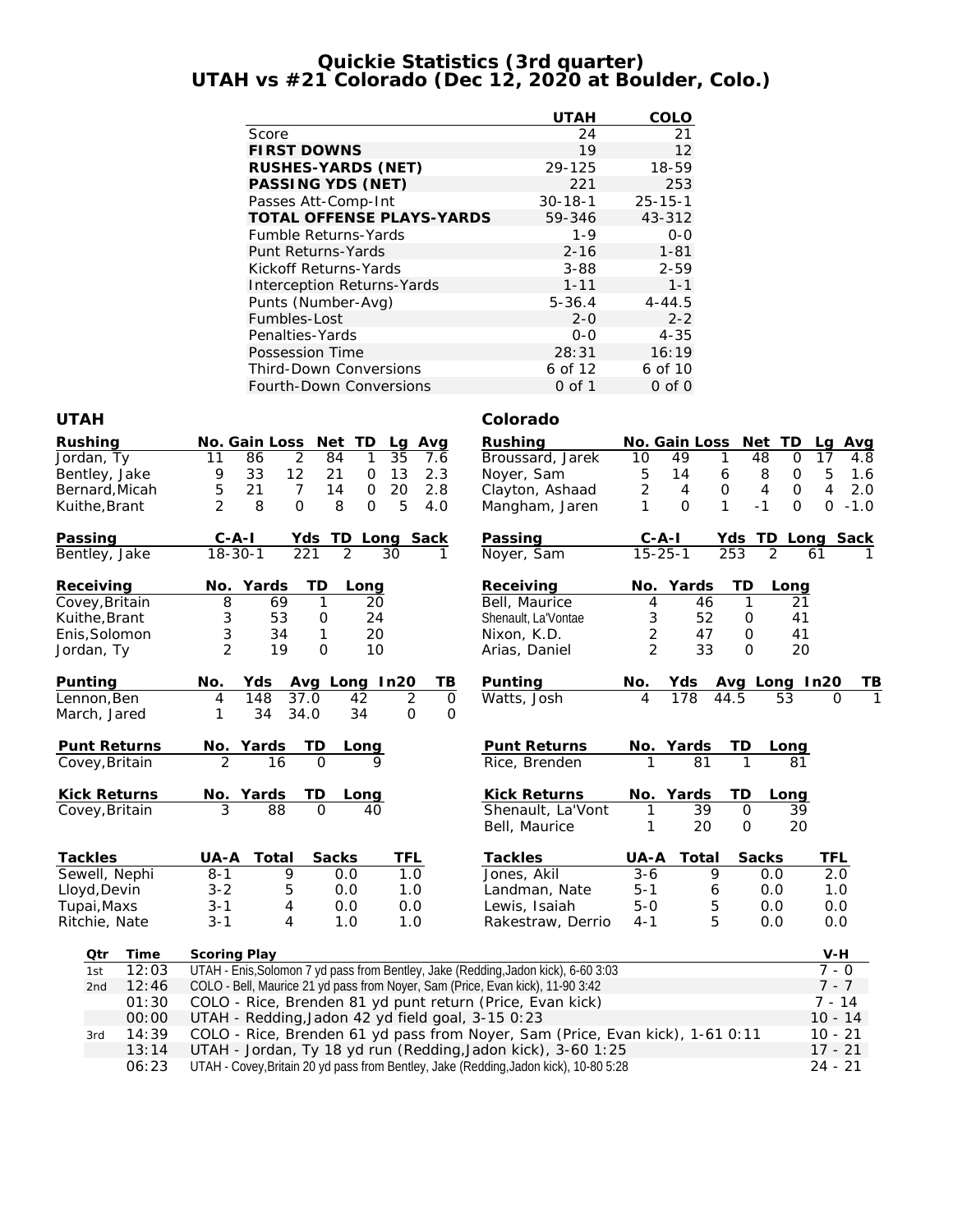### **Play-by-Play Summary (4th quarter) UTAH vs #21 Colorado (Dec 12, 2020 at Boulder, Colo.)**

| 1-10 Colo 16<br>1-10 Colo 16<br>2-5 Colo 21<br>1-10 Colo 39<br>2-14 Colo 35<br>3-14 Colo 35 | Start of 4th quarter, clock 15:00.<br>Noyer, Sam pass complete to Broussard, Jarek for 5 yards to the COLO21 (Lloyd, Devin).<br>Broussard, Jarek rush for 18 yards to the COLO39, 1ST DOWN COLO (Ritchie, Nate).<br>Davis, Joe rush for loss of 4 yards to the COLO35 (Broughton, J.).<br>Noyer, Sam pass incomplete to Nixon, K.D., QB hurry by Lloyd, Devin.<br>Noyer, Sam pass incomplete to Nixon, K.D., QB hurry by Tafua, Mika. | R13                    |
|---------------------------------------------------------------------------------------------|---------------------------------------------------------------------------------------------------------------------------------------------------------------------------------------------------------------------------------------------------------------------------------------------------------------------------------------------------------------------------------------------------------------------------------------|------------------------|
| 4-14 Colo 35                                                                                | Watts, Josh punt 46 yards to the UTAH19, Covey, Britain return 28 yards to the UTAH47 (Van<br>Diest, Jonat).<br>8 plays, 30 yards, 3:15                                                                                                                                                                                                                                                                                               |                        |
| UTAH drive start at 13:08.<br>1-10 Utah 47                                                  |                                                                                                                                                                                                                                                                                                                                                                                                                                       |                        |
|                                                                                             | Fumble by Team, Bentley, Jake rush for 4 yards to the COLO49, out-of-bounds (Van<br>Diest, Jonat).                                                                                                                                                                                                                                                                                                                                    |                        |
| Colo 49<br>2-6<br>1-10 Colo 43                                                              | Bentley, Jake rush for 6 yards to the COLO43, 1ST DOWN UTAH (Gonzalez, Christ).<br>Bentley, Jake pass complete to Thompson, Bryan for 12 yards to the COLO31, 1ST DOWN UTAH.                                                                                                                                                                                                                                                          | R <sub>20</sub><br>P21 |
| 1-10 Colo 31                                                                                | Jordan, Ty rush for loss of 1 yard to the COLO32 (Thomas, Guy).                                                                                                                                                                                                                                                                                                                                                                       |                        |
| 2-11 Colo 32                                                                                | Bentley, Jake pass complete to Covey, Britain for 7 yards to the COLO25 (Rakestraw, Derri).                                                                                                                                                                                                                                                                                                                                           |                        |
| $3 - 4$<br>Colo 25<br>Colo 25<br>4-4                                                        | Jordan, Ty rush for no gain to the COLO25 (Jones, Akil; Wells, Carson).<br>Redding, Jadon field goal attempt from 43 GOOD, clock 09:19.                                                                                                                                                                                                                                                                                               |                        |
|                                                                                             | UTAH 27, Colorado 21                                                                                                                                                                                                                                                                                                                                                                                                                  |                        |
|                                                                                             | 7 plays, 28 yards, 3:49                                                                                                                                                                                                                                                                                                                                                                                                               |                        |
|                                                                                             | Noyes, Jordan kickoff 65 yards to the COLO0, touchback.                                                                                                                                                                                                                                                                                                                                                                               |                        |
| COLORADO drive start at 09:19.<br>1-10 Colo 25                                              | Broussard, Jarek rush for 5 yards to the COLO30 (Ritchie, Nate).                                                                                                                                                                                                                                                                                                                                                                      |                        |
| $2 - 5$<br>Colo 30                                                                          | Noyer, Sam rush for 3 yards to the COLO33 (Sewell, Nephi).                                                                                                                                                                                                                                                                                                                                                                            |                        |
| $3 - 2$<br>Colo 33                                                                          | Lytle, Tyler at QB for Colorado.                                                                                                                                                                                                                                                                                                                                                                                                      |                        |
| $3 - 2$<br>Colo 33                                                                          | Broussard, Jarek rush for 7 yards to the COLO40, 1ST DOWN COLO (Lloyd, Devin).                                                                                                                                                                                                                                                                                                                                                        | R14                    |
| 1-10 Colo 40<br>$2 - 8$<br>Colo 42                                                          | Broussard, Jarek rush for 2 yards to the COLO42 (Lloyd, Devin).<br>Lytle, Tyler pass complete to Davis, Joe for 4 yards to the COLO46, out-of-bounds                                                                                                                                                                                                                                                                                  |                        |
|                                                                                             | (Sewell, Nephi).                                                                                                                                                                                                                                                                                                                                                                                                                      |                        |
| $3 - 4$<br>Colo 46                                                                          | Lytle, Tyler rush for 15 yards to the UTAH39, 1ST DOWN COLO, out-of-bounds.                                                                                                                                                                                                                                                                                                                                                           | R <sub>15</sub>        |
| 1-10 Utah 39                                                                                | Noyer, Sam at QB for Colorado.                                                                                                                                                                                                                                                                                                                                                                                                        |                        |
| 1-10 Utah 39<br>2-6<br>Utah 35                                                              | Davis, Joe rush for 4 yards to the UTAH35 (Lloyd, Devin; Mataele, Malone).<br>Noyer, Sam pass incomplete to Nixon, K.D., QB hurry by Tafua, Mika.                                                                                                                                                                                                                                                                                     |                        |
| $3 - 6$<br>Utah 35                                                                          | Noyer, Sam rush for 1 yard to the UTAH34 (Kaufusi, Devin), PENALTY COLO illegal formation                                                                                                                                                                                                                                                                                                                                             |                        |
|                                                                                             | declined.                                                                                                                                                                                                                                                                                                                                                                                                                             |                        |
| Utah 34<br>4-5                                                                              | Timeout Colorado, clock 04:59.                                                                                                                                                                                                                                                                                                                                                                                                        |                        |
| $4 - 5$<br>Utah 34                                                                          | Noyer, Sam pass incomplete (Tafua, Mika).<br>10 plays, 41 yards, 4:25                                                                                                                                                                                                                                                                                                                                                                 |                        |
| UTAH drive start at 04:54.                                                                  |                                                                                                                                                                                                                                                                                                                                                                                                                                       |                        |
| 1-10 Utah 34                                                                                | Jordan, Ty rush for 66 yards to the COLOO, 1ST DOWN UTAH, TOUCHDOWN, clock 04:43.                                                                                                                                                                                                                                                                                                                                                     | R22                    |
| $1-G$<br>Colo 03                                                                            | Bentley, Jake pass attempt to Kincaid, Dalton good.                                                                                                                                                                                                                                                                                                                                                                                   |                        |
|                                                                                             | UTAH 35, Colorado 21<br>1 play, 66 yards, 0:16                                                                                                                                                                                                                                                                                                                                                                                        |                        |
|                                                                                             | Noyes, Jordan kickoff 62 yards to the COLO3, Rice, Brenden return 15 yards to the COLO18                                                                                                                                                                                                                                                                                                                                              |                        |
|                                                                                             | (Anae, Moroni).                                                                                                                                                                                                                                                                                                                                                                                                                       |                        |
| COLORADO drive start at 04:38.                                                              |                                                                                                                                                                                                                                                                                                                                                                                                                                       |                        |
| 2-10 Colo 18                                                                                | 1-10 Colo 18 Noyer, Sam pass incomplete, QB hurry by Kaufusi, Devin.<br>Noyer, Sam pass incomplete to Rice, Brenden.                                                                                                                                                                                                                                                                                                                  |                        |
| 3-10 Colo 18                                                                                | Noyer, Sam pass incomplete to Broussard, Jarek.                                                                                                                                                                                                                                                                                                                                                                                       |                        |
| 4-10 Colo 18                                                                                | Timeout Colorado, clock 04:20.                                                                                                                                                                                                                                                                                                                                                                                                        |                        |
| 4-10 Colo 18                                                                                | Noyer, Sam pass incomplete to Jackson, Jaylon.                                                                                                                                                                                                                                                                                                                                                                                        |                        |
| UTAH drive start at 04:16.                                                                  | 4 plays, O yards, 0:22                                                                                                                                                                                                                                                                                                                                                                                                                |                        |
| 1-10 Colo 18                                                                                | Jordan, Ty rush for no gain to the COLO18 (Jordan, Janaz).                                                                                                                                                                                                                                                                                                                                                                            |                        |
| 2-10 Colo 18                                                                                | Jordan, Ty rush for loss of 1 yard to the COLO19 (Johnson, Mustafa; Lang, Terrance).                                                                                                                                                                                                                                                                                                                                                  |                        |
| 3-11 Colo 19                                                                                | Jordan, Ty rush for loss of 1 yard to the COLO20, out-of-bounds (Rakestraw, Derri).                                                                                                                                                                                                                                                                                                                                                   |                        |
| 4-12 Colo 20<br>4-12 Colo 20                                                                | Timeout Colorado, clock 02:28.<br>Redding, Jadon field goal attempt from 38 GOOD, clock 02:24, PENALTY COLO offside defense                                                                                                                                                                                                                                                                                                           |                        |
|                                                                                             | declined.                                                                                                                                                                                                                                                                                                                                                                                                                             |                        |
|                                                                                             | UTAH 38, Colorado 21                                                                                                                                                                                                                                                                                                                                                                                                                  |                        |
|                                                                                             | 4 plays, minus 2 yards, 1:59                                                                                                                                                                                                                                                                                                                                                                                                          |                        |
|                                                                                             | Noyes, Jordan kickoff 65 yards to the COLOO, Rice, Brenden return 22 yards to the COLO22<br>(Fotu, Sione).                                                                                                                                                                                                                                                                                                                            |                        |
| COLORADO drive start at 02:17.                                                              |                                                                                                                                                                                                                                                                                                                                                                                                                                       |                        |
| 1-10 Colo 22                                                                                | Lytle, Tyler at QB for Colorado.                                                                                                                                                                                                                                                                                                                                                                                                      |                        |
| 1-10 Colo 22                                                                                | Lytle, Tyler pass complete to Nixon, K.D. for 5 yards to the COLO27.                                                                                                                                                                                                                                                                                                                                                                  |                        |
| Colo 27<br>$2 - 5$<br>Colo 27<br>$3 - 5$                                                    | Lytle, Tyler pass incomplete to Schmanski, C.J<br>Lytle, Tyler pass incomplete to Jackson, Jaylon.                                                                                                                                                                                                                                                                                                                                    |                        |
| $4 - 5$<br>Colo 27                                                                          | Lytle, Tyler pass incomplete to Lynch, Matt (Sewell, Nephi).                                                                                                                                                                                                                                                                                                                                                                          |                        |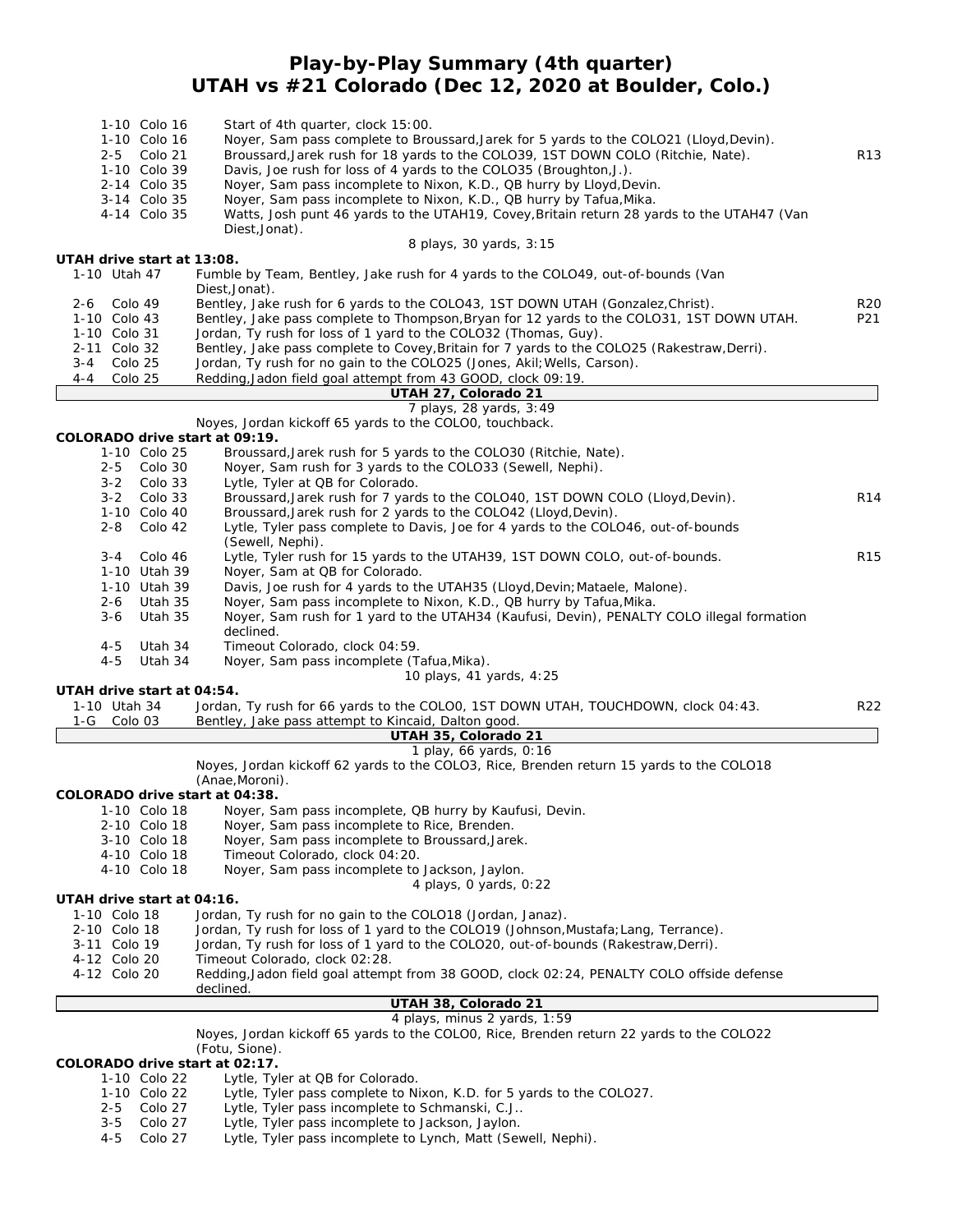### **Play-by-Play Summary (4th quarter) UTAH vs #21 Colorado (Dec 12, 2020 at Boulder, Colo.)**

*4 plays, 5 yards, 0:32*

#### **UTAH drive start at 01:45.**

1-10 Colo 27 Team rush for loss of 2 yards to the COLO29.

2-12 Colo 29 Team rush for loss of 2 yards to the COLO31. 3-14 Colo 31 Team rush for loss of 2 yards to the COLO33.

End of game, clock 00:00.

| 3 plays, minus 6 yards, 1:45      |       |       |           |  |             |  |         |       |           |                  |                  |  |  |
|-----------------------------------|-------|-------|-----------|--|-------------|--|---------|-------|-----------|------------------|------------------|--|--|
| FINAL SCORE: UTAH 38, Colorado 21 |       |       |           |  |             |  |         |       |           |                  |                  |  |  |
|                                   |       |       |           |  |             |  |         |       |           |                  |                  |  |  |
|                                   |       | Time  | 1st Downs |  | Conversions |  |         |       |           |                  |                  |  |  |
| Quarter Summary                   | Score | Poss  |           |  |             |  | 3rd     | 4th   | Rushina   | Passing          | <b>Penalties</b> |  |  |
| UTAH                              | 14    | 07:49 |           |  |             |  | $0 - 3$ | $O-O$ | $11 - 67$ | $2 - 2 - 0 - 19$ | 0-0              |  |  |

Colorado 0 07:11 3 0 0 3 2-6 0-3 9-51 3-14-0-14 0-0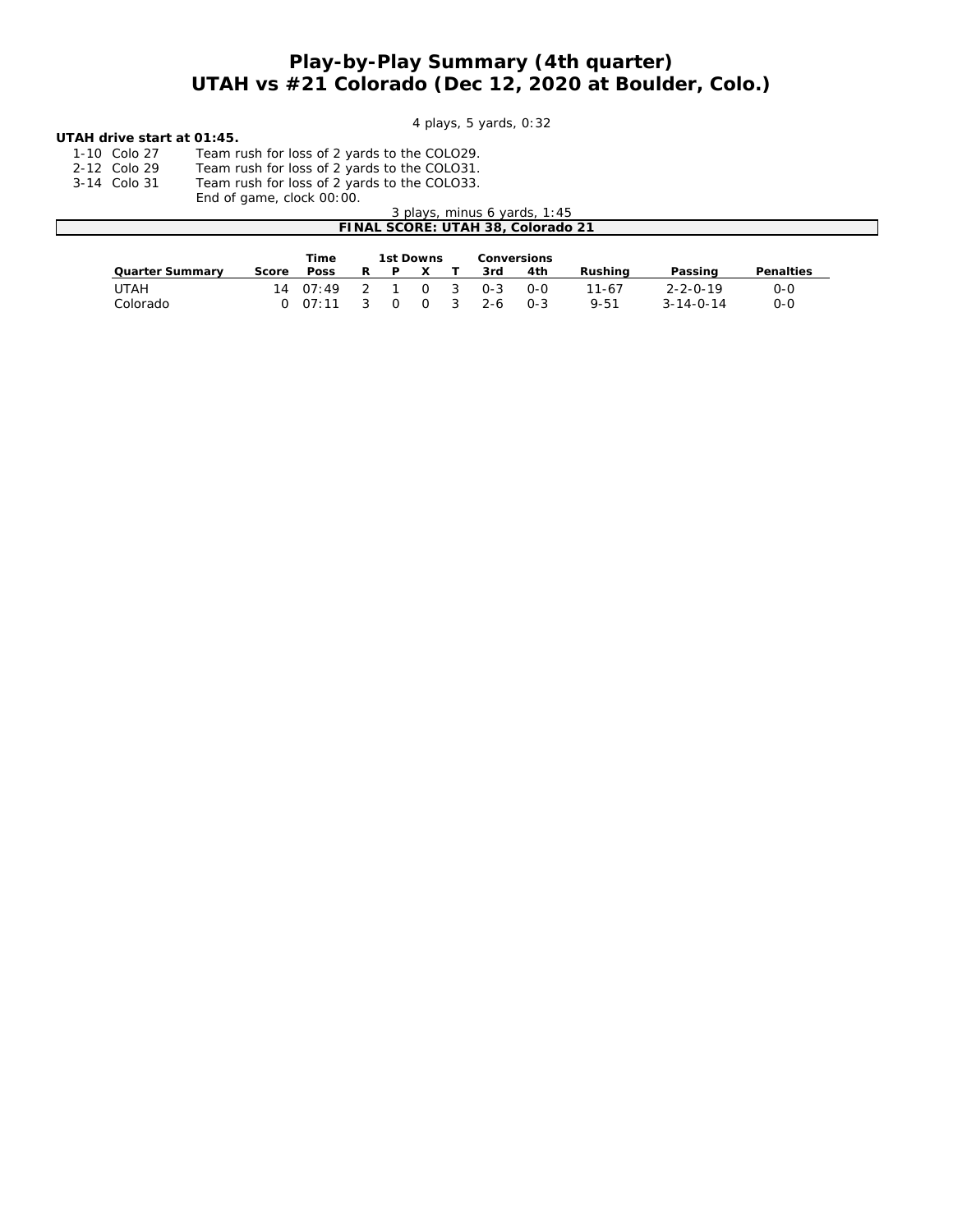# Colorado Head Coach Karl Dorrell

**OPENING STATEMENT‐"**It was a disappointing game in terms of the expectations that we had for ourselves in this game. I think a lot of issues were culprits as to do with results of what they were. Particularly not taking care of the ball, offensively and we had those three turnovers in those moments that we really didn't quite stay in rhythm of where we should be— and a few dropped passes. So, I think offensively it wasn't quite the performance we were looking for. I think, defensively, there were some spurts of really good defensive play and good series, but for the most part they had some issues too. We had some missed tackles, they got some runs out on us, they threw a few passes on us, so they were more efficient offensively than we were. They took care of the football-- they only had one turnover, versus our three—they had no penalties, we had four. That's not a lot for us, but still, for them to come in and play a clean game on the road—they did what it took to win the game."

"It's unfortunate, our guys are disappointed and most of our disappointment is because of our own shooting ourselves in the foot, more so than anything. The turnovers—we had a few dropped passes that were some conversions on third down, that could have happened. We just didn't play our normal selves. It's unfortunate—we'll learn from this, we'll pick up our ball and go home and get ourselves ready to go next week. I'm still encouraged by this football team with how far they've came. This was our big adversity of the season, in terms of having a loss, and I'm excited about what this does for us in our future. We'll get a chance to bounce back and hopefully correct a lot of issues and play a better performance next week. I'll open for questions now."

**ON HOW THE DEFENSE PLAYED AFTER LB NATE LANDMAN LEFT THE GAME AND IF THERE IS A DIAGNOSIS ON HIS INJURY‐** "He has an ankle injury—a lower leg injury. He's going to be down—I think he's going to have an MRI, but he's down for at least the rest of the season this fall. It's unfortunate that that happened for Nate. Nate was off to a great start for this year and for that to happen, and the way it happened, it's unfortunate."

"But no, I won't say-- not one guy does the whole defense. Even though he's a great piece to that, we have a next man up mentality about when someone goes down that we expect them to come—the next guy in to come in and do his job effectively, just like the starter. I think it was still a combination of-- there was a lot of missed tackles. We had a couple times where we had big sacks in the backfield, and we didn't get them down and he ended up getting some positive yards—I'm talking about their quarterback Bentley. I'll give Utah credit, they played hard when we did,

unfortunately. I think our guys played hard, but they made more rugged plays than we did, and that was a difference in the game. Those turnovers, breaking some tackles and letting off some big runs. I think those are the big culprits of what's happened for us today."

**ON IF THE EXPECTATIONS AND HYPE OF TODAY'S GAME PLAYED INTO THE TEAM'S PERFORMANCE‐**  "I don't think so. I don't talk about the hype; I think you guys do it more than we do. We had to just do the things that we were capable of doing for ourselves. A lot of it was selfinflicted today. You saw it, there was turnovers—that's an issue. You can't turn the ball over and that happened with [QB] Sam [Noyer] with an interception— he had two fumbles and [RB] Jarek Broussard, who normally doesn't fumble. Those three turnovers were critical in moments of the game where we're getting ready to drive. I think defensively we could have tackled better. Those are the things that we had the guys in position-- we missed a lot of tackles today. It was just one of those instances where I think they were more ready and prepared to come in and play and do what they did. I think our guys were ready to play, but unfortunately we didn't execute very well."

**ON IF HE FEELS LIKE THERE WAS AN OVEREMPHASIS ON THROWING THE BALL TODAY AFTER RUNNING THE BALL WELL LAST WEEK‐**  "I don't think it was an over emphasis at all, we wanted to have balance. I thought our passing game actually did some real positive things early. There were some dropped passes that hurt us, we had a couple of big go routes that helped us—there's a number of plays that I think were working for us. I think run gamewise, we weren't as heavily into the run, just because of the situations in the game—particularly that fourth quarter. Pretty much that whole fourth quarter, we were trying to get ourselves back into scoring positions. So, the last 10 to 15 plays were passes, maybe skewed the whole process, but we were down in terms of points on the board. We're still going to always strive for balance. I thought that [QB] Sam [Noyer] did some good things today and he obviously did some things that he wish he could have back. We're going to continue to search and grow and bring our players along. We have a lot of young players on offense that are playing. It was good to see a young player like a [WR] Brenden Rice make some of the plays he made today. Sam, even though he's a senior, he's still young and he's growing through the process of being a starter. So, we've still got a lot of work to kind of refine and finish and execute. We just have to get back to the drawing board and do things better."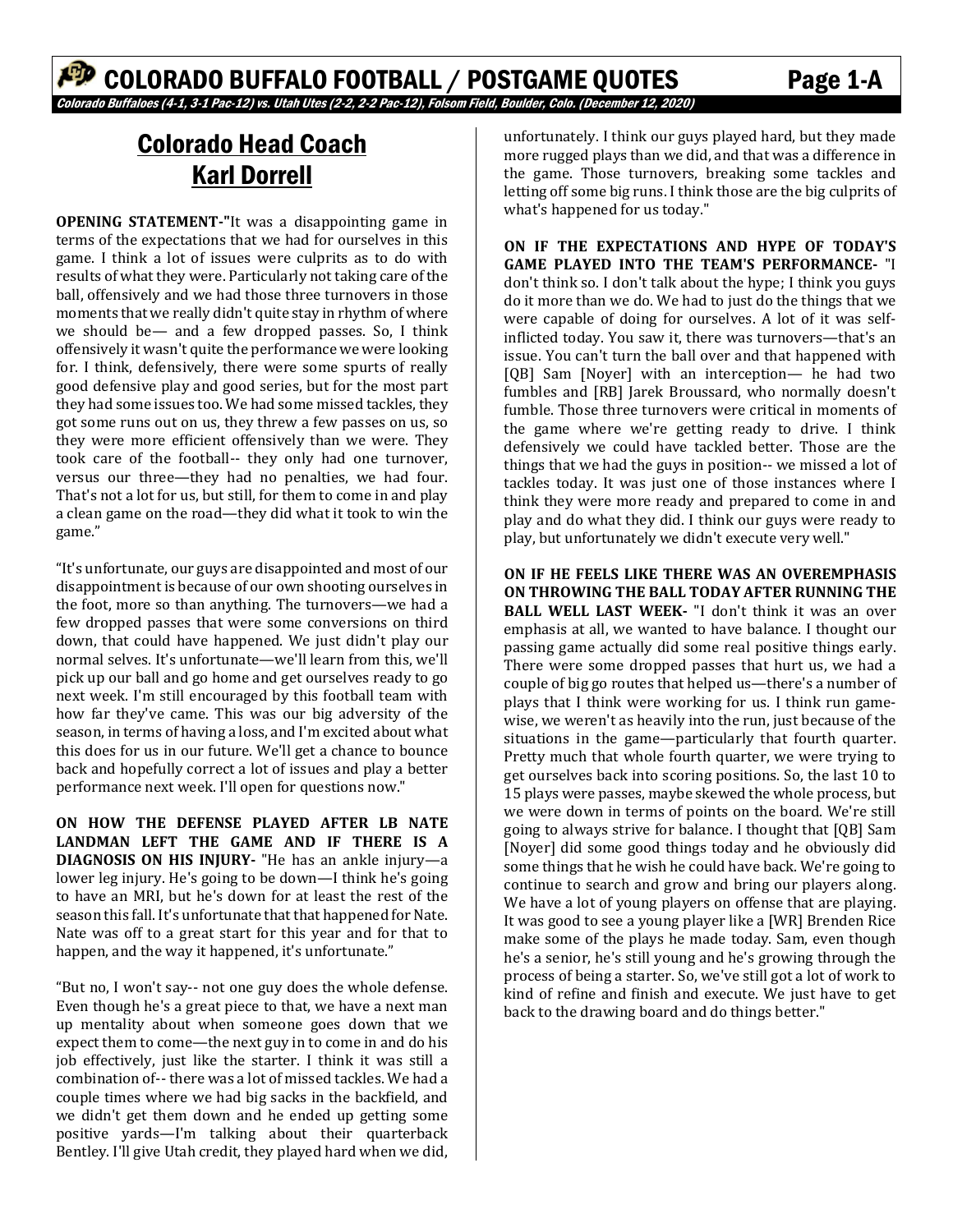# Colorado Head Coach Karl Dorrell (Cont.)

**ON QB SAM NOYER LEAVING THE GAME EARLY BUT THEN COMING BACK LATER‐** "He's been dealing with a sore shoulder most of the season. So, that's something that we've been dealing with him from the very beginning. We're just working on getting him better. He had one run that I think aggravated it and that's why he went out and went to get it examined and then came back out. He's been dealing with that most of the season and I just think he took a shot on it today. He needed to get it evaluated and come back out and finish. We're going to continue to work and see what his progress is as we go through this next week, but all indications right now are, the doctors and trainers are telling me that he's okay."

**ON WR BRENDEN RICE‐** "He had a nice couple plays today. It was fun to see him get a chance to make a few plays. He's a good young player, he's a player that we feel he has a lot of upside. He's trending up and he's getting better week after week, so it was fun to see him make a few plays. I thought he had a drop pass today though, so I won't be too high on his bandwagon, but he's making really good progress. We're happy he's getting acclimated into the college level of play. He'll continue to get better."

**ON THE SENSE OF THE DISAPPOINTMENT THAT HE SAW IN THE LOCKER ROOM AFTER THE GAME‐** "They're all disappointed. We're all disappointed. We had an opportunity, so we didn't take advantage of it. We're going to learn from this and continue to build this program. That's what we're going to do."

**ON WHAT DEFENSIVE ADJUSTMENTS UTAH MADE IN THE SECOND HALF‐** "I think they hit a couple passes—they hit a screen on us. I think the first series of it, they got a big run that jumps out of there and gets them down there deep in the redzone. I think that's probably the biggest things that happened in the second half, they had a couple of big runs that were not happening in the first half. They happen to execute a little bit better than we did. We missed some tackles and they scored, I think, 14 points in a matter of two or three minutes, if I remember, in the early part of the third quarter. So, we just have to go back to the drawing board and fix some of these things when we watch the tape. I think the most glaring thing I saw were missed tackles today, which is really uncharacteristic—we haven't really done that as much as we did today, unfortunately, and it showed up today."

#### **ON THE CHARACTER OF THE TEAM**

"I do believe this team has really good character. I do feel that. In the locker room, there is disappointment but there is also understanding of why they are disappointed. They

knew where the issues were as to why we lost today. That tells you a lot about their growth as a team when they can basically say, 'Coach, this was our problem today.' The mindset now is to get those things fixed to get ready for next week. There is still a lot of enthusiasm about finishing the season in a strong way. We had an opportunity here to control our own destiny and we didn't do it. I think that is the biggest disappointment, the way that it happened with turnovers and doing some things that are uncharacteristic with what we've seen. But actually, we have seen a little bit of the turnover thing offensively. We have to take care of the ball better. Defensively, that was probably more uncharacteristic seeing all the missed tackles. You haven't really seen that as often. What you do is get back to work. There is no other way to do it. To get things fixed is to get back to work, analyze the issues that we had and delt with today, get some resolution, and get it fixed so we can move forward to the next week. I think our players, given what they felt, are disappointed today but they know there is much more football to play."

**ON THE CONDITIONS OF THE FIELD‐** "It shouldn't have been (an issue). Utah came in here and played on the same surface. We are both on the same surface. We have no excuse for that. I am not using any excuses now. There were two teams out there, our team and Utah, on the same field. No excuse."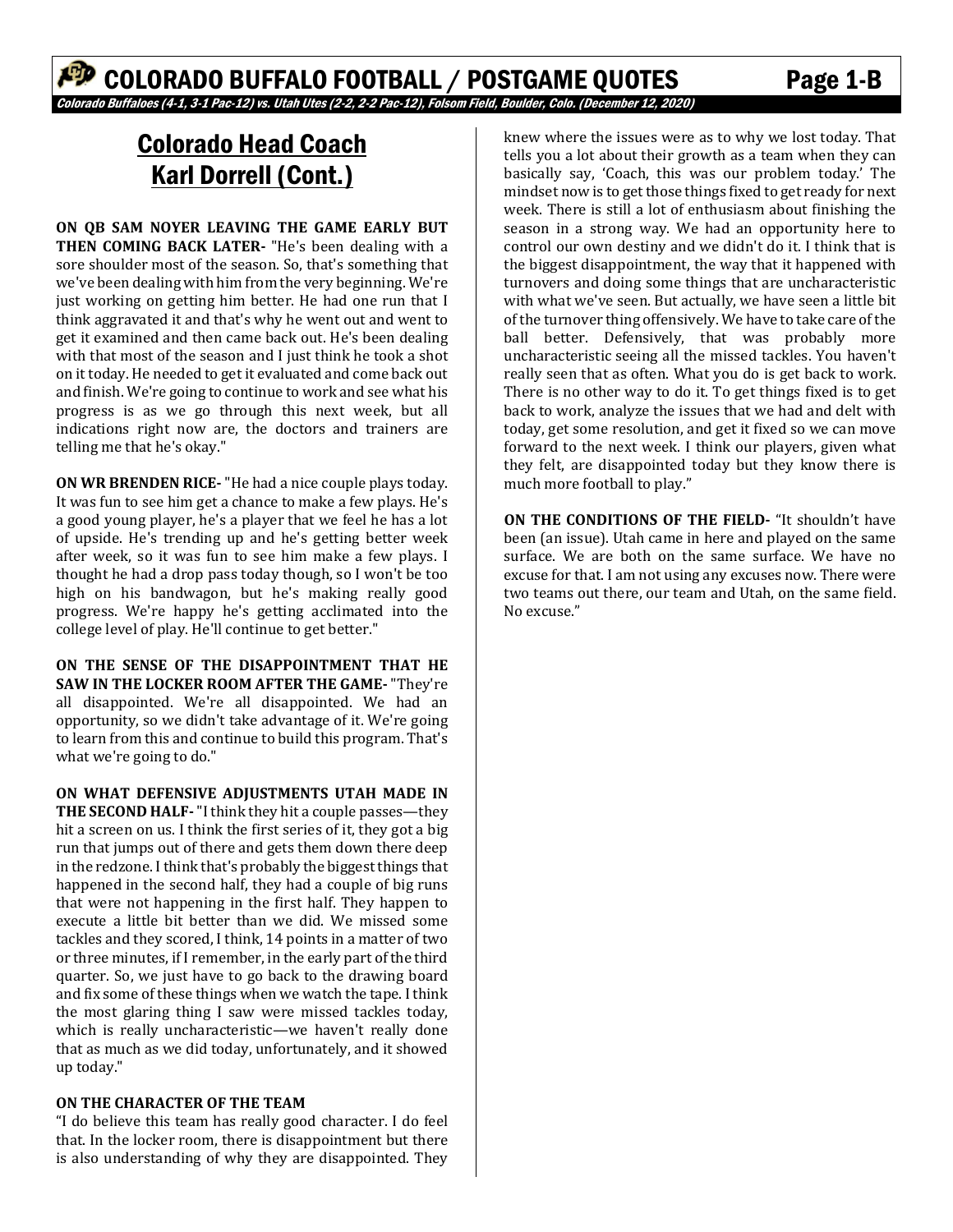# Utah Head Coach Kyle Whittingham

#### **Opening Statement**

"I'm proud of this team. They hung in there and fought their way out of a tough spot. Went into halftime down, 14-10, and promptly gave up a touchdown right out of the gate in the second half. No way to start the second half, and certainly not the ideal way, but they never flinched. The offense got clicking and scored 28 points in the second half. Jake Bentley got hot in that second half. He was 10 of 19 in the first half and then 10 of 13 in the second half. He really picked up his play. A lot of plays being made up there by a lot of people. Britain Covey had some key catches to keep drives alive. Ty Jordan, another big rushing day. Defense played solid throughout them and gave up 14 points. We had the one issue on the punt return, which can't happen, we got to get that corrected. Field goal kicker was outstanding, another 3-3 outing, made all his PATs. But the most important thing is this team just hung in there, never flinched and just kept fighting and found a way to win. That's a good win on the road against a top 25 team. Proud of these guys.

#### **On Jake Bentley's performance**

"We're very impressed and proud of him. Andy had a pretty stern talk with him at halftime and let him know that he needed to bring more confidence and just be better overall. Jake responded. That was great to see. Jake's a competitor and he's a veteran. He's been there, he's started close to 40 games at the power five level. He's no stranger to situations and it was great to see him respond that way."

#### **On defensive adjustments in the second half**

"We were really physical throughout. Stopping the run was gonna be our solution and one of the keys and he was our rush defense versus their rush offense. They had a back that was leading the conference just coming off a 300 yard plus outing last week. We knew that if they got their usual yards on the ground it didn't bode well for us. So, the run defense is where it started. Then we did a little mixing up in the second half, more single high stuff instead of the split safety looks that we had more of in the first half. It was more effective for us. A little more man coverage in the second half as well. Those corners, we're trying to bring them all slowly. We don't want to be too high of a dose of man coverage. Typically, we're an 80%-man team. That has not been the case this year because we are bringing those guys along and allowing them to gain confidence. So, Coach Scalley, the defensive captain did a phenomenal job of putting them in situations. They responded and defensively we had three takeaways and that was huge. We were plus two in the turnover margin. We don't lose many games when we're plus two in the turnover margin."

#### **On the momentum switch at the end of the first half**

"It gave us good momentum going into halftime. That was the exact situation that we had a week before, but we didn't get down. We did great job of getting what you get and getting down to be able to call timeout and get the kick away. Whereas last week, we got to do a better job as coaches. We got it emphasized and got it executed today. That did give us

momentum. It took the wind out of our sails a little bit when they responded. I think they were at the 40-yard line after second half kickoff and then one play later in the endzone. So that was a little bit of a wake-up call, but like I said, our guys just hung in there and continued to fight. That's what you want to see, the team's fight. Want to see guys that can handle adversity. Gotts handle adversity, gotta handle success. It's all the same. You got to keep playing at a high level and not let things snowball on you."

#### **On defense exceeding his expectations from training camp**

"Yes. I think we're second in the league in total defense. If you told me that we replaced nine starters and played with four, five, six freshmen and be second in the league after four games, I'd say that's pretty good job. Those young guys are responding. We're excited about their future. I can tell you that we've got a big upside looking ahead.'

#### **On if this was the blueprint for a Utah win**

"Absolutely. I would love to do that every week. That's awesome. That's not gonna happen every week. That's how we always play, have a good, great defense. We did just that today. It all starts with defending run. If you can defend the run, you turn a team one dimensional and that is a big advantage. Just proud of the way the guys executed the plan."

#### **On Nephi Sewell**

"First of all, he's got really good speed and quickness for linebacker. He was a safety before he got to us, and actually was a safety for part of last year before we made the move full time to linebacker. That defensive back quickness and change in direction and burst is really a huge asset, even as a linebacker. He did a great job in the offseason putting on 15 pounds. He was about to 210 last year we you should probably put on 15 pounds. He's 225 pounds, about six feet tall; a little undersized for a linebacker, but just quick, tough, instinctive, and he has a nose for the ball. It runs in the family, I guess. He's one of a bunch of really good football players."

#### **On Ty Jordan in the second half**

"We just started blocking better in the second half. We challenged the offensive line a little bit at halftime because we weren't getting much movement in the first half and the pass protection was a little rough. They responded and did a great job in the second half. Got some movement, tight ends were involved in as well and did a nice job blocking those long runs. So, concerted effort by everybody, but a great individual job by Ty Jordan."

#### **On the unorthodox season**

"It has been rough. It has been different and challenging, but our guys have responded as well as they possibly could have. It was tough to get the rug pulled out from under them on the 11th hour in those first two ballgames, that was a little bit disheartening. But it was the right decision to make. They responded and played their hearts out in the last four games even though we didn't win the first two. It's been a four-game season, it seems like a 14-game season. It's been a journey, but you got to be resilient, you got to be tough, you got to keep fighting. That's what they've been doing."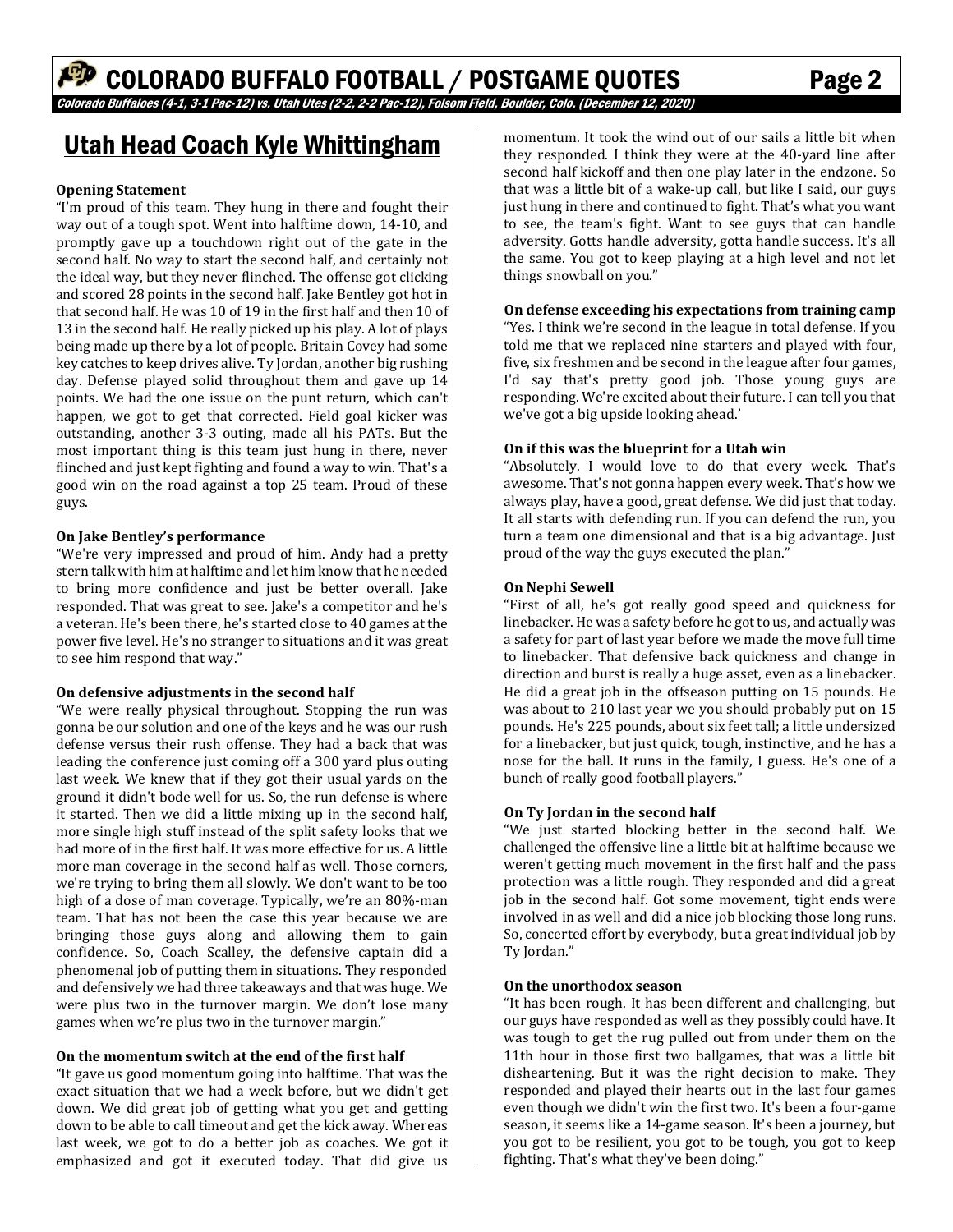# Colorado Players

#### S Derrion Rakestraw

ON INURY TO NATE LANDMAN-"Obviously, that was a huge loss for us, losing one of our brothers on the field. We have to have that next man up mentality; we rely on our next man to come in there and make the same plays that Nate (Landman) can make. Going into these next few weeks that is what we are going to have to do. He's most likely not going to be playing with us for the rest of the season, so we better have that next man up to come in there and ball for us."

ON TEAM'S MISSED TACKLES-"There's really no excuse for it, those are plays that we've got to make. There's no excuse for missed tackles, we've got to make them. That's all it comes down to."

ON HOW LOCKER ROOM WILL RESPOND TO LOSS-"I believe that we are going to respond well. We have some great character in the locker room, the whole team has a great mindset. Nobody wants to lose, especially not in that way, and especially not at home. Our coaches are going to respond, so I'm excited to see how we come out and play next week."

ON MOOD IN LOCKER ROOM-"We didn't even think about the rankings, or anything like that going into this week. We just knew that we had to take it a game at a time. This was a game that was in our way towards what we wanted to do this season, and we just did not get it done. I don't think it had anything to do with us being ranked, it just came down to what we were doing on the field, and we just didn't get it done."

ON LOSS KNOWING WHAT WAS AT STAKE-"It definitely hurts, we were controlling our own destiny. We didn't get it done; we didn't execute. Shoutout to Utah they played a great game, you have got to give them their respect. We have got to come out and play better, and that wasn't the best we can play. Next game we've got to do better."

ON STRUGGLES AGAINST UTAH-"They're just a solid team, just like we are. They are well coached, and they executed better than we did today. We have just got to get it done. There's nothing crazy about it, we're both good teams. They just made more plays than we did today."

ON HOW LANDMAN'S INJURY AFFECTED HIM-"I hate to see it, just because I know how much work Nate (Landman) has put into this, and I know how much he wants it. I just felt for him, and I want him to have a quick easy recovery. I want to see him back on the field. I definitely felt for him and felt like we had to play for him. It's upsetting to know that we didn't get it done."

ON UTAH RB TY JORDAN-"He's a solid running back, and I believe he's a true freshman. He has a lot of upside to him, he was solid. He's a good running back, there was nothing out of the ordinary that we weren't ready for, but he's definitely a solid running back and a good player."

ON UTAH'S GOOD FIELD POSITION-"It's definitely a challenge, but it doesn't change our goal. We want to force three and outs, and we want to hold teams to no points. We come out with the same mindset no matter where the ball is on the field. We knew that we had to get stops, and that's what we were trying to do. It didn't really have anything to do with where the field position was at."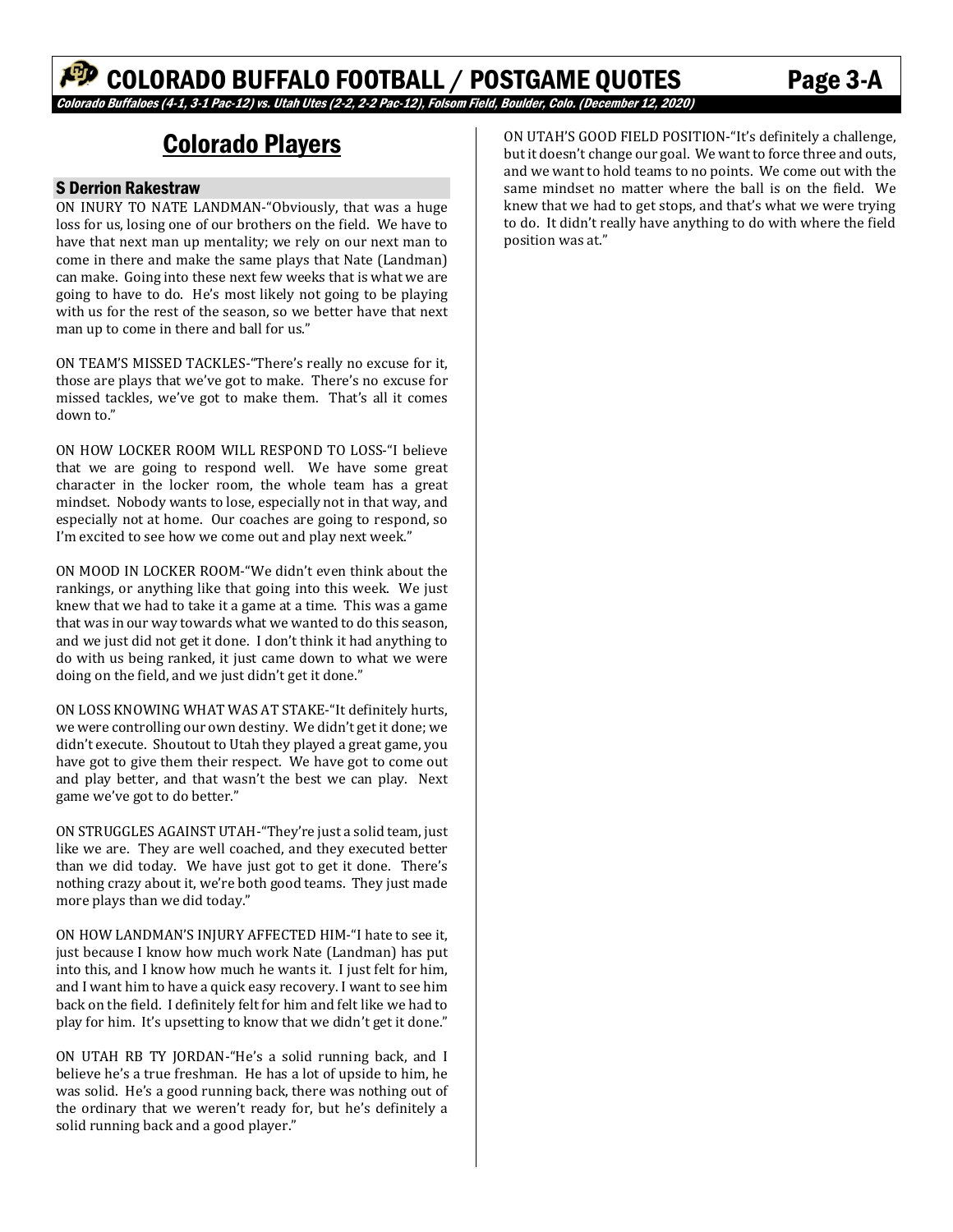# Colorado Players (Cont.)

#### WR Brenden Rice

ON OVERALL THOUGHTS AFTER THE GAME - "I have to say it kind of hurts. We were doing so well all season with our drive and passion in the locker room. At the end of the day, you have got to be afraid of losing as much as you want to win. And you just have to keep pushing towards your goals, and I think we lost track of that. We got too excited after the first half and we couldn't keep up the pace."

ON FEELINGS AFTER A 61-YARD TOUCHDOWN- "I was ecstatic. Honestly, I just wanted to be able to contribute to the program, but at the same time, we knew that the game wasn't over, and we knew that it was going to be a 60-minute football game. In that case, I got the touchdown and we had to move to the next play."

ON NATE LANDMAN BEING HURT - "Any one of our brothers, when they go down, it hurts us. Everyone you see in the locker room was in shock. It's just the same for everybody, we treat everybody the same. Nate is a big part of our defense but at the same time, we treat him like every other person is just another brother of ours. We're just sad to see him go down."

ON RESPONDING TO THIS LOSS - "Honestly we just have to watch the film and drop it. We'll get ready for practice next week because it is in the past now. We can't do anything about the past, we just need to push forward."

ON THE LONG RETURN & EXPERIENCE BEING A PUNT RETURNER - "I was a Punt Returner all my high school career. I just saw that the punter made a mistake because I was running towards Dimitri trying to get blocking in for him, I see the ball going the other way and I was like, oh wow, Dimitri's yelling at me, he's yelling at me to get back over and then I got to the ball and I saw a wide-open lane."

ON HIS VANTAGE POINT IN THE LONG RETURN - "Honestly, just seeing the whole punt team moving towards Dimitri, I'm trying to get in front of them trying to block for a punt returner, and then as soon as I saw the ball in the air, I knew I had to like go get it. Go try to make a play, so I cut downfield heading towards the kicker hopefully I can slip by him because I know if I get tackled by the kicker my teammates are going to talk crap to me all the time so I just wanted to contribute to the team."

#### QB Sam Noyer

ON THOUGHTS ON HIS PERFORMANCE- "They had a great secondary defense, they are a well-coached team. I didn't play as well as I wanted to in the second half, but as I said, they were just a good team and they outperformed us."

ON ISSUES DURING THE GAME - "I think we are just shooting ourselves in the foot a bit. The interception hurt us. Overall, the

performance could have been better on offense. We just have got to learn and get better from here."

ON BRENDEN RICE'S IMPACT TODAY- "B-Rice is a great player, we have those great players all around the field. It's nice having those guys and he stepped up and made plays when we needed plays. He did a great job."

IN HIS MESSAGE TO THE TEAM AFTER THE LOSS - "Don't keep your head down. That is a good Utah football team and we just need to learn from it and come back better next week."

#### ILB Jonathan Van Diest

ON INDIVIDUAL PERFORMANCE TODAY- "We are just trying to have a mentality of the next man up. Just do what I can, make my plays. Just be there with my teammates. We had a couple of shortcomings, but we have a lot to get better at and work on. We'll just keep improving."

ON THE DEFENSIVE MESSAGE AFTER NATE WENT DOWN - "It's just next man up. That's the mentality we have here. It's football, not everyone's going to be healthy 24/7 and things are going to happen so we have to be ready for it."

ON WHAT COULD BE IMPROVED ON DEFENSIVELY - "I feel like in this game there were just small things here and there that we need to work on. After watching the film we'll know the concrete things to work on."

#### WR K.D. Nixon

INITIAL IMPRESSIONS OF BEING BACK ON THE FIELD - "I feel great, it hurt losing but one thing you can do is keep going, keep pushing, you can never give up so that's what I'm going to be doing."

ON THE WEAPONS HELD AT THE RECEIVER POSITION- "It's a lot of weapons. We just have to capitalize on opportunities and do what the team wants first, we are not selfish. When our name is called we try to step up and when it is not called we just do our job staying positive and staying high. We have a lot of good guys so we are just going to keep going."

ON WHAT CAN BE IMPROVED ON NEXT WEEK - "Just being able to attack the ball, being able to catch every ball, being able to block for our teammates. There are always things you can get better at. I don't feel like we did anything perfect so we just need to get back to work."

ON BRENDEN RICE'S PERFORMANCE TODAY - "He reminds me of Laviska (Shenault Jr.). He's big, strong, fast, confident. That's what I try to tell him every time I talk to him. I tell him to believe in himself. That's all it takes for opportunities to happen, just to believe in yourself. When receivers get opportunities, we step up to the plate. All it is is just believing in yourself, having fun, and having confidence."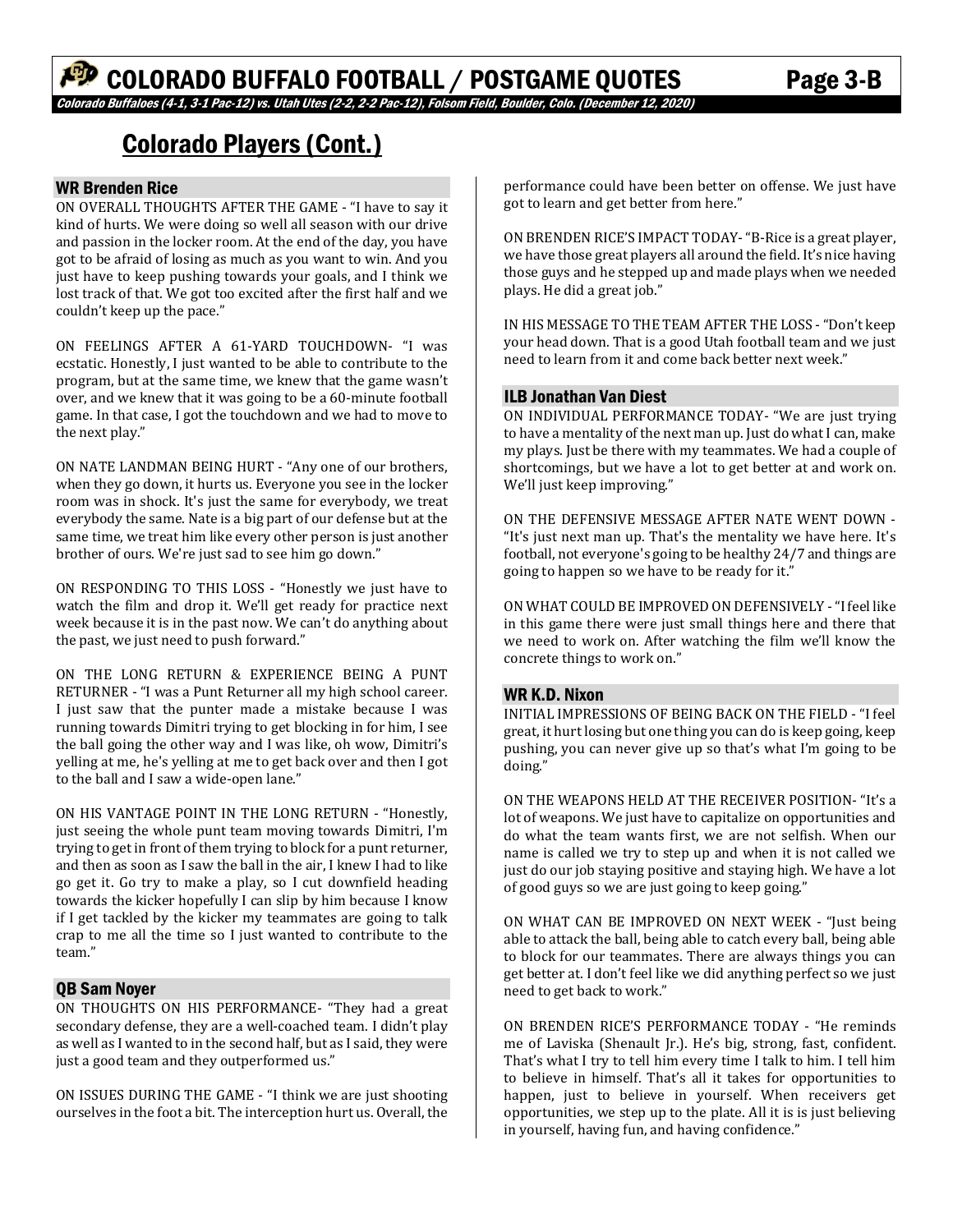# Colorado Players (Cont.)

#### DE Terrance Lang

ON INITIAL THOUGHTS ON IMPROVEMENTS FOR DEFENSE - "We played hard. I feel like we have a lot to improve on when we look at the tape. One of the most obvious things was tackling, I feel like we need to improve on tackling. We had a lot of missed tackles. All we can do now is just get back in the lab and fix it."

ON THE MESSAGE AFTER LANDMAN WENT DOWN - "There wasn't a specific message. Nate's a really good player, we all love Nate, but it was the next man up mentality. We had a game to win, the game was on the line."

ON INDIVIDUAL PERFORMANCE TODAY - "I feel like I played alright, but I can always play a lot better. I have a lot of work to do. I'll never say that I played well enough."

#### CB Mekhi Blackmon

ON THE INTERCEPTION- "I was backside, I had a double move, I think he ran a post corner. We got a good rush, I think they tipped it a little bit, and when it came out, it was overthrown a little bit and I just picked it up. I had missed some others earlier in the season. I just looked for the ball and caught it."

ON DEFENSIVE IMPROVEMENTS - "We lost some people today because of injury, that's one thing that hurt us. Also tackling. We just have got to be better tacklers."

ON DEFENSIVE MESSAGE AFTER NATE WENT DOWN - "We know he is one of the hardest parts of our defense, but as we said, we have to get the win for him, it can't be a fall off, everybody has to step up, next man up mentality, that's just how we went about it."

#### ILB Akil Jones

ON HOW HE FELT IN HIS FIRST GAME AS A DAD- "Yeah, the rumors are true, dad strength does exist."

ON MESSAGE TO THE TEAM AFTER NATE LANDMAN INJURY- "It was just next man up, even with how tough it is, especially with-it being Nate (Landman). It broke my heart honestly because he deserves everything. He's the toughest dude out there, but it is football, and it is just the next man up. We tried our best to fill the gap and try to keep playing like we didn't skip a beat."

ON WHAT THEY NEED TO IMPROVE GOING INTO NEXT GAME-

"There's always things to improve on. Whether it is coverage, or whether its alignment and assignment, I think that it's just the basics. We just have to go back to the basics, tackling, running our feet. I believe we have a really good defense; we play good ball all around and we communicate. It is just the little things now that we have to get tuned up."

#### WR Maurice Bell

On his touchdown play- "It's been a long time coming, I've been waiting for that for a minute. It was just a great play call honestly, it was a great read by the quarterback, and a great throw. At the end of the day, I just had to make the play when it came."

On the skill of CU's receiver core- "We are stacked at receiver, and we are all very talented. We all take accountability of it, and we take pride in it. We all know that we are talented so every time we have the opportunity, we have to make plays. If the ball comes to us, we have to make the plays. Even in practice, with us being so talented, we always push each other, and make sure that we are the best that we can be."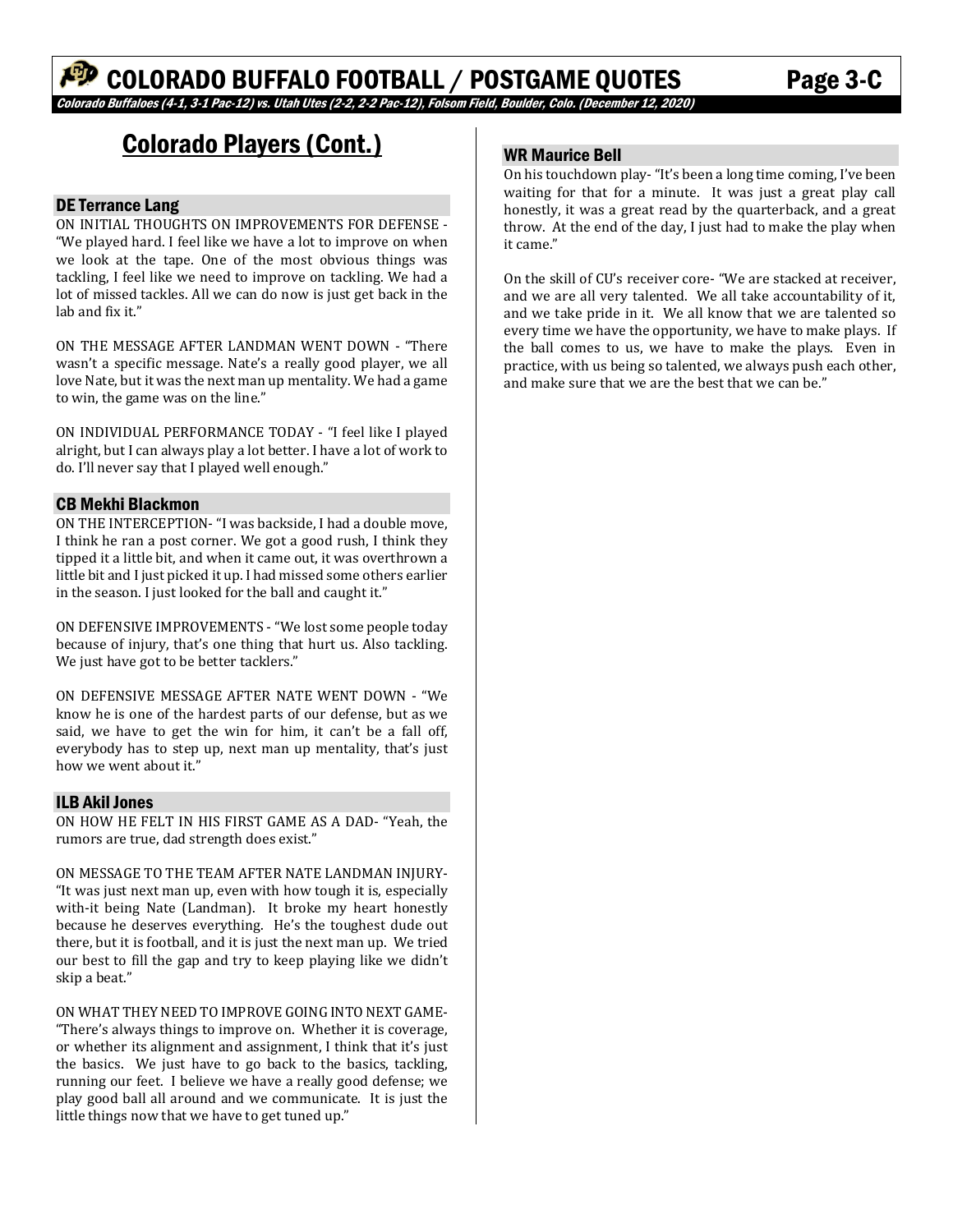## Utah Players

#### WR Britain Covey

ON WIN & SETTING TONE IN SECOND HALF-"The coaches did a great job of making adjustments going down to what we were doing well at and what was open. It comes down to that we haven't played a full game yet. This team has always had either one half or one quarter missing. The first half wasn't on us, I think Colorado is just a good team and we came out after half and made some adjustments. We had to battle back from some adversity which was awesome and finally play our first 60 minute game in my opinion"

ON KICK/PUNT RETURNS-"It's critical. I talked to Coach this week about giving me more freedom on taking kick returns along with punt returns. They're much different because the momentum is usually with the team kicking off because they scored or whatever it is. If you can then switch the momentum back off of a good kick return, that is huge for the offense. They're two different things and I'm excited to get more opportunities on kick returns and I really think I can bust one open."

ON JAKE BENTLEY'S PERFORMANCE-"I think it comes down to playing a full 60 minutes. When Jake is confident, he is amazing and plays so tough. I mean look at those scrambles, you have no idea what that does for the rest of the team. He looks like Hercules out there breaking four tackles on a scramble and it pumps us all up. It makes us want to go to war with him. We have full confidence in Jake and I'm excited to see what we have left this year (one game). We trust Jake with this offense, I mean we voted him a Captain that's all you need to know about him."

ON BEING HEALTHY AND HIS PERFORMANCE-"This is just scratching the surface of what type of player I can be. Deep routes, short routes, running the ball. I feel like being healthy is only helping me scratch the surface and this isn't the best performance I play on having in my career. I'm just excited, I know there are all the jokes of me being old, but I'm only 23 and I feel like I have my best years ahead of me. Maybe not for my hair, but other than that I feel young and excited."

ON HAVING ONLY ONE GAME LEFT-"It's sad. This is the first time in my career where we aren't playing for a championship or going to a championship. It's different, you have to dig deep and find what motivates you. We have one game and this has been such a weird season. The honest truth is we're all pretty burnt out. You saw what Boston College did (opting out of their bowl game) and with the emotional drag of the season, we only have one game but we're ready to finish strong and go into next year with a winning record."

ON BLUEPRINT OF UTAH**‐**"Yes, typical blueprint. I heard Yogi Roth say something the other day saying "You don't want to play Utah. It doesn't matter if they're 4-0 or 0-4, because you know you're going to get physicality, some amazing defense and big plays". That's what we pride ourselves on."

ON EARLY START- "It was great. We woke up to the fire alarm at 6:30 am. It's nice, we started thinking about the game the moment we woke up. It's a shame we still have finals. That's the only negative part. If we had lost, I would've probably failed my final tonight but now, I'm going to go back and study."

#### LB Nephi Sewell

ON QB's THROWING IN HIS DIRECTION-"Yeah, I see a lot of stuff on film and Coach's help. We obviously put a lot of emphasis on this week because over the last few games, they've seen us bite on the run a lot and then Coach told us to dial in our eyes and then I saw high hats so it just happens."

ON CU'S FUMBLE AT END OF FIRST HALF-"We definitely had momentum going into the half. Our offense had been struggling at the moment and then we went down with that firefighter mentality that Coach Kelly preaches and whenever there is fire, we're the firefighters we have to put it out and as a defense we did a good job of that. It just so happened we forced that fumble and our kicker was able to get those 3 points at the end of the half."

ON DEFENSE-"It's definitely a milestone for us, but I feel like we can be so much better than we are. We've only played four games and we are just now scratching the surface. There are only limits if you put yourself into them and we can be a better defense, go from good to great."

ON MOVING POSITIONS-"Nothing changes. Being in the LB room, I know what the linebackers and defensive line is supposed to do. And being in the Safety room, I learn the entire defense so it's really not too much for me. I'll do whatever for the team as long as we win."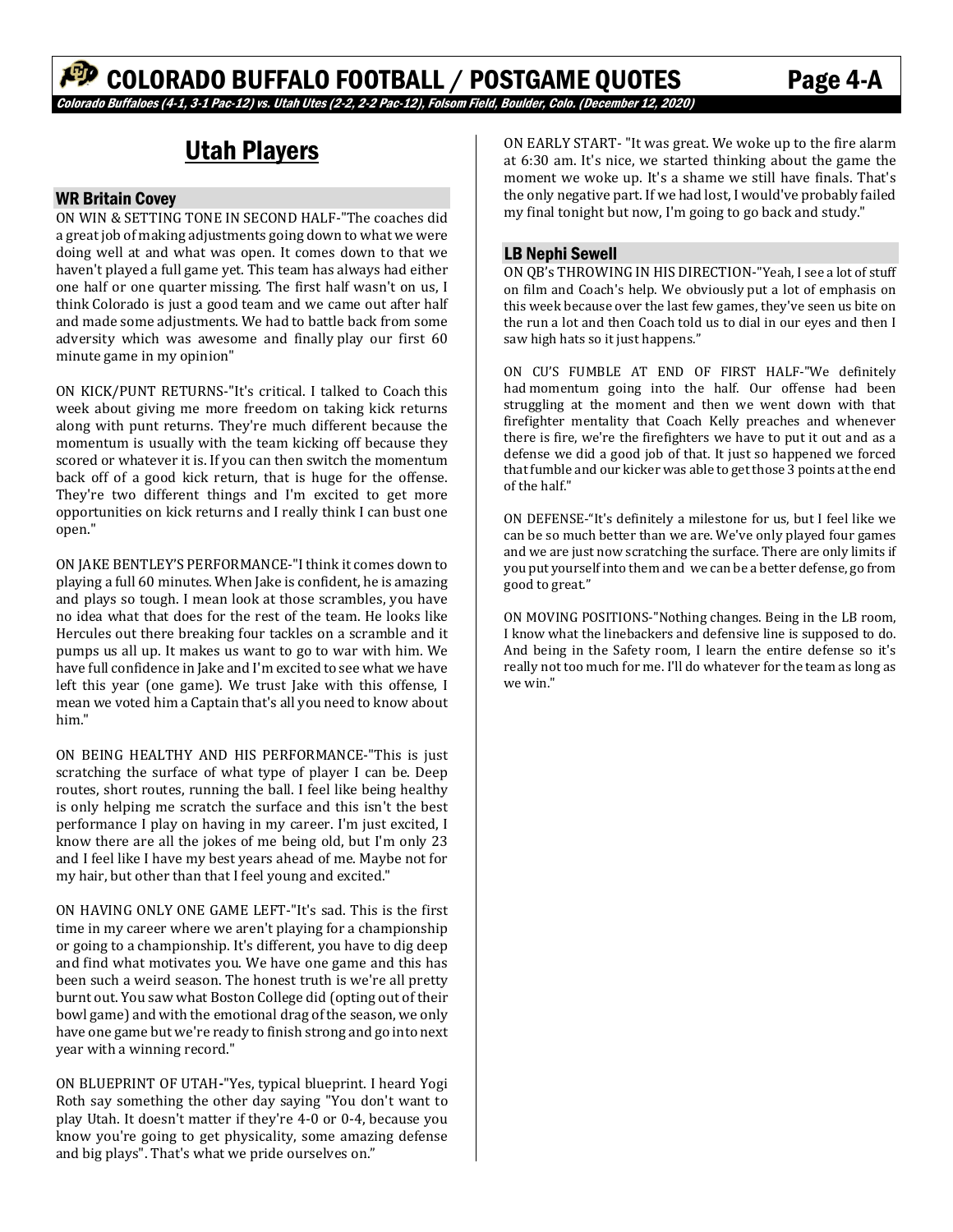# Utah Players (Cont.)

#### QB Jake Bentley

ON HALFTIME ADJUSTMENTS-"We made the schematic adjustments we need to make. Credit to Coach Ludwig and the other coaches. They really saw what Colorado was doing on defense and put us in the best situation to be successful. For me, it was having a so-what, now-what mentality. So-what, we scored, we stalled out, I missed a third down completion to [Britain Covey] and there's some things we have to figure out. Now-what do we have to do to be successful. It's awesome to see these guys' faces light up with excitement when we're moving the ball."

ON CU'S FUMBLE AT THE END OF THE FIRST HALF-"It was just a matter of perfect execution on offense and when you have successful plays build up, it gives the offense so much confidence. If you look at the Oregon State game, we mishandled that situation adn didn't perform before halftime. This time we executed perfectly in a similar situation and [Britain Covey] executed perfectly getting down and then Mr. Automatic [Jaden Redding] put it through for us. It was a big momentum swing."

ON CONFIDENCE IN OFFENSE- I'm more confident, yeah. I think when you look at the game, there is still a lot I have to clean up. That through to [Britain Covey], that throw to [Dalton Kincaid], the drive before half when I missed [Britain Covey] on a crosser. There are so many things for me to clean up and not to be negative about the game, I'm glad we won, but I know we can be even better as an offense and continue to improve. It sucks we have one game left, but I'm excited to go out and execute with those guys."

ON THE DEFENSE- "That's what the outside people were thinking about our defense. Internally, we knew how good they could be. We have some of the best coaches in the nation and we knew our special defense could be. The team's confidence and energy they brought to the offense and then for the offense to go out and score on our first drive of the 2nd half. We were feeding off each other and that was just huge."

ON TRANSITION OF OFFENSE IN HIS CAREER- "Offense is complex and a new thing for me, but battling through spring practices and then having to maneuver your way through this year and learn in different settings ahs made this tough but I think of Ludwig and the amount of hours he's invested in me and a ton of credit to Drew Lisk, he's taught me a lot and he's the smartest guy I know. Big credit to them helping me learn it and I'm super glad to be here and playing for the Utes.

ON EARLY START- I've played at 11am central time which was the earliest for me. I didn't know if [Britain Covey] set off the alarm. All the strength coaches acted like they were innocent but I have a feeling that one of them paid someone to do it. It got us woken up and I applaud the guys for waking up and being ready to go."

ON HOW REWARDING GAME WAS FOR HIM – "For me, it's something you can't describe. We have a special group, especially those two guys [Soloman Enis and Brant Kuithe] always coming up to me and fulfilling me with confidence. Two guys I'm lucky to call friends and teammates. This year has been hard on all of us and for us to get a big win like this, it was us overcoming the adversity that we faced and I know a lot of the guys have personal battles too. For [Soloman Enis] to have a big game was just huge for him because he's been battling some stuff. i told him I was proud of him and the way to battle through practice all week and to see him have a great game was just awesome.